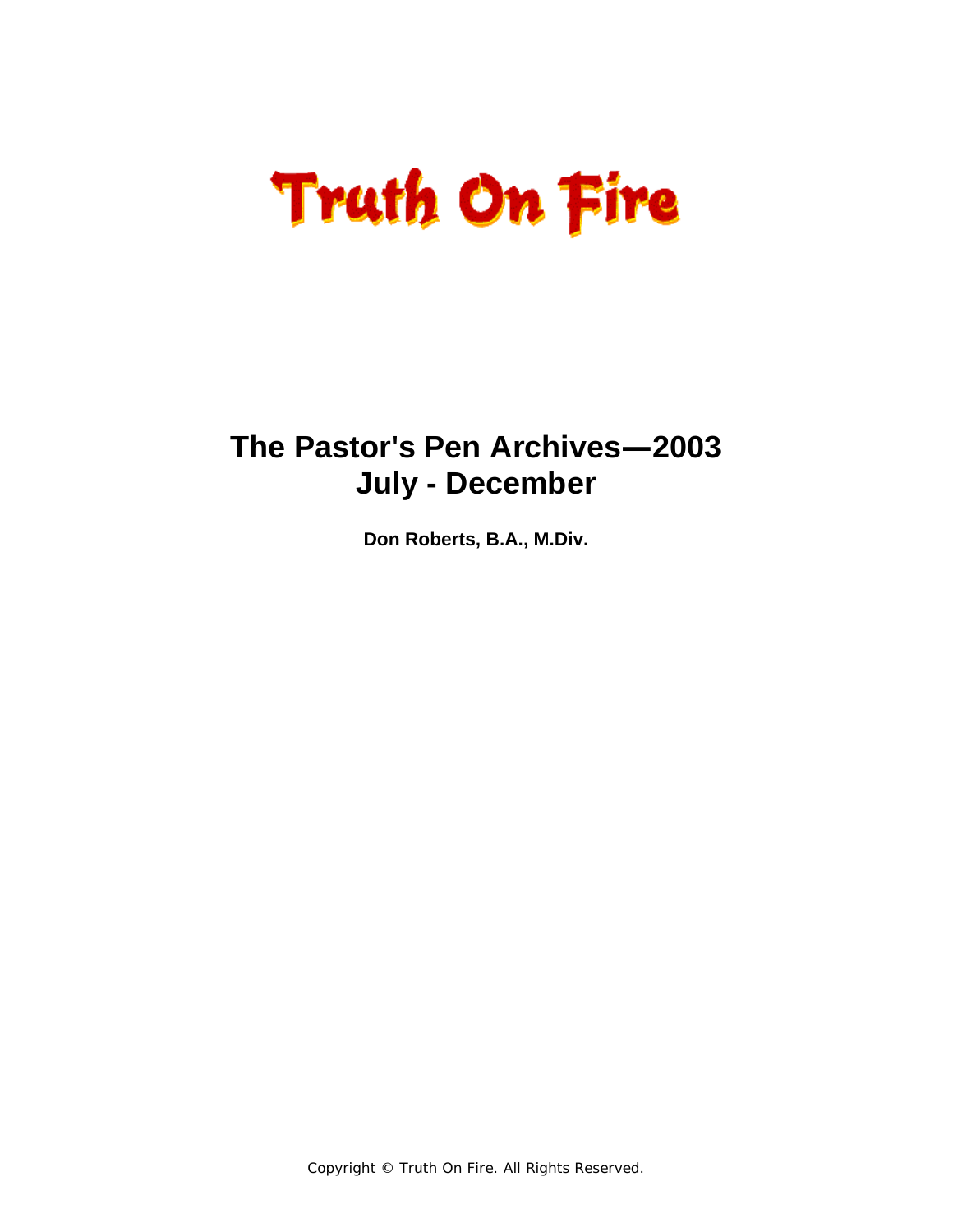<span id="page-1-0"></span>

#### **Table of Contents**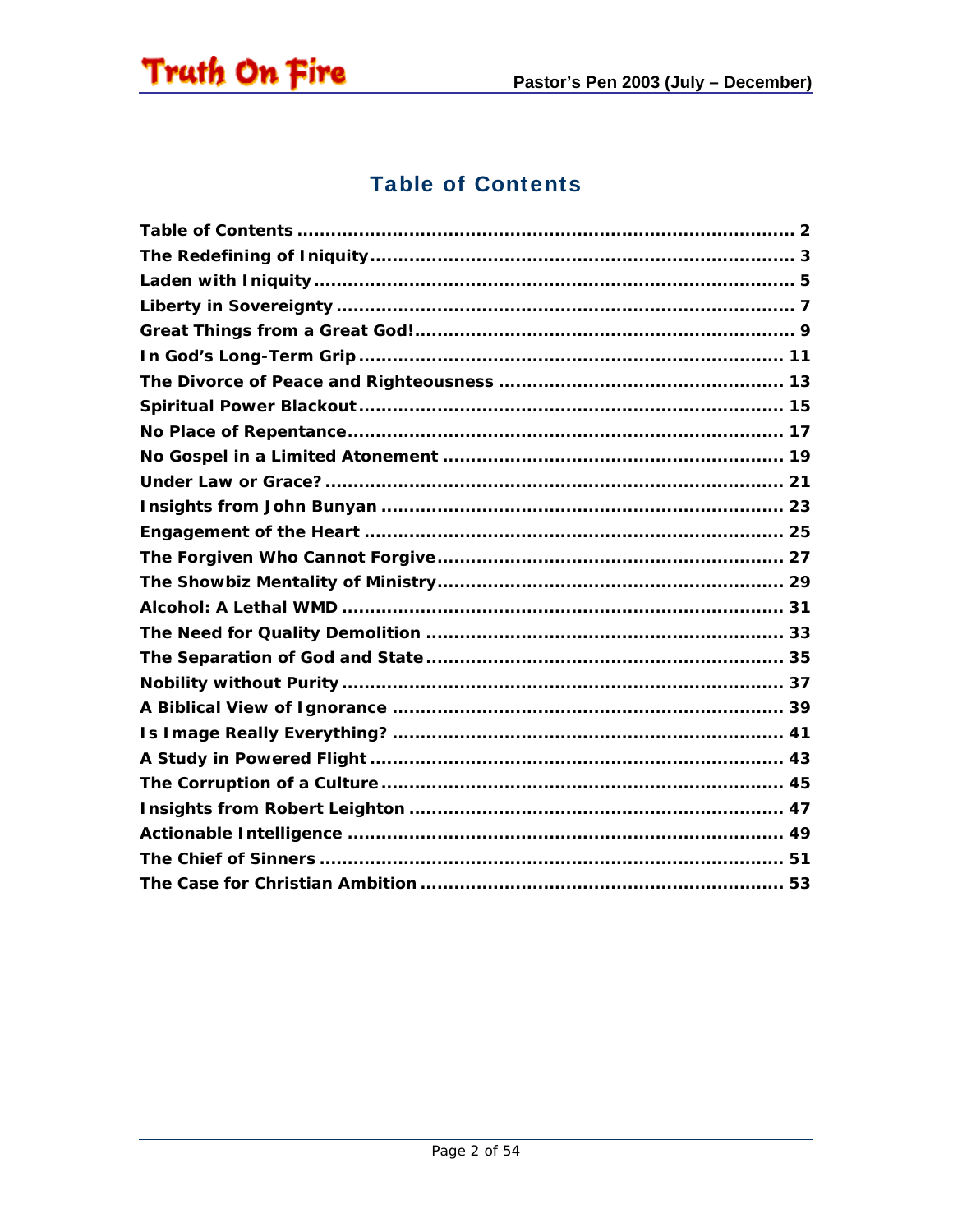#### The Redefining of Iniquity

<span id="page-2-0"></span>**Truth On Fire** 

On Thursday, June 26, 2003 Supreme Court Justice Antonin Scalia correctly assessed the current climate in America as a "culture war" and verbally chastised the six-member majority of his peers for taking sides by signing on to the homosexual agenda. The battle for our culture—one founded upon the moral absolutes of scripture—has been raging for decades. Moral conservatives have always been quick to identify the high-profile malefactors whom they believe to be guilty of cultural sabotage, such as congressional liberals and activist judges. But there is another sinister force within the enemy ranks that typically flies below most radar screens, whose effect upon American culture is subtler and arguably more devastating. That foe is so-called Christian liberalism—an oxymoron of the first order.

In his second epistle to Timothy, Paul set forth the following mandate as part of God's sure foundation for his church: "*Let every one that nameth the name of Christ depart from iniquity*" (2 Tim. 2:19). The minions of political correctness have more or less succeeded in shaping the national mindset from one of departure to tolerance, and from tolerance to acceptance. Acceptance breeds a sense "diversity" that we are admonished to treasure and celebrate. Now I realize that, technically, politicians and judges do not fall under the biblical mandate because naming the name of Christ is not within their job description, nor are they required to cite biblical authority for laws passed or decisions made. But naming the name of Christ is an absolute requisite for membership in any church that bears his name, and thus departure from iniquity as defined by scripture is mandatory for all its members without regard for their secular roles.

So why is Christian liberalism such a dangerous enemy in the culture war? It is exactly because it can and does invoke the name of Christ and cite biblical authority to support the positions it takes on moral issues. It unwittingly provides a conscience-numbing salve to a culture in degradation by redefining iniquity! So while poll-driven legislators, legal activists, and atheistic humanists are beating the drum of tolerance, here comes Christian liberalism to inform them that God created the homosexual, and that the Bible is essentially silent on matters of same-gender sex within loving and committed relationships. These are clearly lies from the abyss, but garner credibility due to the *ex cathedra* stature of the spokespersons that articulate them.

The ReligiousTolerance.org website presents the basic viewpoints of both Conservative and Liberal Christian theologians regarding what the Bible has to say about homosexuality. Author B.A. Robinson has observed the following tendencies of Liberal Christian theologians when interpreting biblical passages that deal with homosexuality: "They interpret the Bible as having been written by authors who were intent on promoting their own religious and spiritual beliefs. The writers lived in a pre-scientific age, which treated slavery, genocide, mass murder, and the oppression of women as acceptable. Since the scientific study of sexual orientation did not begin until circa 1950, the biblical authors had no awareness of the topic. When the Bible and science disagree, [they] give greater weight to the recent findings of human sexuality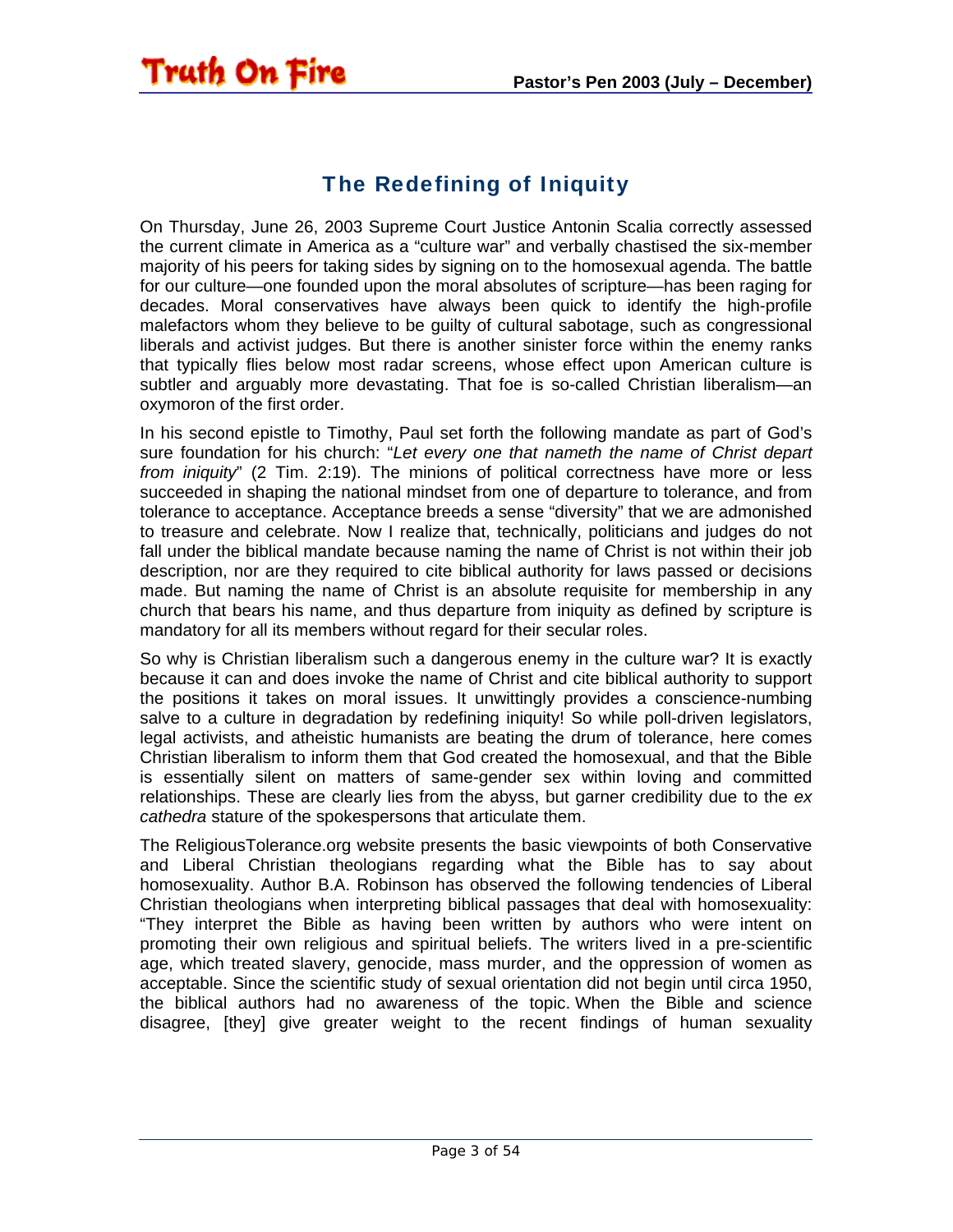

researchers." It is therefore no surprise to find Christian liberalism promoting homosexual ordinations and same-sex marriages.

Using this post-scientific approach, Christian liberalism for the most part attributes the destruction of Sodom to the violent, abusive, and inhospitable behavior of its citizens towards the angelic visitors. Some concede that attempted homosexual rape might be in view, but all affirm that the Genesis 19 passage has no relevance whatsoever to homosexual activities between consenting adults in same-sex relationships.

The Romans 1 passage suffers similar violence, and Christian liberalism is all over the map. Some allege that Paul was condemning Greek behavior (prostitution) in temple worship. Others say he was condemning homosexual acts that were committed against a person's basic nature, which would also make it sinful for a homosexual to engage in heterosexual acts. Others dismiss Paul's view of homosexuality as outdated, suggesting that Paul would have never written the passage if he had had access to the current research on sexual orientation. Some actually accuse Paul of immoral behavior in writing against homosexuals (i.e., hate speech), claiming that the passage should be rejected as worthless. But again, all affirm that there is no perversion to be found in a "loving and committed relationship" between consenting adults of the same sex.

Brethren, the moral devastation wreaked by Christian liberalism is incalculable! It is one thing for secular leaders to advocate tolerance and acceptance of that which is innately offensive to the moral conscience of a nation. It is quite another for church leaders to aid and abet the secularists by redefining iniquity in such a way that it ceases to wound that conscience! Can there be a more grotesque defilement of pulpit and pew?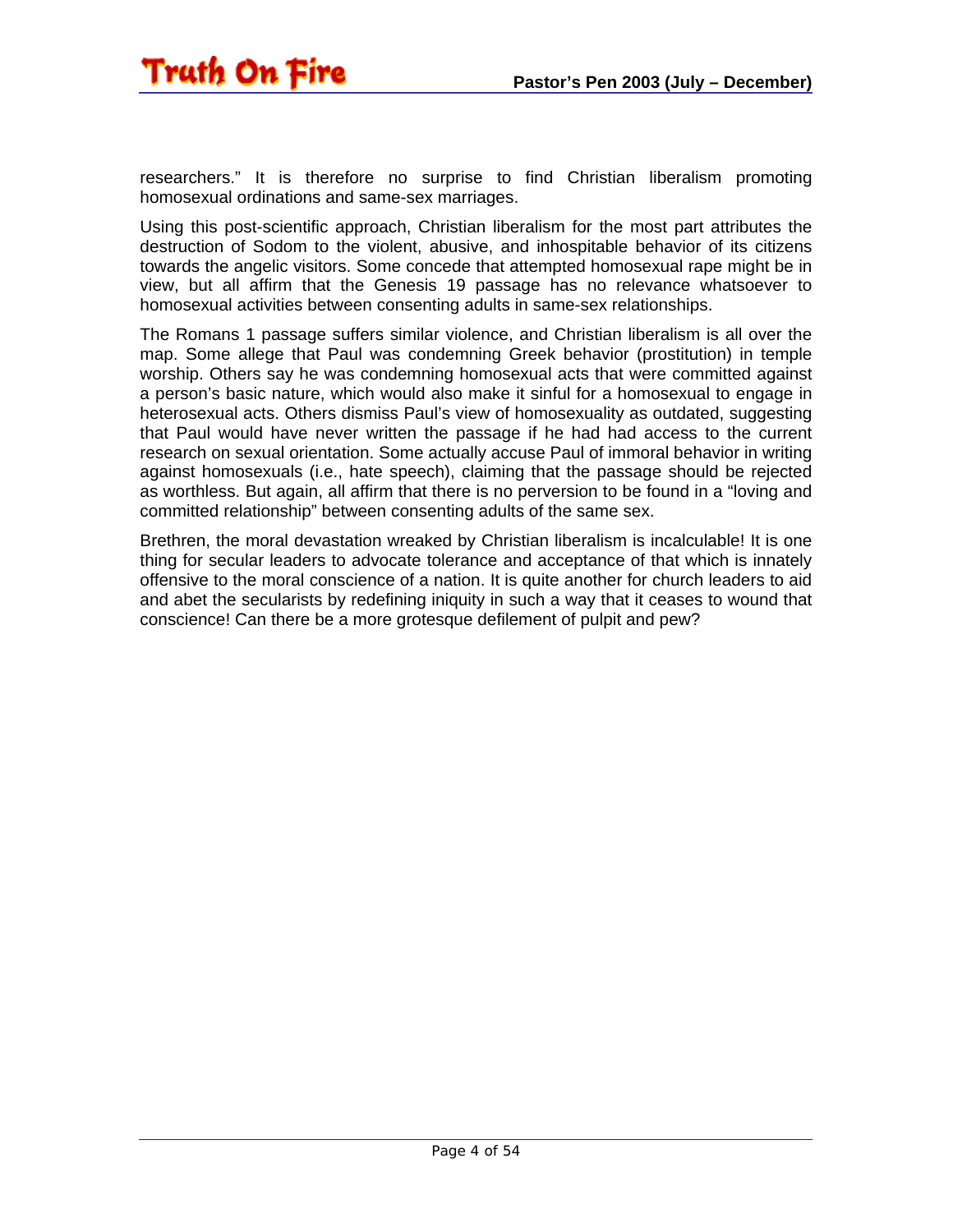#### Laden with Iniquity

<span id="page-4-0"></span>**Truth On Fire** 

Spiritual perspective with roots in revelation is a rare commodity. Perspective is by definition a point of view derived from subjective evaluation (i.e., seeing the relative significance of objects within the larger scheme of things). Ask one hundred people to offer their personal perspectives on what's ailing America these days, and you'll likely receive one hundred different viewpoints. But if we handpicked one hundred individuals, whose perspectives were governed by biblical revelation, we would find a very high degree of homogeneity. Why? Because the truth enables us to see things as God sees them, and trumps the subjective elements of our personal perspective with objectivity. The result is spiritual perspective rooted in revelation—rare indeed as America moves into the twenty-first century.

One of the great difficulties faced by the Old Testament prophets was the great dissimilarity in perspectives that existed between them and their target audiences. Consider the spiritual perspective delivered by Isaiah to backslidden Israel: "*Ah sinful nation, a people laden with iniquity, a seed of evildoers, children that are corrupters: they have forsaken the Lord, they have provoked the Holy One of Israel unto anger, they are gone away backward*" (Isa. 1:4). While the vocative "*Ah*" expresses the exasperation of God with his people, the phrase "laden with iniquity" is a poignant metaphor that likens Israel to a beast of burden or cargo ship succumbing to and under the onerous weight of sin. As a laden beast, the nation collapses; as a laden ship, it capsizes! In either case, the outcome is disastrous! Biblical history reveals that God's laden-with-iniquity perspective was rejected by a nation immersed in personal perspective!

The spiritual perspective delivered by Isaiah early on in his prophecy appears to have laid the groundwork for the prophetic perspective he later offered regarding the suffering Messiah: "*All we like sheep have gone astray; we have turned every one to his own way; and the Lord hath laid on him the iniquity of us all*" (Isa. 53:6). The connection between "laden with iniquity" and "hath laid on him the iniquity" is rather obvious to me. The Lord's invitation "*Come now, and let us reason together*" (1:18) is given a firm foundation—one in which the iniquity of the nation is transferred vicariously to its Founder! Israel is now offered a perspective of grace wherein the nation laden with iniquity is urged to view the Servant of Jehovah laden with that same iniquity on their behalf as *an offering for sin* (53:10). Against the backdrop of grim reality the Lord sets forth his gracious remedy for all who are laden with iniquity. Only those with a spiritual perspective wrought by the Spirit of God, who see themselves as God sees them, will come to the reasoning table with God!

The Lord Jesus took the perspective a step further, saying, "*Come unto me, all ye that labor, and are heavy laden, and I will give you rest*" (Matt. 11:28). The question arises, "Heavy laden with what?" Well, that's a big umbrella that takes in the cares of life, varied responsibilities, personal tragedies, physical infirmities, etc. But the bottom line is that sinners outside of Christ are laden with iniquity without regard for other hardships they may endure. Men may labor under any number of burdens, but none is greater than the burden of sin! It can be argued that sin is a burden God never intended for man to bear!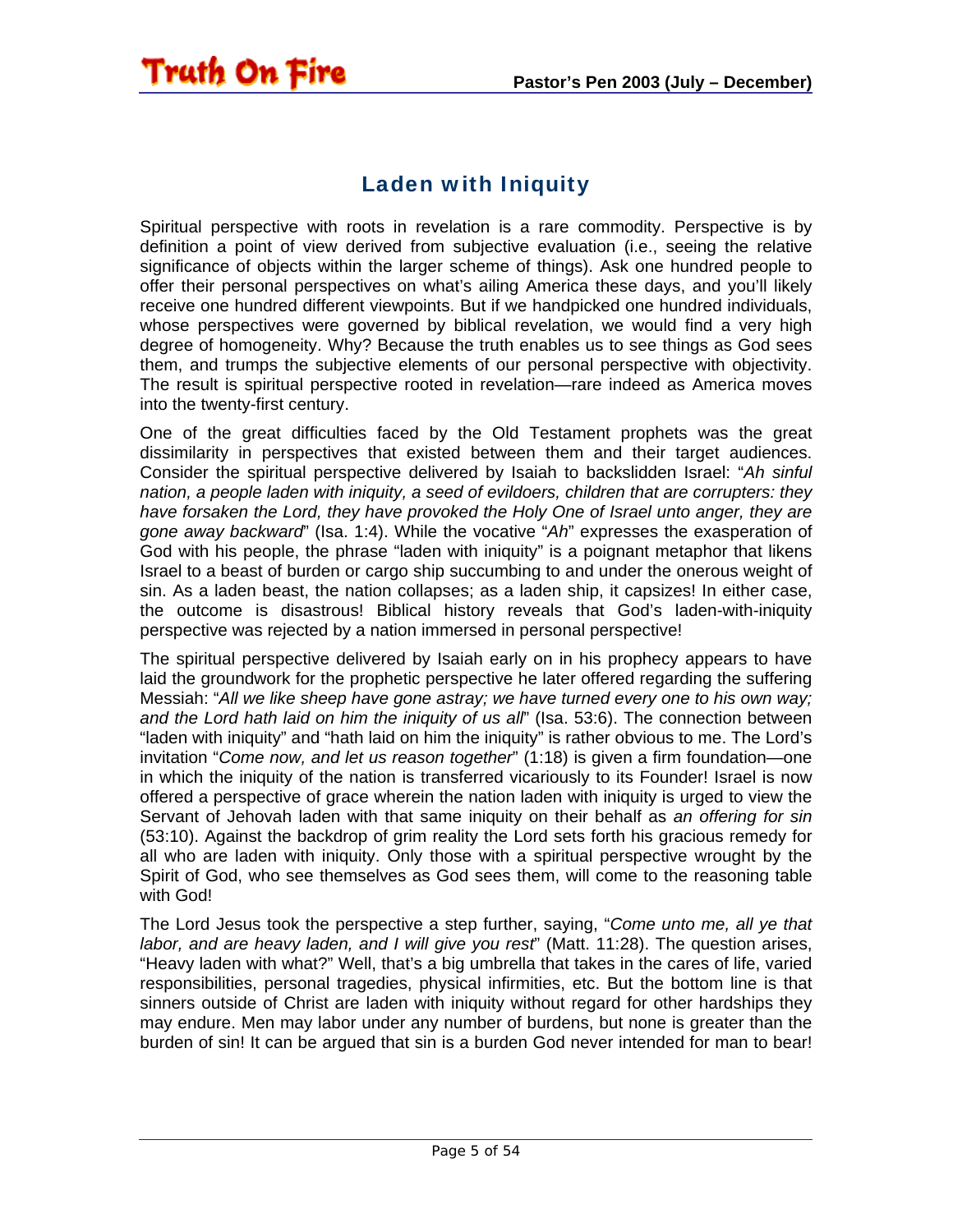Jesus was able to offer himself as the source of rest to those who were heavy laden with iniquity because their iniquities would be laid upon him!

The apostle Paul delivered a last days perspective to Timothy, in which he spoke of men having with *a form of godliness* without power (2 Tim. 3:1-5). He predicted *perilous* (hard, difficult) times characterized by a strong resistance to the truth (3:8). Timothy was told to expect ungodly men to exhibit a form of godliness as a cloak for iniquity, and added: "*For of this sort are they which creep into houses, and lead captive silly women laden with sins, led away with divers lusts*" (2 Tim. 3:6). A prime target of these religious hucksters is the silly (foolish, little-minded) woman whose sins are literally "piled up" in a heap. The phrase *divers lusts* suggests that the vulnerability of such women extends well beyond sexual promiscuity to include all manner of covetous behavior wherein she is easily manipulated. The National Organization for Women—the largest group of feminist activists—is nothing more than an association of silly women laden with sins. The personal perspectives of choice, control, and liberation are in reality a recipe for spiritual slavery!

Brethren, what do you suppose those one hundred handpicked participants with spiritual perspective would identify as America's greatest ailment? In short, she is laden with iniquity! The solution cannot be found in technology, legislation, programs, or federal funding. From a spiritual perspective, the only remedy is the gospel of Christ, which portrays the Lord Jesus as the One upon whom all our iniquities were laid! Apart from revival mercies, America is certain to repeat history, and reject the laden-with-iniquity perspective.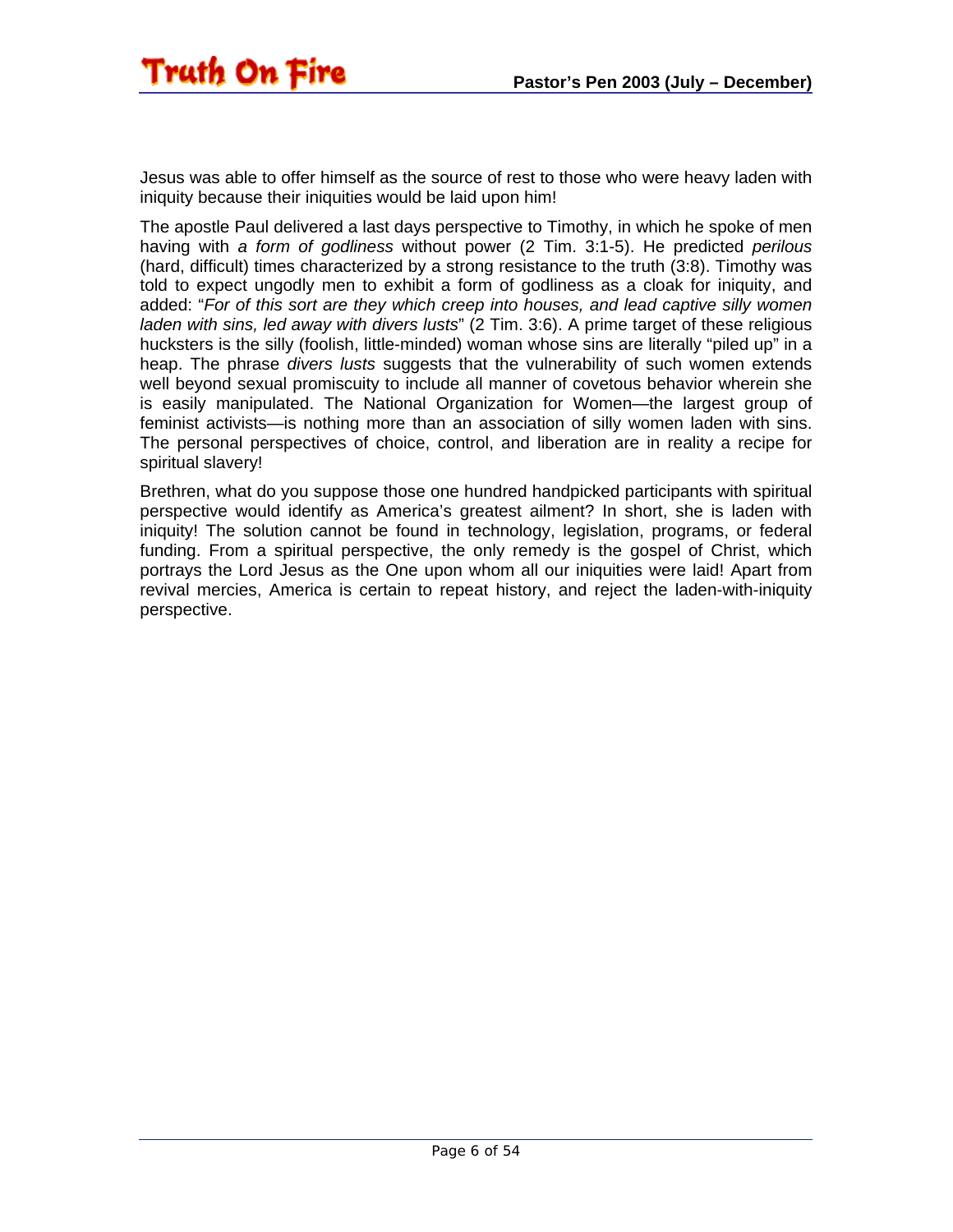#### Liberty in Sovereignty

<span id="page-6-0"></span>**Truth On Fire** 

It is entirely biblical and proper for us to think of God Almighty as sovereign. Almightiness is the sister of sovereignty. These two kindred virtues imply that God reigns supreme in his universe, and possesses the wherewithal to impose his will upon it. But sovereignty—if that concept is allowed to have its biblical range of meaning—implies that the God who is able to impose his will upon every facet of creation is also at liberty to withhold at will the imposition of his will without compromising his sovereignty. Theologians who refuse to grant God this liberty in sovereignty create for themselves a quagmire of contradiction, and will (in many cases) resort to demagoguery and insult toward those who do.

Perhaps the focal point for any discussion about the sovereignty of God should be the cross upon which Jesus died. In his infinite wisdom and power, God imposed his redemptive will upon this world without violating the will of any man. As Peter stated in his masterful message at Pentecost: "*Him, being delivered by the determinate counsel and foreknowledge of God, ye have taken, and by wicked hands have crucified and slain*" (Acts 2:23). In no way did (or does) God impose wickedness upon the hands of any man—including Judas Iscariot!

So how do we reconcile the realities of a *determinate counsel* and *wicked hands*? Some argue that a sovereign God predetermined the wickedness of those murderous hands, but such an allegation clearly indicts God as the author of sin. It is enough to classify that mystery under "unsearchable judgments" and "ways past finding out" (Rom. 11:33). The cross is indeed the wonder of historical wonders. A sovereign God in human flesh yielded himself to the will of sinful men and simultaneously executed his own sovereign will in providing a way of redemption for those who crucified him—including us!

The cross of Christ resolved perhaps the greatest dilemma that sovereign God ever encountered, and that is how he could justify sinners (i.e., declare them righteous) and at the same time deal righteously with their sin. To put it laypersons terms, there was no way God could get sinners off the hook without first putting someone else on the hook for their sins. Therefore the gospel entails the following declaration: "*To declare, I say, at this time his righteousness: that he might be just, and the justifier of him that believeth in Jesus*" (Rom. 3:26). Just and Justifier! What a truth! Nothing less than the death of God Incarnate could keep his righteousness in tact as he went about the business of justifying believers! So the Father made him to be sin for us, who knew no sin, that we might be made the righteousness of God in him (2 Cor. 5:21).

The righteousness of God that comes to the sinner by faith in Jesus Christ is "unto all and upon all them that believe: for there is no difference: For all have sinned, and come short of the glory of God" (Rom 3:22-23). The design of the prepositions unto and upon is clear. Jesus became a sin offering for all who have sinned, and offers the gift of righteousness unto all for whom he died. But his righteousness only abides upon those who believe the gospel. Thus sovereign God chose to make a distinction between his righteous provision for sin and the appropriation of righteousness by the sinner. That is, God, as an expression of his sovereignty, does withhold the imposition of his will in the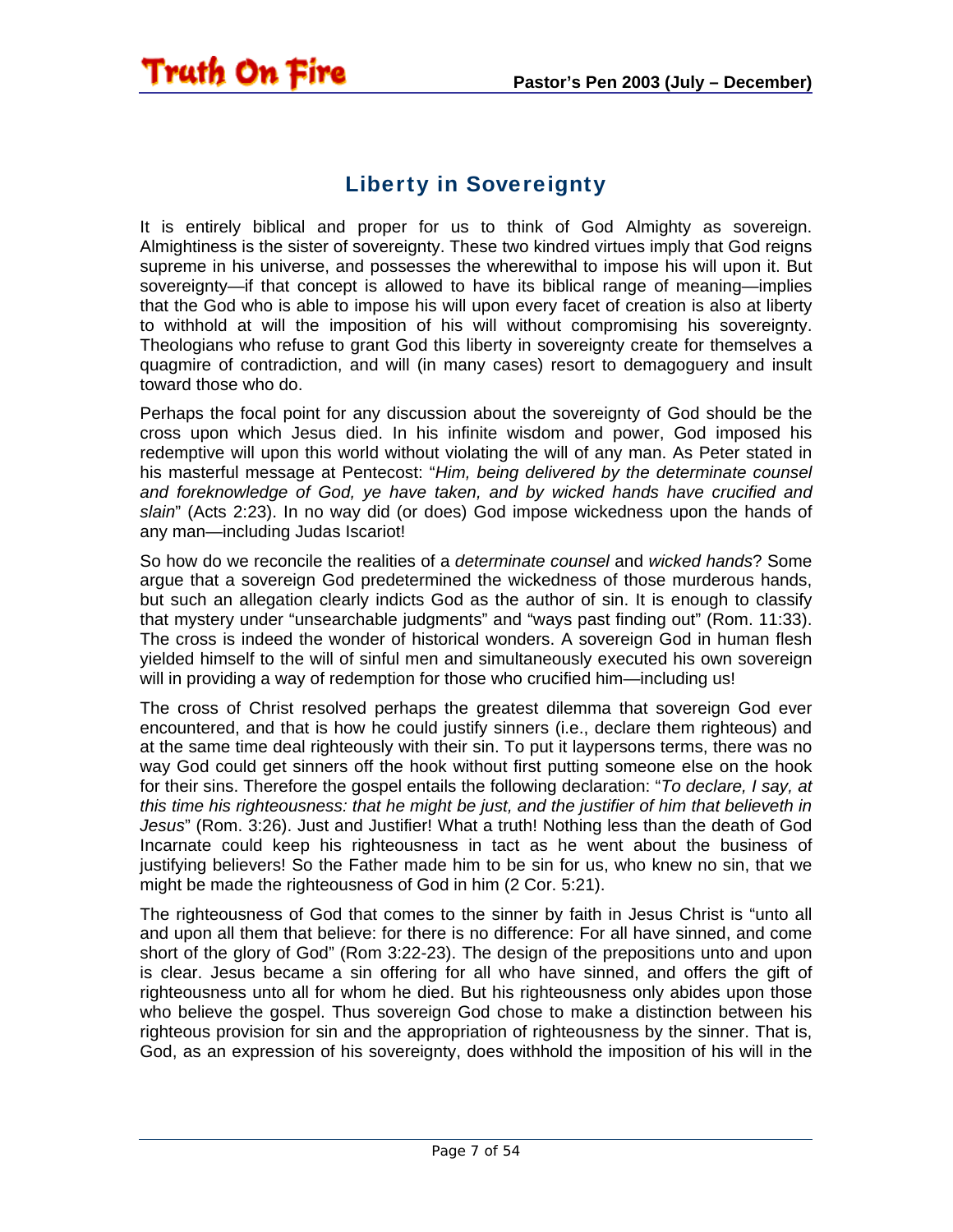matter of personal salvation. Do sinners have the ability to believe the gospel apart from the grace of God's drawing? Absolutely not! Can sinners resist and ultimately reject God's drawing grace? Yes, they can! God by sovereign choice has made it so!

In his discourse with Nicodemus, the Lord Jesus clearly distinguished between the provision for salvation and its appropriation (John 3:14-15). Moses lifted up a brass serpent as the remedy for every snake-bitten Israelite. The look of faith brought healing and life. But 23,000 died for lack of faith in spite of God's provision. Likewise the death of Jesus provided a sin satisfaction for the whole world (1 John 2:2), but men for whom Christ died continue to perish for lack of appropriation. Our Lord taught that faith precedes regeneration in the order of salvation, just as looking upon the serpent brought life to snake-bitten Israelites. Jesus taught a look-and-live salvation. The live-and-look heresy of Calvinism (i.e., sovereign regeneration before faith) is one of the many symptoms of sovereignty gone awry.

Brethren, theologians for centuries have bandied about the doctrine of God's sovereignty. For many it has become a line drawn in the doctrinal sand. In affirming the sovereignty of God, however, we must abide by the context of scripture. In Genesis, the Lord proffered acceptance to Cain if he would "do well" in making the proper approach to God. A sovereign God reiterated his inflexible standard of acceptance while refusing to impose faith and obedience upon Cain. Thus by granting to God a liberty in sovereignty, as exhibited with Cain and elsewhere in scripture, we can steer clear of at least one theological ditch.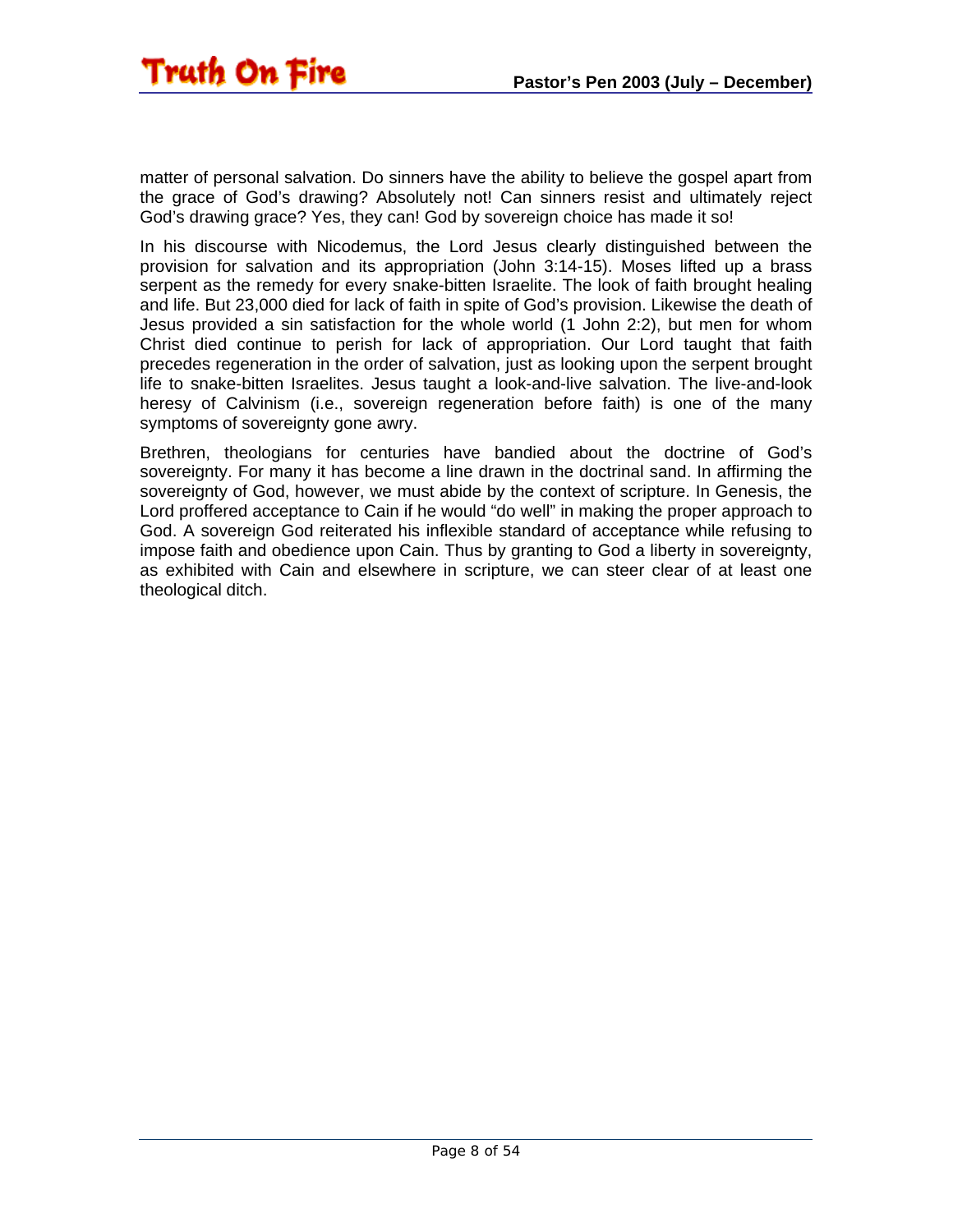#### Great Things from a Great God!

<span id="page-8-0"></span>Overused and under-appreciated—two adjectives that could describe any number of personal items we take for granted during a routine day. We might apply those terms to the family sedan, a ten-year-old washer and dryer combination, or that trusty old coffee maker that continues day after day to serve up its delicious brew to our liking. But those two descriptions could just as easily be applied to one of the greatest words in the English language. At the risk of redundancy, that great word to which I refer is the word *great*.

A few moments of reflection reminds us how often writers and spokespersons have employed that word to emphasize the magnitude of something. Successful surgery to remove a malignant cancer is great news; penicillin was a great medical breakthrough; and the defeat of Hitler's regime was a great victory for the Allied forces. The printing press invented by Johann Gutenberg was a great advance in communications, and arguably the greatest achievement of the last millennium. Tony the Tiger has sold enough sugar-frosted flakes to sink a battle ship by convincing several generations of youngsters that "they're grrreeeaaat!"

God himself appears to be rather fond of this word since the Spirit of God prompted so many of the biblical writers to use it in both historical and theological contexts to describe the supernatural. Moses penned a mere sixteen verses of scripture before informing us that "God made two *great lights*; the greater light to rule the day, and the lesser light to rule the night" (Gen. 1:16). Five verses later he added: "God created *great whales*" (1:21). Moreover, the Lord promised Abram that he would make of him a "*great nation*" and make his "*name great*" (12:2). At this point in history, does anyone doubt what God meant by that word?

Six hundred years later, the nation that had become great (at least population-wise) in Egypt was introduced to another aspect of God's greatness: "Even all nations shall say, Wherefore hath the Lord done this unto this land? what meaneth the heat of this *great anger*? Then men shall say, Because they have forsaken the Lord God of their fathers…the Lord rooted them out of their land in anger, and in wrath, and in *great indignation*" (Deut. 29:24-25, 28). The Lord's capacity for anger and indignation toward covenant breakers is every bit as vast as his creative power and covenant promises—a truth that is virtually absent in our pulpits today!

At no time has God's great power to destroy been more vividly demonstrated than with the Flood. Why did God destroy the earth and all but eight of its inhabitants? It was because "God saw that the *wickedness of man was great* in the earth" (Gen. 6:5). It was great wickedness that brought about the greatest of God's judgments! We are told that in the six hundredth year of Noah's life "all the fountains of the *great deep* were broken up, and the windows of heaven were opened" (7:11). God's answer to the great wickedness of man was the fountains of the great deep, which teaches us that whenever God's great deep clashes with man's great wickedness, the great deep always prevails!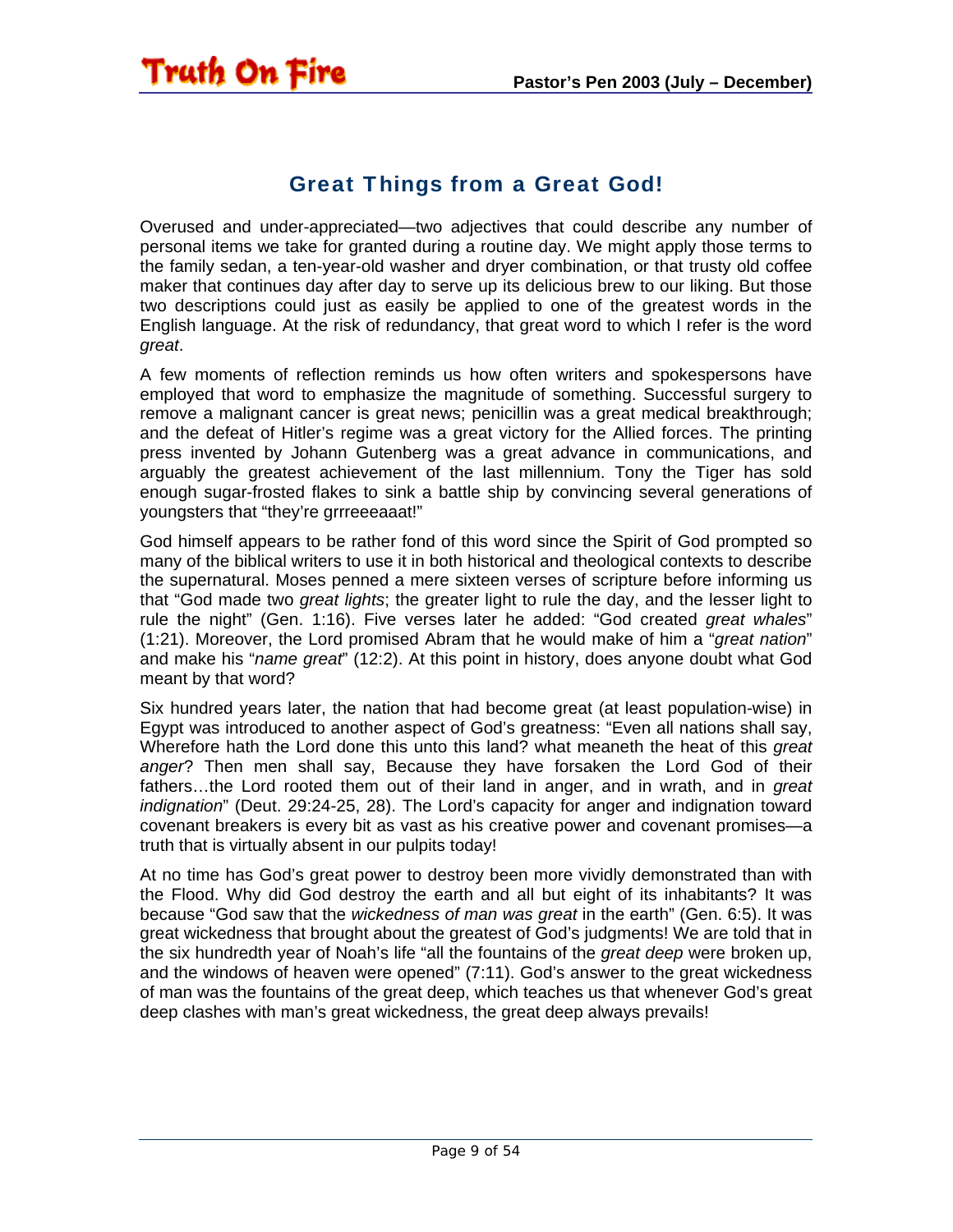No discussion of great things would be complete without "the *great God* and our Saviour Jesus Christ" (Titus 2:13). He was (and is) *great light* to the *great multitudes* that sat (and still sit) in spiritual darkness (Matt. 4:16, 25). His appearance on the world stage as the pearl of *great price* was a source of *great joy* for those anticipating his arrival (Matt. 13:46; Luke 2:10). His credits include *great King* (Matt. 5:35), *great High Priest* (Heb. 4:14), and *great Shepherd* of the sheep (13:20). He inspired *so great faith* in a Gentile centurion (Luke 7:9), and is the author of *so great salvation* for all who trust him (Heb. 2:3). His church is a *great house* (2 Tim. 2:20), and he knows how to fill it with *great power*, *great grace*, and *great fear* (Acts 4:33, 5:5). His gospel is able to fill a city with *great joy* in the midst of *great persecution* (Acts 8:1-8), and he opens *great doors* of opportunity for evangelism and church planting (1 Cor. 16:9). In that great day of the Lord, he will judge the spiritually dead from a *great white throne* (Rev. 20:11). Thus David affirmed: "For the Lord is a *great God*, and a *great King* above all gods" (Psalm 95:3).

We previously cited the fountains of the great deep as God's answer to the great wickedness of humanity. Although a demonstrable truth, it's not the whole truth! God has since made known to mankind that he has a second answer—a second fountain of great depth—that is able to deal thoroughly with our great wickedness. It is a fountain of mercy that began to flow in the Garden of Gethsemane on crucifixion eve. In the agony of prayer, the sweat of the Lord Jesus Christ "*was as it were great drops of blood falling down to the ground*" (Luke 22:44). The last of those great drops later fell from his cross as the atonement for the sins of the whole world.

William Cowper was right! There is indeed a fountain filled with blood drawn from Emmanuel's veins; and sinners plunged beneath that flood, lose all their guilty stains! What a great God we serve!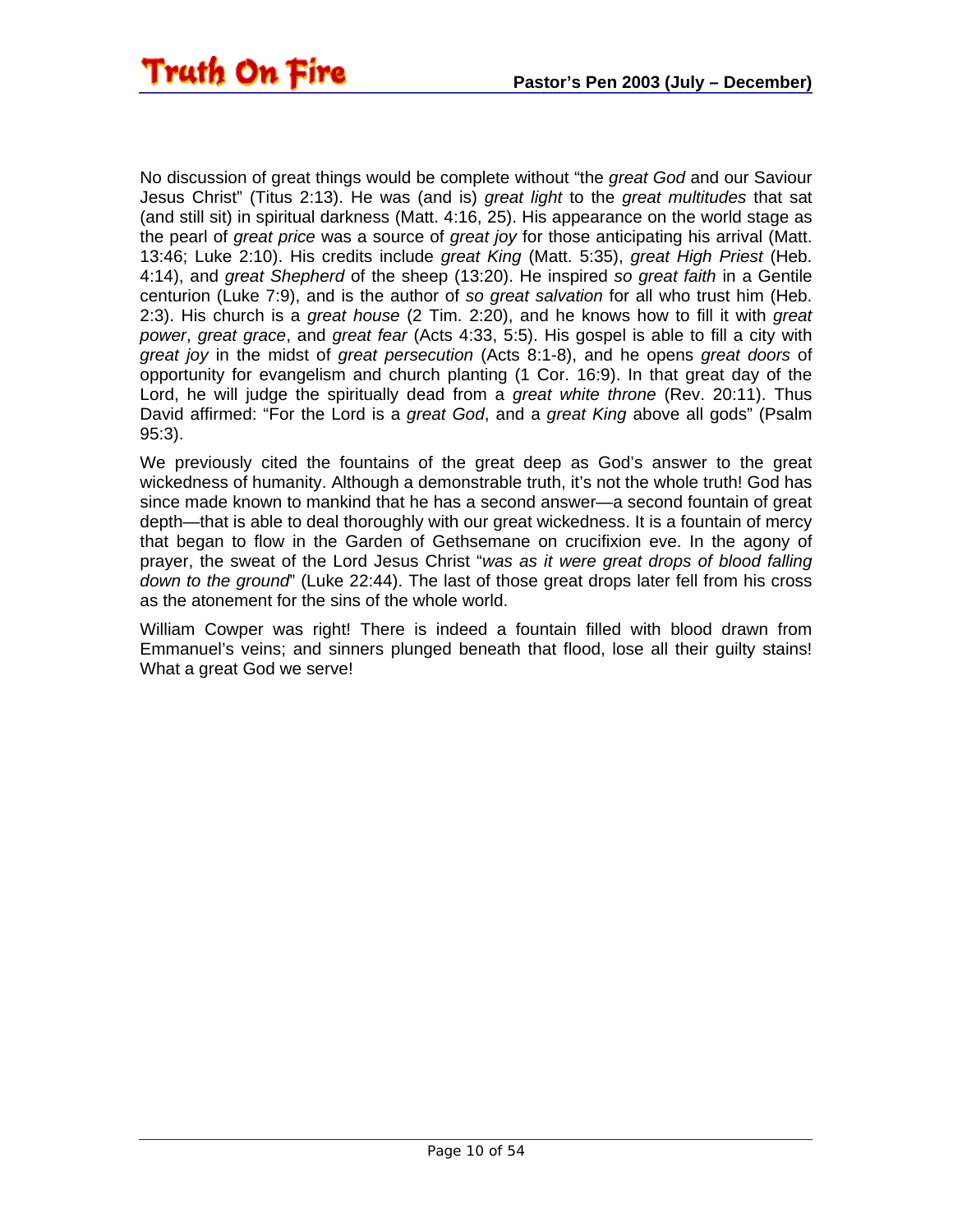#### In God's Long-Term Grip

<span id="page-10-0"></span>**Truth On Fire** 

There are basically two kinds of investors—the short-term and the long-term. Any competent financial advisor will counsel his or her clients to adopt a long-term strategy, and thereby avoid the emotional roller coaster and monetary losses induced by shortterm market fluctuations and impulsive decision-making. But why not apply the wisdom of such advice to life itself? If Esau had operated on that principle, he would have refused to sell his birthright (a long-term asset) for a mess of pottage (a short-term fix). Although Esau and David were light years apart in terms of spiritual orientation, the latter got into serious trouble by jettisoning his integrity for the temporary satisfaction of his lust. In fact, the blunder of David was measurably worse than that of Esau. The point is that maintaining a long-term focus in life is easier said than done, and the godliest of men have the potential to err in this matter.

Israel's history reveals the validity of this principle. The biblical writers routinely contrasted its short-term afflictions with the long-term purposes of God. Psalm 66 is a classic example, and reinforces the long-term perspective that is so essential to running a good race. David writes: "*O bless our God, ye people, and make the voice of his praise to be heard: which holdeth our soul in life, and suffereth not our feet to be moved. For thou, O God, hast proved us: thou hast tried us, as silver is tried. Thou broughtest us into the net; thou laidst affliction upon our loins. Thou hast caused men to ride over our heads; we went through fire and through water: but thou broughtest us out into a wealthy place. I will go into thy house with burnt offerings: I will pay thee my vows, which my lips have uttered, and my mouth hath spoken, when I was in trouble*" (8-14).

In 66:5, David established the primary context of these words as the Red Sea episode. The armies of Egypt had boxed Israel in between the proverbial rock and hard place with no perceptible way of escape. But God intervened with fire (a manifestation of his presence set between Egypt's army and the Israelites) and water (a natural phenomenon transformed into a supernatural escape route). At God's command, they marched onto a dry seabed against all human reason, and watched from its eastern banks as God destroyed the enemy. The army they pictured as riding over their heads rode into oblivion instead. It was a time of testing for Israel. They passed the test, and passed the praise on to the Lord their God. Passing and praising have a unique relationship. Passing sets the stage for praising, but praising is the best preparation for passing!

In Psalm 66:8-14, there are two sets of prepositions that demand our attention. The first introduces its objects with the word "in", and the second uses "into" for that purpose. The first is composed of the phrases "in life" and "in trouble". These realities are not necessarily concurrent, but it is amazing how often they are! Israel was on the cusp of life for the first time in four hundred years, and as a prelude to life found themselves in deep trouble. Doesn't this sound like a woman experiencing birth pangs? David added that God "holdeth our soul" in life (66:9). The word *holdeth* in Hebrew has a wide range of meanings, but in this context could be understood to mean *has a firm grip on*. Armed with that kind of view regarding God's providential care, the child of God who is in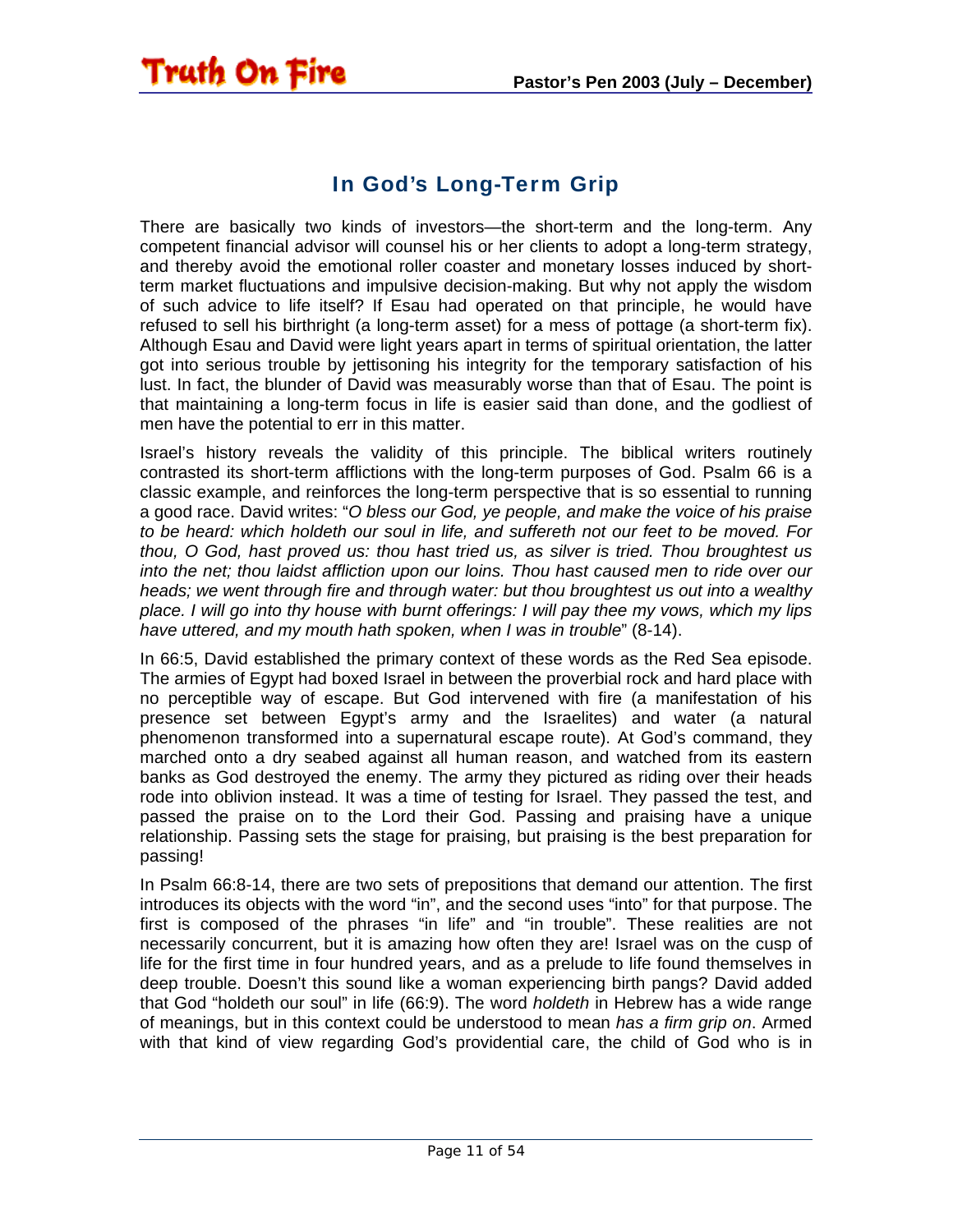trouble in her or her life is able to exercise trust in the midst of trouble, and wait on God to demonstrate the long-term benefits of his salvation.

The phrases "into the net" and "into a wealthy place" comprise the second set. The *net* speaks of entrapment by a predator, which was exactly the mindset of Israel under the circumstances. Nets seldom lead to wealthy places, but with God all things are possible. You will notice that it was God who brought them into the net before bringing them into a wealthy place. There's a lot of spurious preaching these days attributing wealth to God and nets to the devil. But God is often the author of both! It was impossible for Israel to escape God's net by human ingenuity! So before you start rebuking the devil for the net in your life, consider that God may have designed it as a God-glorifying means to spiritual (and perhaps material) wealth. In other words, esteem the Lord Jesus as your single most valuable long-term asset, and avoid the impulsive short-term fixes that tend to short-circuit the long-term benefits of humble trust and patience. By the way, if you make a vow to God while you are in trouble, be sure to pay it when you are out of trouble, lest you incur more trouble!

The importance of a long-term focus in life cannot be overstated. It is the long-term certainties rooted in the Lord Jesus that overshadow the short-term perplexities we so often experience. We must bear in mind that growing weary just might be God's prerequisite for growing wealthy. We must also be assured that, while we are hurting, God is holding us in his firm grip! That, my friend, is the basis for a long-term focus in life!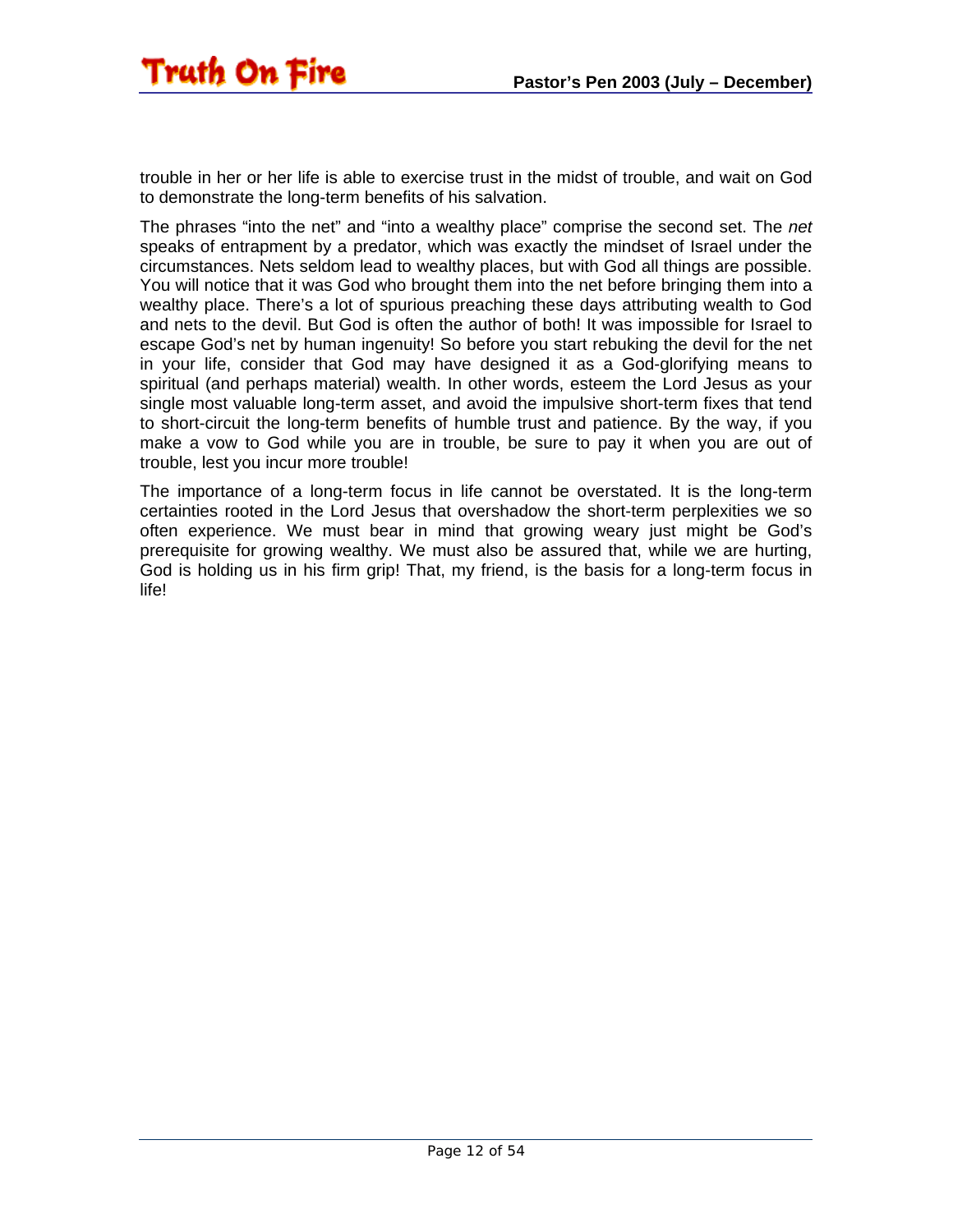#### The Divorce of Peace and Righteousness

<span id="page-12-0"></span>It has become the most drawn out divorce proceeding in history. You would think that the extended length of the litigation would be due to the difficulty of deciding who gets what, since great wealth is at stake for both parties. But that's not the case. Its longevity is tied to the nature of the complaint—irreconcilable differences! The wife is complaining that the husband is just too dogmatic and inflexible. He is intolerable to live with, and she wants out! The husband remains incurably in love, and assures us that, while it may be impossible to live without her, he won't compromise his convictions. The Judge has gone on record as opposing the divorce, and has confirmed that he will deny her petition even though a separation appears to be imminent.

In our analogy, the plaintiff's name is peace, who is seeking a divorcement from the righteousness of God. The venue is the courtroom of American culture. In the sanctified mind, peace and righteousness are the perfect couple. If this unseemly divorce were ever to become final, it would send shockwaves of infidelity throughout the entire world. Peace seeking to make an existence for herself apart from righteousness is like a man depriving himself of oxygen, and expecting the bodily functions to continue as normal. Yet that very scenario is what godless architects within our culture are proposing as a blueprint for America. Peace cannot survive without righteousness, and it is delusionary to think otherwise.

The Bible has endorsed this sacred union, declaring, "Mercy and truth are met together; righteousness and peace have kissed each other" (Ps. 85:10). The *kiss* is indicative of deep affection, and the Psalmist confirms that peace and righteousness share this mutual affection. But David is not writing about their first kiss. After Abraham had rescued Lot, slaughtering several kings in the process, he paid tithes to Melchisedec, King of Salem. *Melchisedec* means King of righteousness; *Salem* means peace (Heb. 7:1-2). The writer of Hebrews instructs us that Melchisedec, the priest of the most high God, was both King of righteousness and King of peace (i.e., he personified the blessed union of both), and served as the prototype of the Lord Jesus Christ, who, by virtue of his vicarious death for sinners and glorious resurrection from the dead, became a priest forever after the order of Melchisedec (7:17). Jesus is the embodiment of both peace and righteousness. The two first kissed in Melchisedec, and sealed their eternal union with a kiss in the Lord Jesus Christ!

The context of Psalm 85 relates to the captivity of Jacob, and the afflictive chastening of God upon the nation to turn them away from iniquity. The central theme is the *land* (85:1, 9, 12). The Psalmist petitions the Lord to revive his people, that his glory might once again dwell in that land (85:6, 9). As a right-minded leader, David understood that the Lord could never bestow mercy at the expense of truth or peace at the expense of righteousness, but must always bring them to bear in proper balance. For modern-day peacemakers, truth and righteousness appear to be all but irrelevant. In hypocritical and self-destructive fashion, they champion the cause of mercy and peace, but react to truth and righteousness as if they were impediments to the process.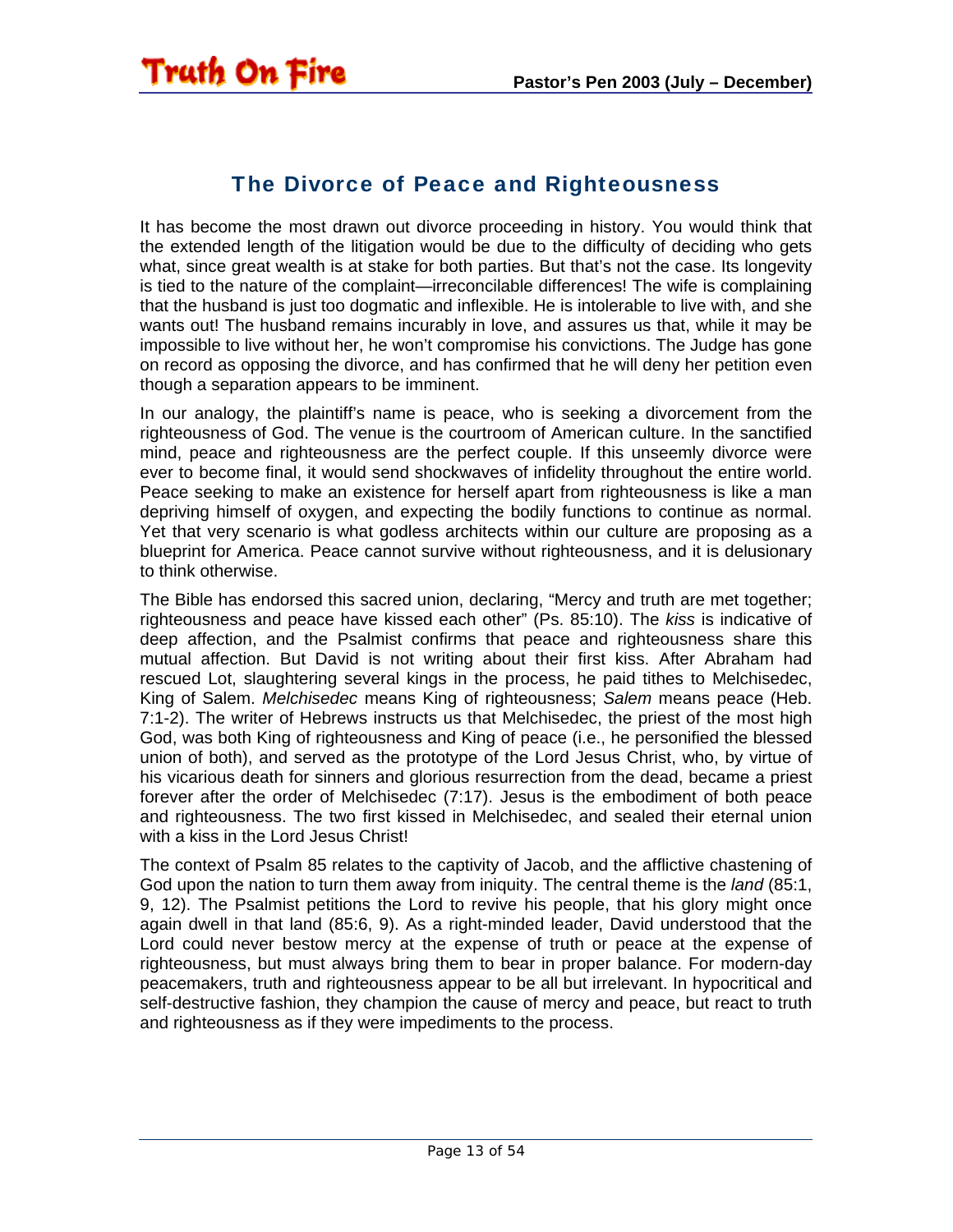The recent action taken by the Episcopal Church to approve Gene Robinson—a practicing homosexual who divorced his wife and two children to cohabitate with a man—for the prominent position of bishop is yet one more indicator that Christendom itself is finding it easier to conduct its business without the constraints of truth and righteousness. It is truly alarming what so-called "fundamental" and "evangelical" churches are willing to do these days for the sake of numbers and a politically-correct reputation for inclusion. Truth and righteousness are often the first casualties of political and religious expediency!

The kiss of Psalm 85:10 is also a prophetical reference to the cross of the Lord Jesus Christ. Never has there been, nor will there ever be, a kiss like unto that one! Jesus made peace through the blood of his cross as an exhibition of righteousness for violations of his holy law. His cross told the truth (with an exclamation point) about God's love for us while we were yet sinners and provided the basis for the mercy he now extends to sinners! It is impossible for any man, woman, or young person to find genuine peace with God without first taking a spiritual journey to the foot of that cross. There they discover the truth and righteousness of God that makes it possible for mercy and peace to flow freely to those who believe the gospel! The same is true for a nation. The bottom line is that true peace cannot be found apart from righteousness!

While many of our leaders continue to engage in the effort to divorce peace from righteousness, let us join our hearts with David in praying that the Lord God will revive our nation, beginning with its churches, and turn back the irreconcilable differences that a humanistic peace has imagined. Her divorce petition has no basis in reality, and the Judge of all the earth is certain to reject it!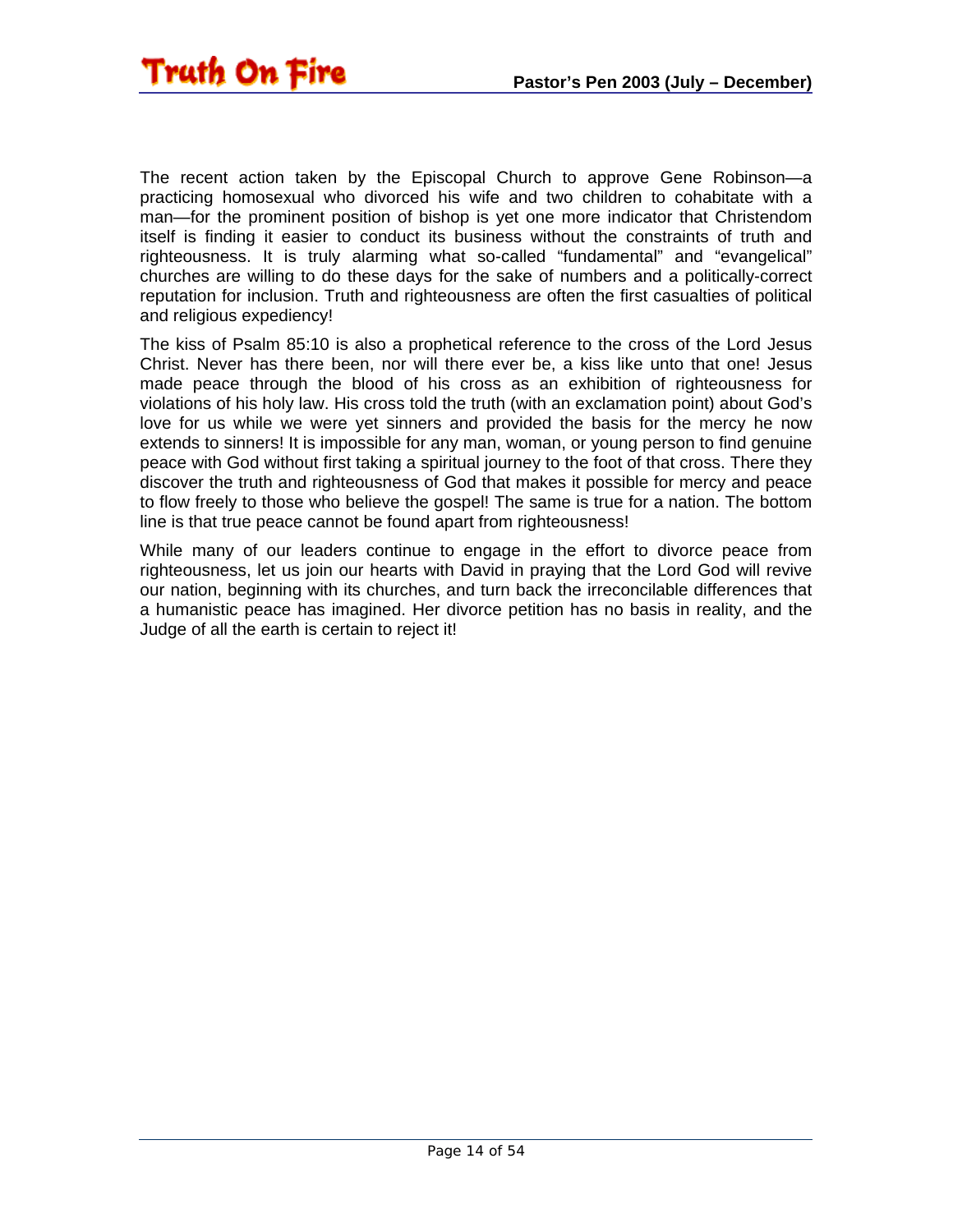#### Spiritual Power Blackout

<span id="page-14-0"></span>**Truth On Fire** 

The question "Where were you when the lights went out?" is already becoming a standard query as our nation recovers from its worst power blackout ever. It began shortly after 4 p.m. EST on Thursday, August 14, 2003. The Blackout History Project reminds us that this has happened before: "The Great Northeast Blackout of 1965 was part of a massive cascading system failure that, in the span of fifteen minutes, left 30 million people in the dark. The New York Blackout of 1977, which affected a much smaller service area—the metropolitan region—resulted in severe looting and disruption." During Blackout 2003, however, CNN reports "fifty million people lost power in eight states and parts of Canada."

The live news broadcasts, which contained overhead video feeds, impressed upon me the magnitude of the problem. Hundreds of thousands of New York City residents were forced to alter their normal after-work routines, pouring into the streets on foot, bringing motor vehicle traffic to a virtual standstill on every major highway, and waiting in line by the tens of thousands to catch a ferry ride across the Hudson River. Watching the aftermath gave cause to wonder why God's people are not equally concerned over the power outages that currently plague our churches. Is not the disruption and loss of spiritual power in the life of a believer far more disastrous than the loss of electrical power in a city?

Experts are saying they don't know exactly what caused the blackout, but preliminary investigations have traced the precipitous event to transmission lines near Cleveland, Ohio. Again, CNN says at "2 p.m. the demands of a hot summer afternoon caused FirstEnergy Corp.'s Eastlake Unit 5, a 680-megawatt coal generation plant in Eastlake, Ohio, to trip off." Within the next two hours, a series of similar events in Ohio caused a cascading domino effect to affect Michigan, Canada, and New York. In the final analysis, Blackout 2003 will be attributed to a demand for power that exceeded the capacity of the power grid to deliver it.

Blackout 2003 is fertile ground for a comparative discussion of God's power working in his people. Both electrical and spiritual power are necessary for the fulfillment of plans and purposes. Both are capable of cascading effects—positively and negatively. Both are subject to restoration once the cause of the outage is identified. Both kinds of outages can be avoided if preemptive measures are taken to prevent disruption.

To the last point, the Lord Jesus assured his disciples that they would receive *power* after the Holy Spirit had come upon them (Acts 1:8). On the day of Pentecost, which was preceded by a ten-day prayer meeting, they received the *power* he promised (2:1-3). This *power* was the key topic of discussion after Peter and John had healed the lame man at the temple (3:12), and was also a matter of concern for Annas the high priest et al during a post-healing interrogation (4:7-10). Nevertheless, with *great power* the apostles continued to give witness to the resurrection of the Lord Jesus (4:33). When a ministerial controversy arose over neglect of the Grecian widows, the apostles refused to neglect the word of God in the solution process, but kept on giving themselves to prayer, and to the ministry of the word (6:1-4). The course of action taken by the apostles was a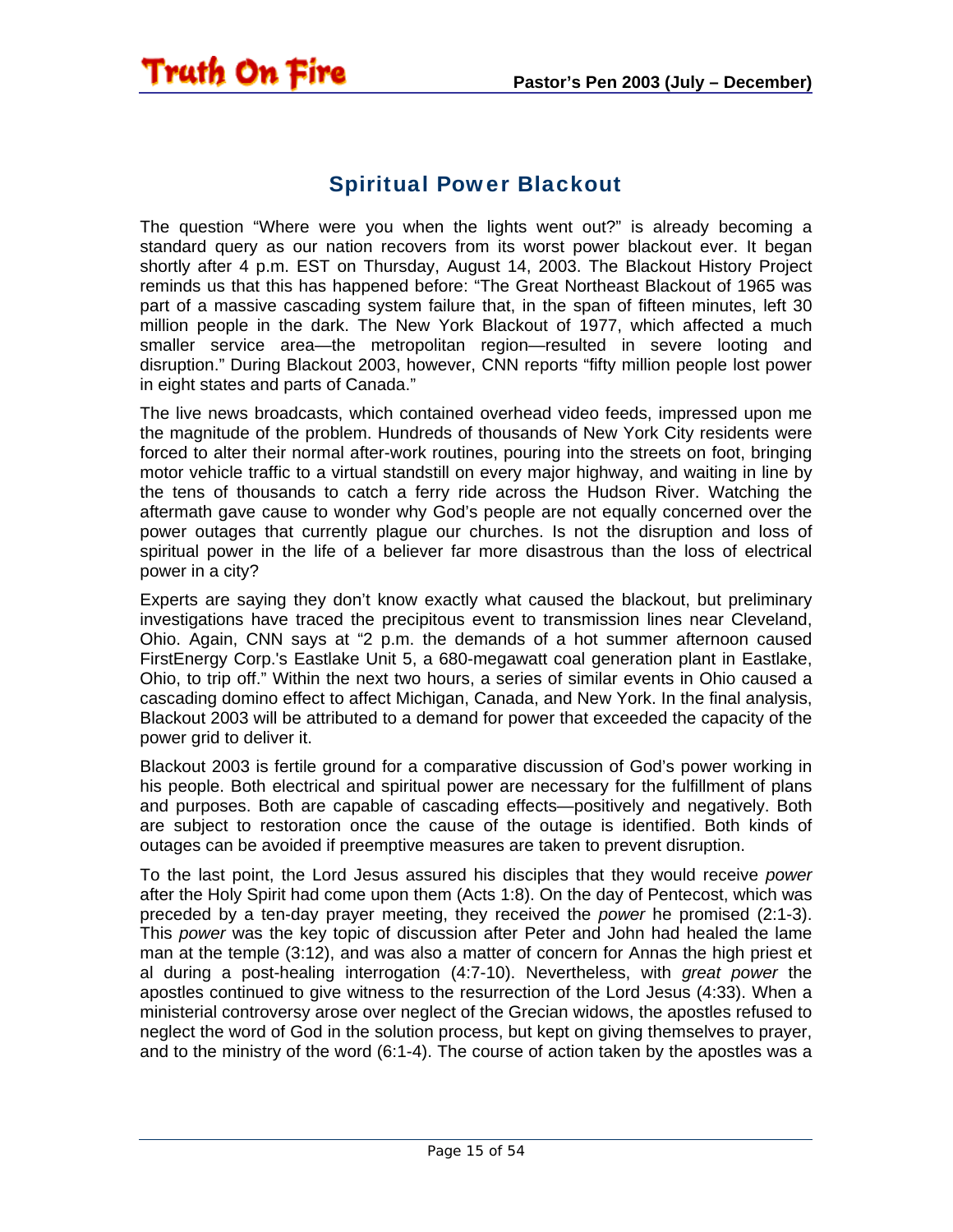

preemptive measure to ensure uninterrupted power flow in the face of ministerial challenges. Diminish the Word of God and prayer in the life of any believer or church, and power disruption becomes inevitable!

But they are notably dissimilar in two ways. First, in the matter of spiritual power loss, the cause is always known—a sin of commission and or omission. That is, the child of God has done that which ought not to have been done, or has failed to do what ought to have been done. Secondly, no amount of spiritual power consumption on the part of God's people could ever place the resources of God at risk for "under-capacity" relative to the demand. God's power is as infinite as God himself!

What needs to happen in our churches is a fresh sense of shock over the virtual absence of God's power, coupled with a willingness to abandon our religious routines in response to it. With America experiencing a spiritual power blackout of crisis proportions, how is it possible to remain apathetic? Fortunately, the formula for restoration is identical to the preemptive measure for avoiding disruption. We must return to the Word of God and prayer as our foundation of power, and give due consideration to the things revealed to us by the Spirit—whether omission or commission—within the context of those two activities. And if the Lord Jesus is pleased to visit the church in America with a heavensent power restoration (i.e., revival) prior to his coming, perhaps the standard query will be "Where were you when the lights came on?"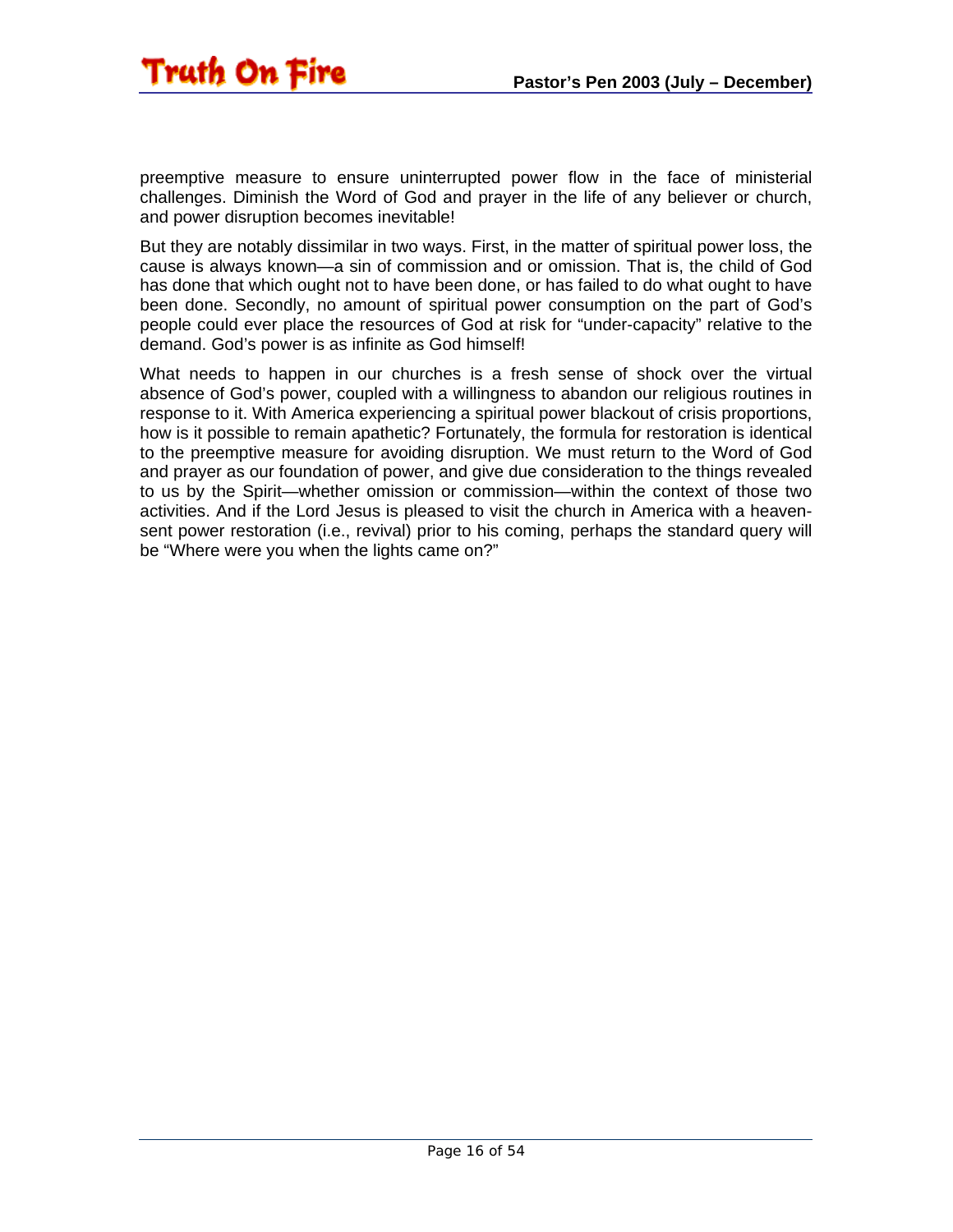#### No Place of Repentance

<span id="page-16-0"></span>Truth On Fire

With every passing week some watershed event seems to take center stage in our great nation. Last week was no exception. A federal court ordered Roy Moore, chief justice of the Alabama Supreme Court, to remove a Ten Commandments monument from the rotunda of the state courthouse. He refused. On Friday, August 22, 2003, the ninemember Judicial Inquiry Commission suspended Judge Moore with pay, and referred the case to the Court of the Judiciary, which has the right to discipline and remove judges from the bench.

There is a fitting comparison to be made between the Alabama crisis and infamous Esau, who for one morsel of meat sold his birthright. That profane act of self-serving indulgence would later bear a hefty price tag, for he was rejected in the bestowal of future blessings, and could find no place of repentance, even though he sought it carefully with tears (Heb. 12:16-17). Can anyone doubt that America is following in the steps of Esau?

In July of 1998, as an Alabama Circuit Judge, Roy Moore wrote and published "Our American Birthright", a poem depicting the spiritual and moral decline of our nation . It reads as follows:

"One nation under God was their cry and declaration, Upon the law of Nature's God they built a mighty Nation. For unlike mankind before them who had walked this earthen sod, These men would never question the Sovereignty of God.

That all men were "created" was a truth "self-evident," To secure the rights God gave us was the role of government. And if any form of government became destructive of this end, It was their right, their duty, a new one to begin.

So with a firm reliance on Divine Providence for protection, They pledged their sacred honor and sought His wise direction. They lifted an appeal to God for all the world to see, And declared their independence forever to be free.

I'm glad they're not here with us to see the mess we're in, How we've given up our righteousness for a life of indulgent sin. For when abortion isn't murder and sodomy is deemed a right, Then evil is now called good and darkness is now called light.

While truth and law were founded on the God of all Creation, Man now, through law, denies the truth and calls it "separation." No longer does man see a need for God when he's in full control, For the only truth self-evident is in the latest poll.

But with man as his own master we fail to count the cost, Our precious freedoms vanish and our liberty is lost.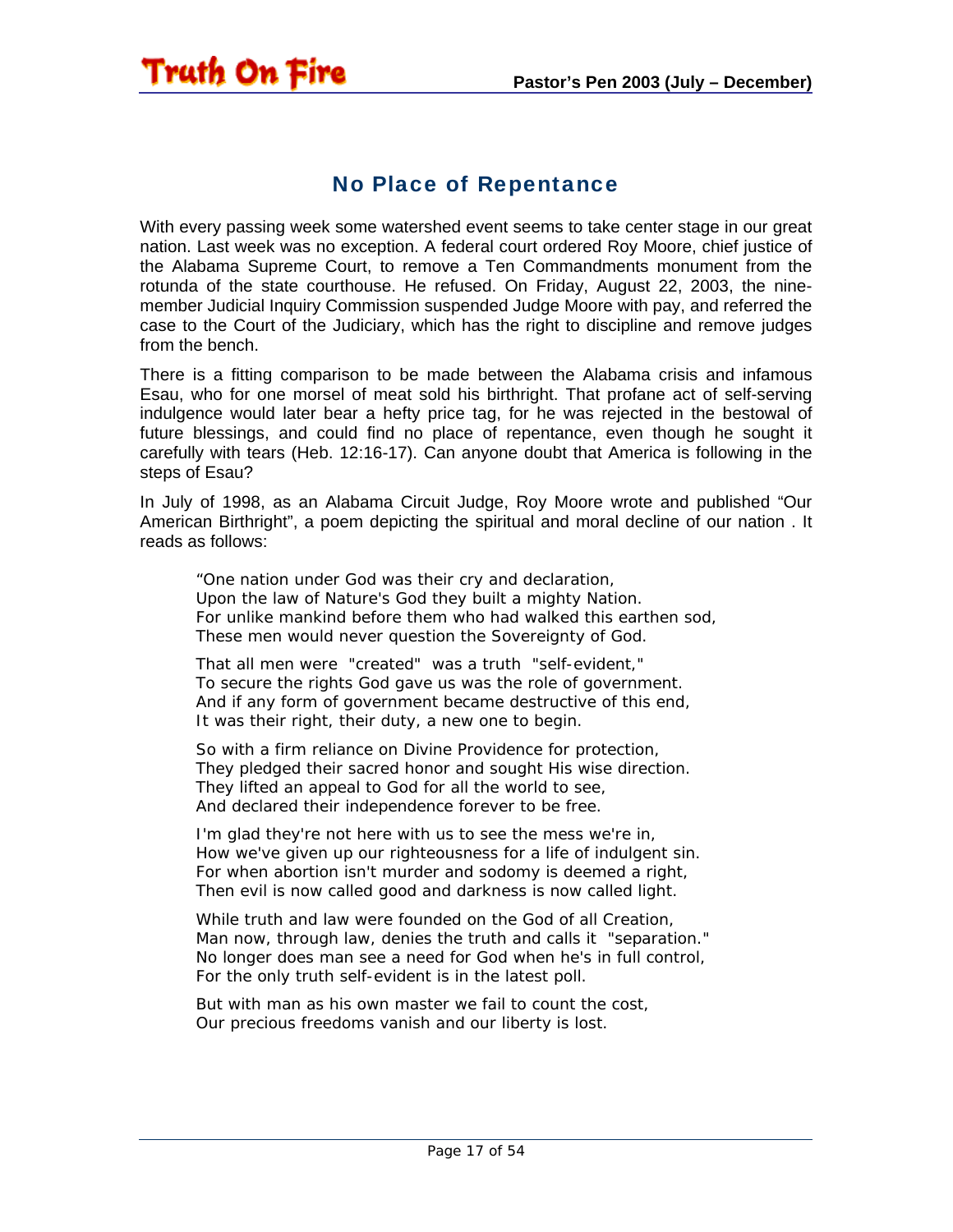# Truth On Fire

Children are told they can't pray and they teach them evolution, When will they learn the fear of God is the only true solution.

Our schools have become the battleground while all across the land, Christians shrug their shoulders afraid to take a stand. And from the grave their voices cry the victory has been won. Just glorify the Father as did His only Son.

When your work on earth is done, and you've traveled where we've trod, You'll leave the land we left to you, ONE NATION UNDER GOD!"

Brethren, it stands to spiritual reason that America, if she continues to sell her birthright to satisfy political expediency, will one day find herself without a place of repentance. Esau teaches us that repentance consists of more than bitter tears and weeping over a lost blessing. It includes the wherewithal to recover the blessing lost. There may indeed come a time when America falls to its knees with bitter weeping over its profane handling of things sacred, only to find that she has forfeited that which cannot be recovered. In other words, America may find no place of repentance, though she seeks it carefully with tears!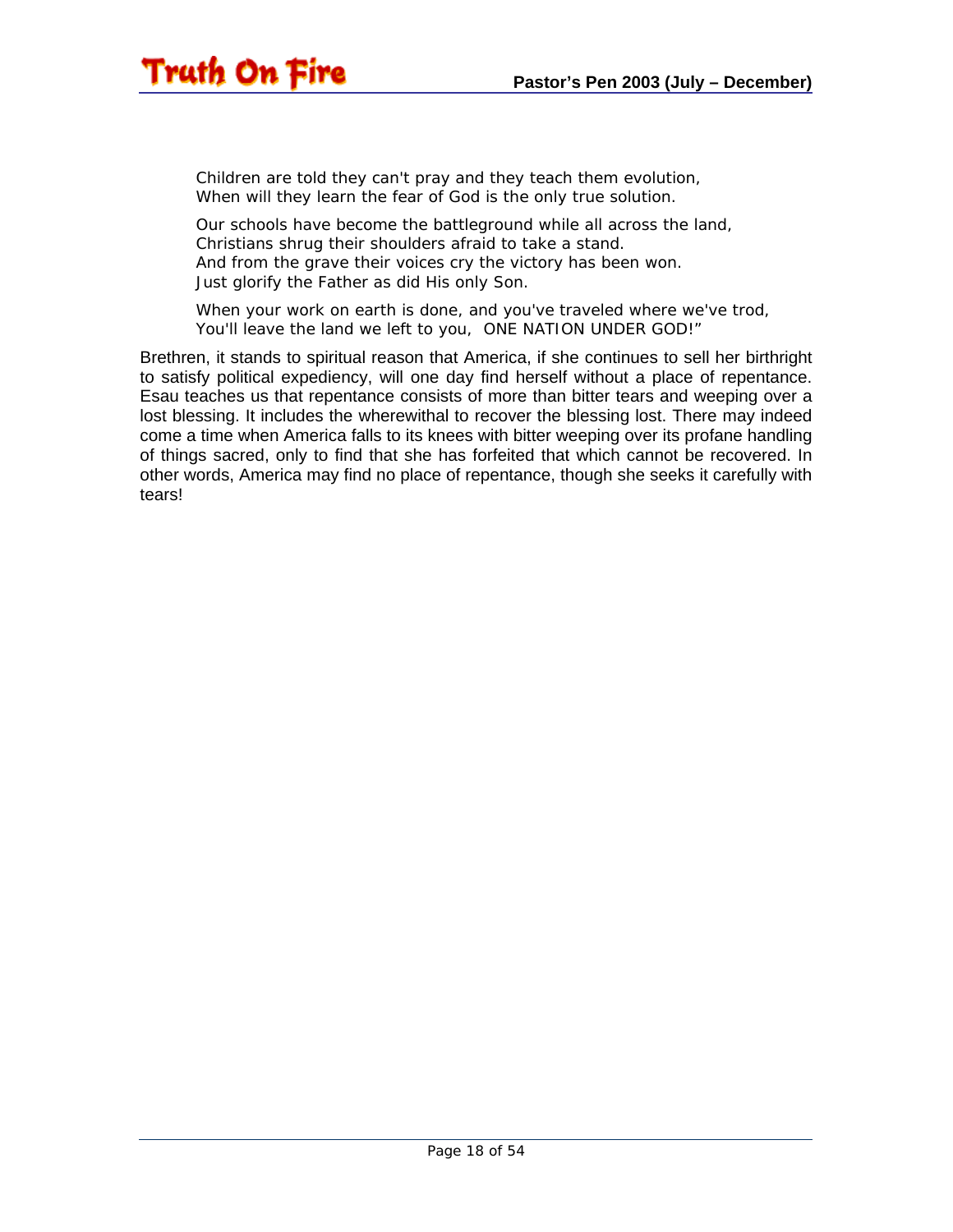#### No Gospel in a Limited Atonement

<span id="page-18-0"></span>In a recent *Proclaimer* publication entitled "Do We Need Another Battle?", Evangelist Bill Chapman, a dear friend of mine, suggested that the next great battle within the Southern Baptist Convention (SBC) might be for the Church. In observing that the last great battle was over Biblical inerrancy—a battle ultimately won by conservatives, he opined that affixing descriptive adjectives like "traditional" and "contemporary" to local churches was indicative of confusion caused by the "mixing of truth with error." He said the unwillingness of SBC leadership to deal with this conflict was "alarming to say the least."

I agree with his view that these tags of distinction are in fact accommodations to the flesh that tend to distort the biblical concept of worship. But I am inclined to differ with my comrade over the next great battle. In my view, there is another clear and present danger on the horizon that may require a battle for the Gospel itself. If it infiltrates enough pulpits, it will do more harm than any contemporary placard. After all, even a traditional church, if its Gospel is compromised, is little more than a paper tiger!

What is the true Gospel? It is the good news that God in Christ has provided a remedy for our sins. John the Baptist introduced Jesus as "the Lamb of God, which taketh away the sin [collective singular] of the world" (Jn.1:29). The crux of the Gospel is the cross upon which Jesus died. Paul affirmed that Christ had not sent him to baptize, but to preach the Gospel: not with wisdom of words, lest the cross of Christ should be made of none effect (1 Cor. 1:17). This affirmation settles two issues. First, it precludes water baptism as an essential element of the Gospel. Secondly, it establishes the cross as its central theme. If we fail to confront lost sinners with the cross, and with Christ as the One who suffered and died for their sins, then we have not preached the Gospel, nor have we evangelized them!

Paul left an inspired record of exactly what the content of his Gospel was—a Gospel he preached to lost sinners across Asia Minor. It was this: "Christ died for our sins according to the scriptures…he was buried…he rose again the third according to the scriptures...he was seen (1 Cor. 15:1-5). Paul preached it, sinners heard it, and all who believed were saved by it! It is the same Gospel that Jesus commanded to be preached to every creature. Whether he was preaching to hundreds or a handful, Paul could look sinners in the eye, and declare unequivocally that Christ had died for their sins!

The aforementioned clear and present danger is the supplanting of the true Gospel with one that does not include every man. In theological circles, it is referred to as Limited Atonement or Particular Redemption. It teaches that Christ died for some, but not all. It holds that none for whom Christ died could ever be lost, since God would be a monster of sorts to extract the same penalty from both his Son and the sinner. That is, God would never demand that sin be paid for twice. But what its advocates fail to acknowledge is that God in his word makes a clear distinction between his remedy for sin in the cross, and the appropriation of the remedy by the sinner through faith. Many for whom Christ died have perished in unbelief!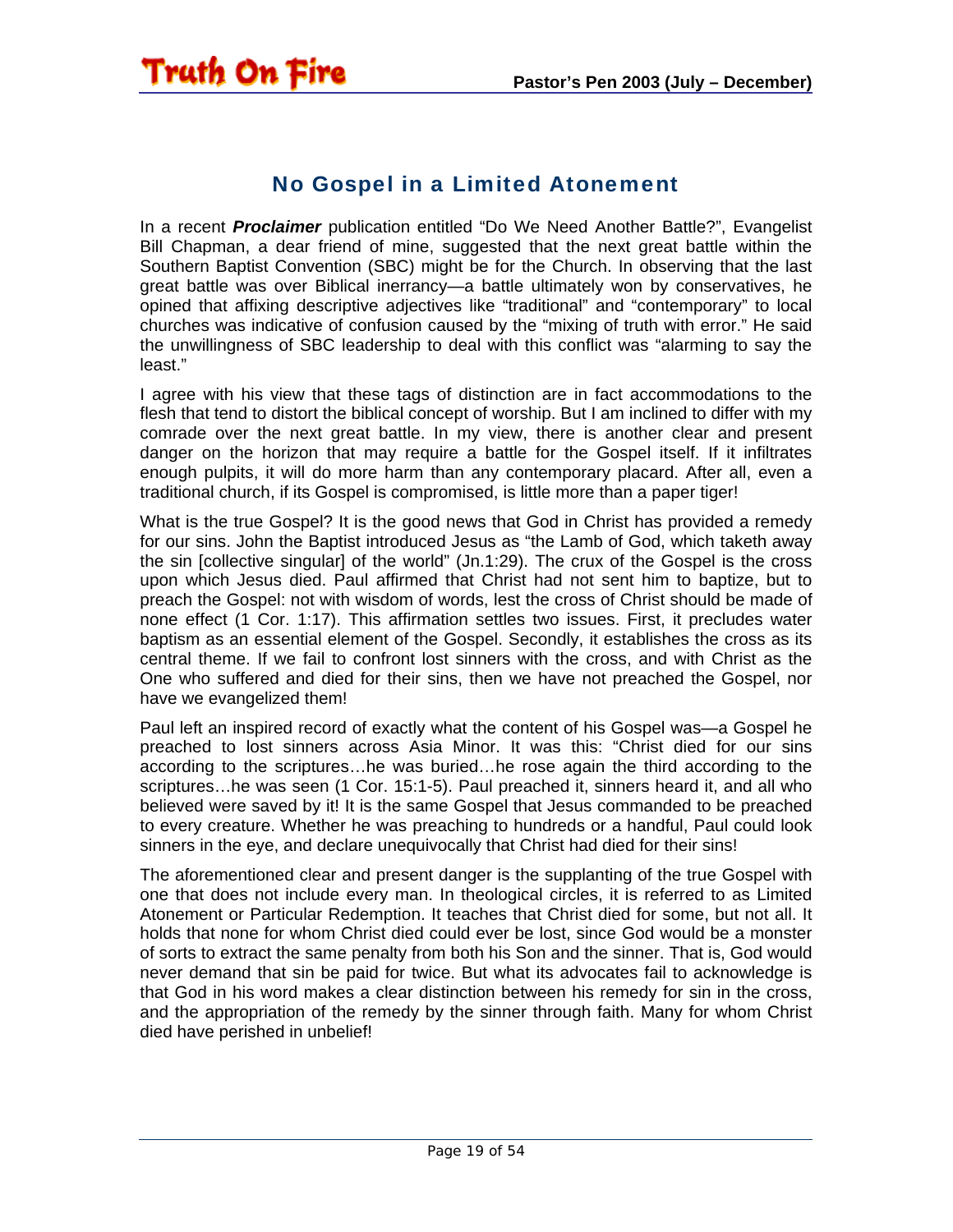Limited Atonement has been around a long time. Good men have embraced it as well as disavowed it. There is a movement within the SBC to infiltrate as many pulpits as possible with this doctrine. In fact, it has taken over the SBC seminary in Louisville, KY. Its proponents argue that Limited Atonement, properly understood, does not negatively affect evangelism. Perhaps that's true if you consider the message-spreading activity without regard for the message. After all, Jehovah's Witnesses claim that only 144,000 will be saved; yet they continue to spread their Gospel-free doctrine around the world. But the fact is no evangelism takes place if lost sinners fail to hear the good news that Christ died for their sins. Moreover, if Jesus died for some, but not all, there is no Gospel for the others. Since Jesus commanded that the Gospel be preached to every creature, then it follows that every sinner was included in the cross of Christ, the crux of that Gospel.

What is the Gospel being preached at your church? Does the pastor declare with certitude that the death of Christ was inclusive of every man? Is there an unambiguous offer of grace and forgiveness for all through the cross of Christ? If not, the true Gospel is not being preached. A pulpit tainted with limited-atonement doctrine is a clear and present danger in that it reduces certainty to ambiguity, and exchanges the authentic for the anemic. Its message? "Christ [might have] died for your sins!" But according to what scripture?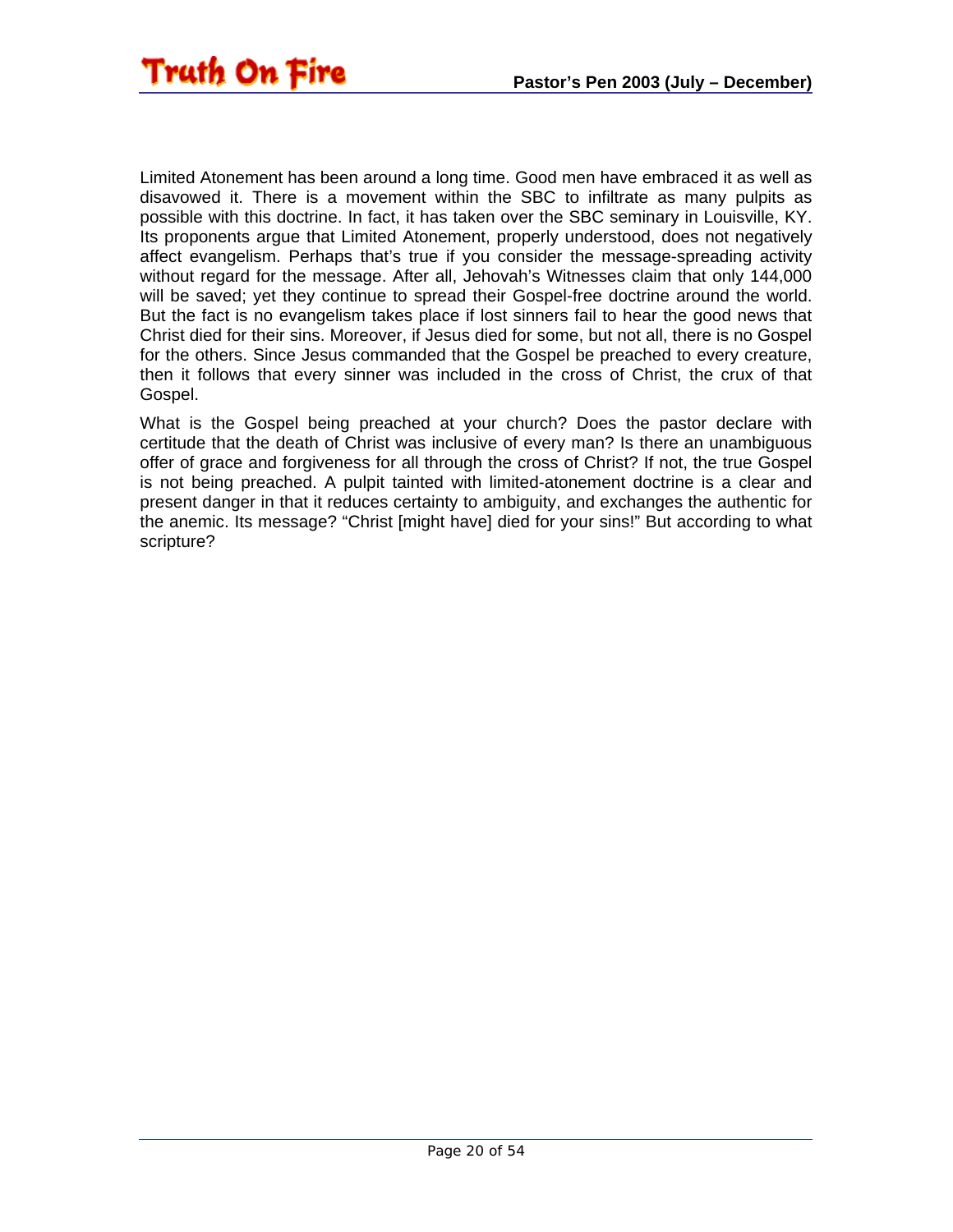### Under Law or Grace?

<span id="page-20-0"></span>**Truth On Fire** 

 The Supreme Court building in Washington has this inscription carved on its eaves: "EQUAL JUSTICE UNDER LAW." Every word is weighty, and together they form the cornerstone of our democracy! The operating principle expressed in that phrase is one of the keys to America's greatness. Any historian or philosopher worth his or her salt could write volumes on the significance of those words. Indeed, many have.

During a recent visit to Washington, I stood in front of that grandiose structure, and took a moment to reflect upon the inscription's meaning. Regrettably, my first thought was the hypocrisy of the Court in sanctioning the slaughter of unborn children through the treacherous act of abortion, denying to them the protections of the very law they are sworn to uphold. The running count is approaching 20 million innocent lives (about 5 thousand per day) that have received neither justice nor mercy at the hands of this Court.

My second reflection had to do with the words "UNDER LAW." I thought about the blessed condition of living in a nation of laws where the government's role (ideally speaking) is to strike a harmonious balance between anarchy and slavery while preserving the personal freedoms of its citizens. The degree to which the Court is doing its part to achieve that goal is the subject of fervent debate these days. What is truly alarming is the growing desire of many Americans to forfeit their personal freedoms in exchange for governmental protections. Students of scripture, however, recognize this trend as setting the stage for antichrist, whose ability to deliver on promises of "peace and safety" will cause the world to follow after and worship him.

My third thought involved the cursed condition of being "UNDER LAW" as defined by the Word of God. Being "under the law" with respect to God means that man is obligated to render impeccable obedience to it, and incurs a fatal liability for breaking it. The Bible says that sin is the result of transgressing God's law, and that the wages of sin is death (1 Jn. 3:4; Rom. 6:23). Death signifies separation. It expresses itself in three ways: 1) physical death—separation of the soul from the body, 2) spiritual death—separation of the soul from God, and 3) the second (or eternal) death—final separation of lost men from the presence of God in the Lake of Fire (Rev. 20:14-15). All three are the consequence of sin, and the scripture adds: "For all have sinned, and come short of the glory of God" (Rom. 3:23). No rocket scientist is needed to connect the biblical dots. Sinful man in his "UNDER-LAW" condition is in desperate need of mercy, not justice!

No Bible book provides a more definitive analysis of our relationship to God's law than does Galatians. Men are not justified by the works of the law, but by the faith of Jesus Christ…for by the works of the law shall no flesh be justified (2:16). If a righteous standing before God can be obtained by law keeping, then Christ died in vain (2:21). If you fail to continue in all things that are written in the book of the law to do them, you incur the curse of God (3:10). No man is justified by the law in the sight of God…because the law is not of faith (3:11-12). If the inheritance is of the law, it is no more of promise (3:18). "Wherefore the law was our schoolmaster to bring us unto Christ, that we might be justified by faith. But after that faith is come, we are no longer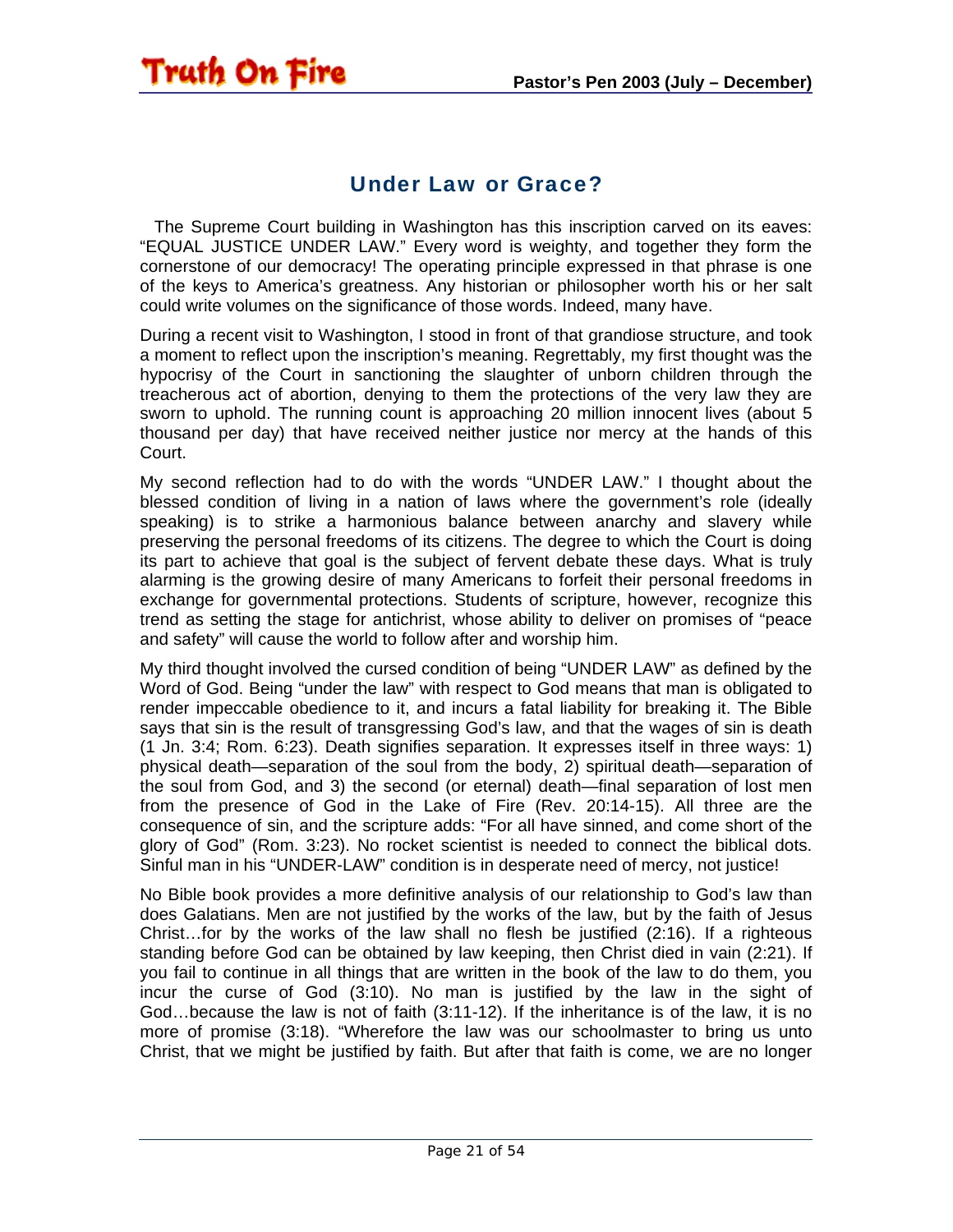

under a schoolmaster" (3:24-25). Oh, what elation and glory is derived from the words "no longer under" by those who have sensed the peril of being "under" God's law with its obligations and curses!

Against this backdrop, Paul declared: "But when the fullness of the time was come, God sent forth his Son, made of a woman, made under the law, To redeem them that were under the law, that we might receive the adoption of sons" (Gal. 4:4-5). The Lord Jesus, as God Incarnate, took his place under the very law he had inscribed with his preincarnate finger upon the tablets of stone hewn from Mount Sinai. As the God-Man, he assumed all the obligations of impeccable obedience, and fulfilled them to the letter. His flawless character and sinless life qualified him to be the Redeemer of those who were in bondage under the law. Therefore all who have placed their trust in the Lord Jesus as the blood sacrifice for their transgressions of his law can proclaim in unison: "Christ hath redeemed us from the curse of the law, being made a curse for us" (3:13).

There is only one alterative to being "UNDER LAW", and that is being "UNDER GRACE"! In fact, these are the only two options available for mankind. We are under the one or under the other. So Paul writes: "For sin shall not have dominion over you: for ye are not under the law, but under grace" (Rom.6:14). Grace never fosters lawlessness. Coupled with liberation from sin and the imputed righteousness of Christ, grace bestows an empowerment through the Spirit for righteous living. When God transitions the believing sinner from an "UNDER-LAW" to "UNDER-GRACE" position, it is always accompanied by hunger for righteousness! So, being "UNDER LAW" can be a blessed condition or a cursed one, depending on your perspective.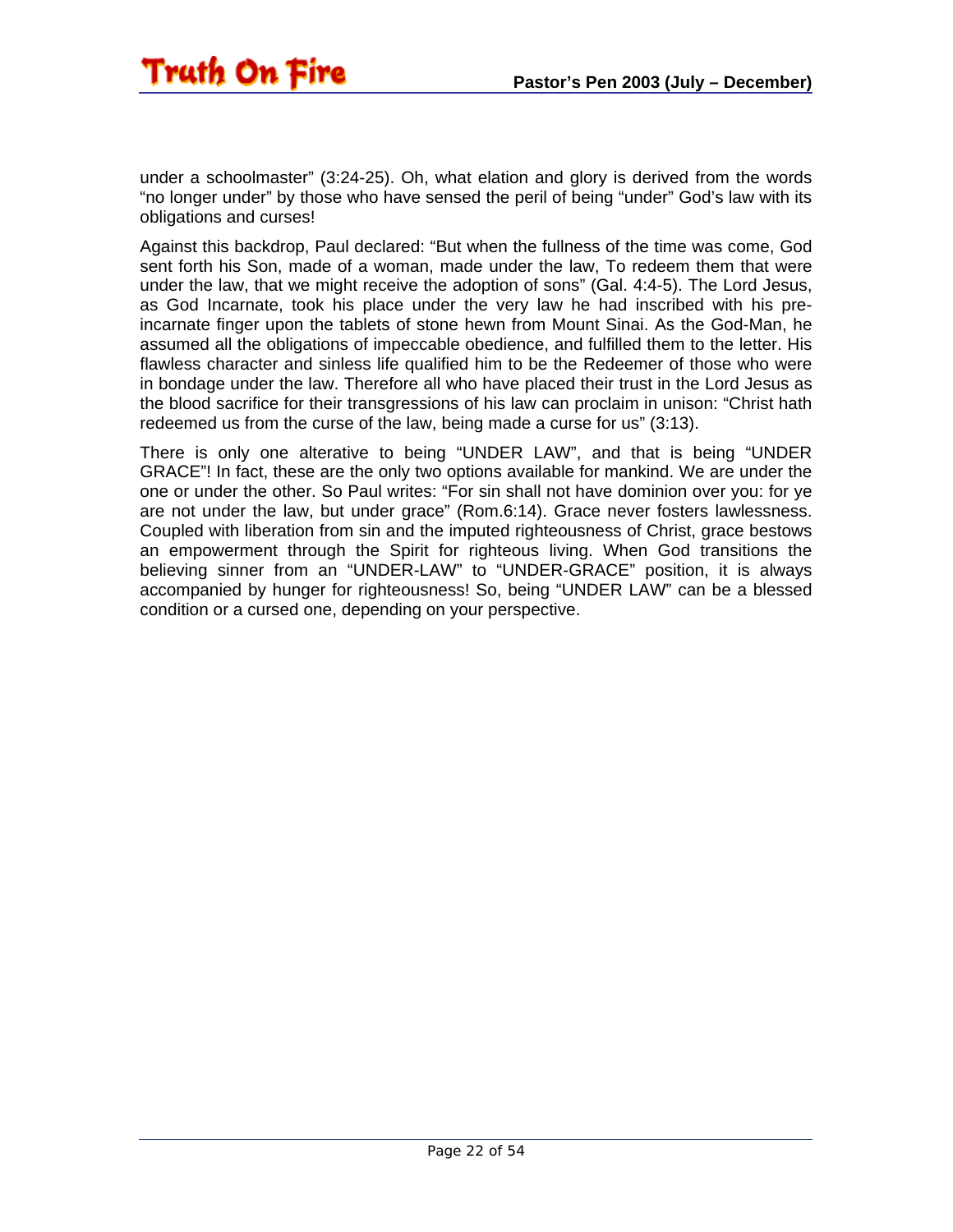#### Insights from John Bunyan

John Bunyan (1628-1688) is perhaps the most familiar Puritan name among the ranks of present-day believers. The Encyclopedia Britannica refers to him as "the most popular religious writer in the English language." He was a man blessed with powerful and vivid imagination. At age seventeen, he enlisted in the parliamentary army. His military experiences left a lasting impression on his thought processes, and thus "he loved to draw his illustrations of sacred things from camps and fortresses, from guns, drums, trumpets, flags of truce, and regiments arrayed, each under its own banner." His most recognized works are *The Pilgrim's Progress*, *The Holy War*, and *Grace Abounding to the Chief of Sinners*. Only the Lord knows how many spiritual sojourners have been encouraged, comforted, and instructed through the written legacy of this man of God.

Included below are a few of his spiritual nuggets. Enjoy!

<span id="page-22-0"></span>Truth On Fire

- "Temptations, when we meet them at first, are as the lion that reared upon Samson; but if we overcome them, the next time we see them we shall find a nest of honey within them."
- "There is no way to kill a man's righteousness but by his own consent."
- "God…will not lightly or easily lose his people. He has provided well for us in: a Priest to pray for us, that we may be made to persevere; and, in case we foully fall, an Advocate to plead our cause."
- "A holy man knows that all sin strikes at the holiness of God, the glory of God, the being of God, and the law of God: and therefore his heart rises against all; he looks upon every sin as the Scribes and Pharisees that accused Christ; and as that Judas who betrayed Christ; and as that Pilate that condemned Christ; and as those soldiers who scourged Christ; and as those spears that pierced Christ."
- "When thou prayest, rather let thy heart be without words, than thy words without a heart."
- "Prayer will make a man cease from sin, or sin will entice a man to cease from prayer."
- "You can do more than pray after you have prayed, but you cannot do more than pray until you have prayed."
- "Wherefore, though the Christian, as a Christian, is the only man at liberty, as called thereunto of God; yet his liberty is limited to things that are good: he is not licensed thereby to indulge the flesh."
- "If you do not put a difference between justification wrought by the Man Christ without, and sanctification wrought by the Spirit of Christ within…you are not able to divide the word aright; but contrariwise, you corrupt the word of God."
- "Hope is never ill when faith is well."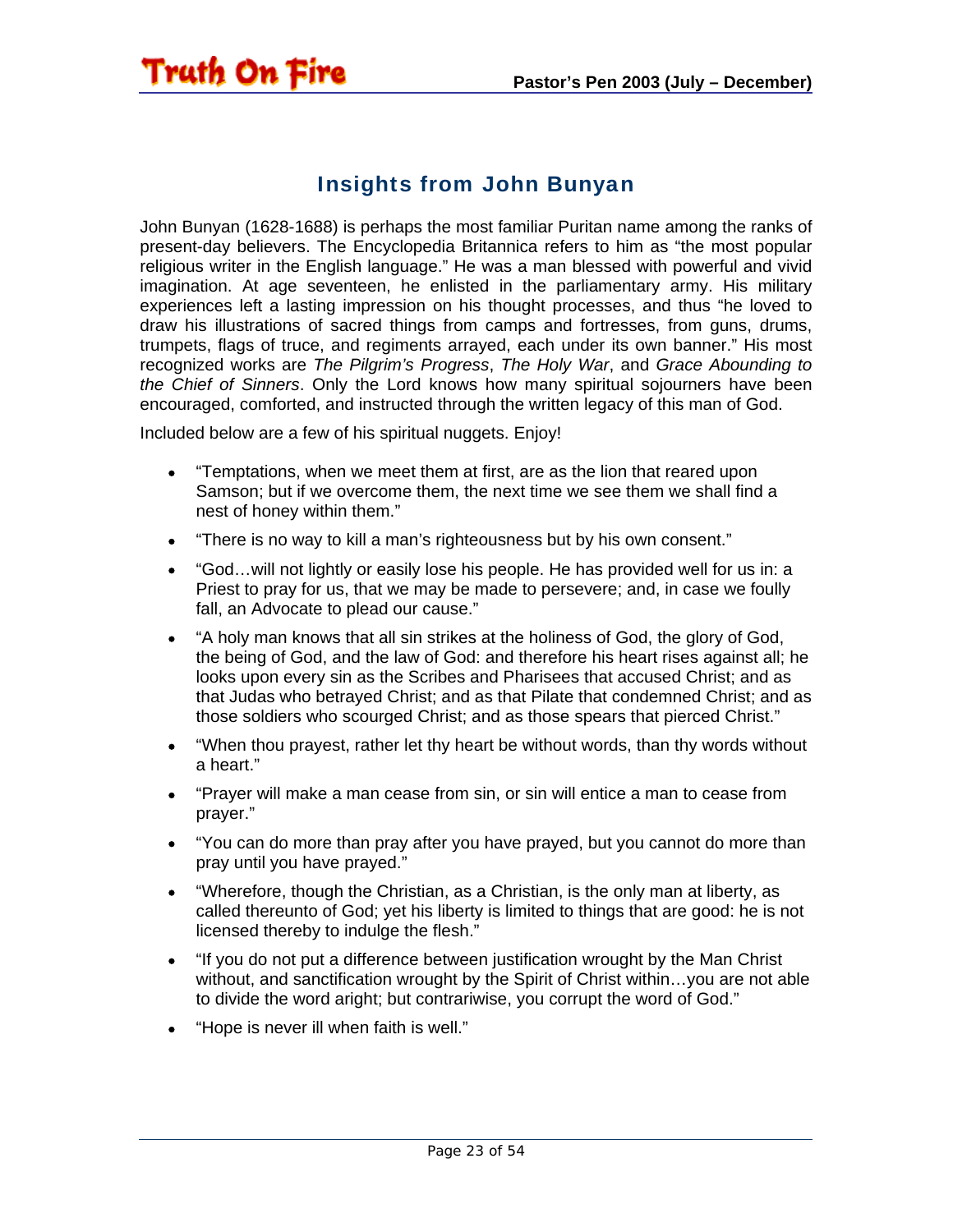- "Indeed this is one of the great mysteries of the world—namely, that a righteousness that resides with a person in heaven should justify me, a sinner on earth."
- "No child of God sins to that degree as to make himself incapable of forgiveness."

**Truth On Fire** 

• "Do not even such things as are most bitter to the flesh, tend to awaken Christians to faith and prayer, to a sight of the emptiness of this world, and the fadingness of the best it yield? Doth not God by these things oftentimes call our sins to remembrance, and provoke us to amendment of life?"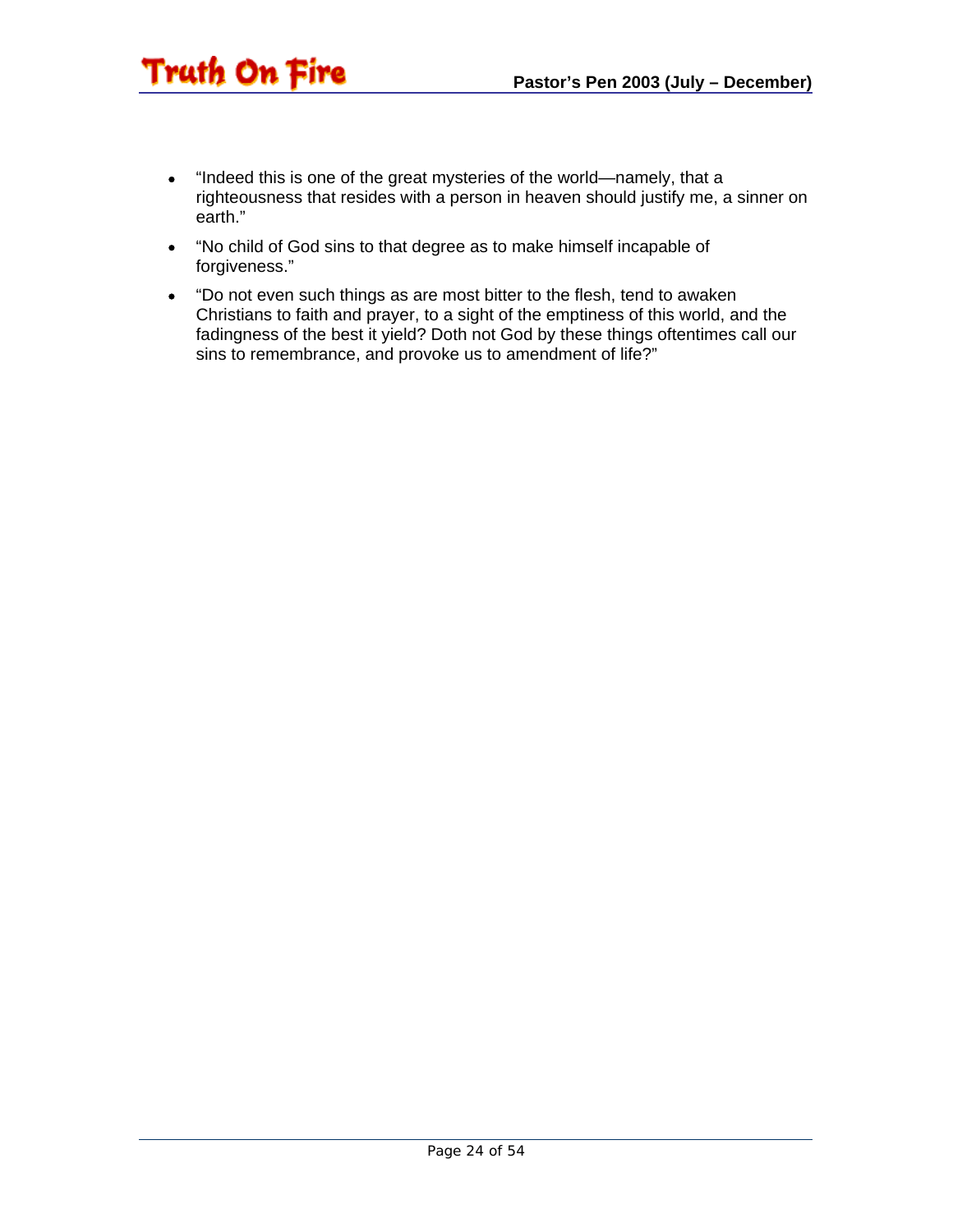#### Engagement of the Heart

<span id="page-24-0"></span>Truth On Fire

The messages of the Old Testament prophets were laden with futuristic content, as would be expected from any spokesperson bearing the prophetic title. Most of their inspired predictions were spoken in the context of national distress. At times God warned Israel of judgment to come as they floundered in spiritual idolatry. On other occasions he assured them of salvation to come as they languished in a land of captivity. God is never slack concerning his promises as men count slackness, but always brings to pass his predictions according to his own sovereign timetable.

The foundation for all prophetic utterance regarding salvation is the Messiah, who was both predicted and depicted through a variety of metaphors. Prior to the banishment of Adam and Eve from the Garden of Eden, Jesus was the seed of the woman who would bruise the head of the serpent (Gen. 3:15). He was revealed to Abraham as the lamb that God would provide himself as a burnt offering—a ram caught in a thicket by his horns (Gen. 22:7-13).

In a prophetic deathbed blessing to son Judah, Jacob envisioned Jesus as Shiloh—the one unto whom God would gather his people (Gen. 49:10). Moses declared: "The LORD thy God will raise up unto thee a Prophet from the midst of thee, like unto me; and unto him ye shall hearken" (Deut. 18:15).

David knew him as his Lord [Adonai—master and mediator] to whom the LORD [Jehovah—God the Father] said, "*Sit thou at my right hand, until I make thine enemies thy footstool*" (Ps. 110:1). For Isaiah, he was the child born and the son given, with a shoulder sufficient to govern: whose name would be called Wonderful, Counselor, the Mighty God, The Everlasting Father, The Prince of Peace (Isa. 9:6).

Jeremiah perpetuated the governmental theme as he spoke of the Lord reversing "the captivity of Jacob's tents" and having "mercy on his dwellingplaces" (Jer. 30:18-24). The nation will be established before God. They will engage in thanksgiving, merriment, and population surge. The Lord will punish all who oppress them (30:19-20). The "nobles shall be of themselves, and their governor shall proceed from the midst of them" (30:21). This means that the governor shall have full control of national affairs. He will handpick his supporting cast of nobles without external influences. Unlike the days of captivity, neither men nor nations will be able to impose their will upon Israel. That will be the domain of the governor—the Lord Jesus Christ!

The governor who proceeds from the midst of his people is one whom the Lord caused to approach him, and who "engaged his heart" to do so. What a remarkable and insightful statement! Some might argue that the governor in view cannot be the Messiah simply because the God-Man would have no need of causation in making an approach unto his Father. This argument, however, evaporates in the light of our Lord's humanity. While Jesus was unquestionably in the form of God, he was found in fashion as a man, took upon him the form of a servant, and became obedient unto death, even the death of the cross (Phil. 2:6-8). Though he was the Son, yet he learned obedience by the things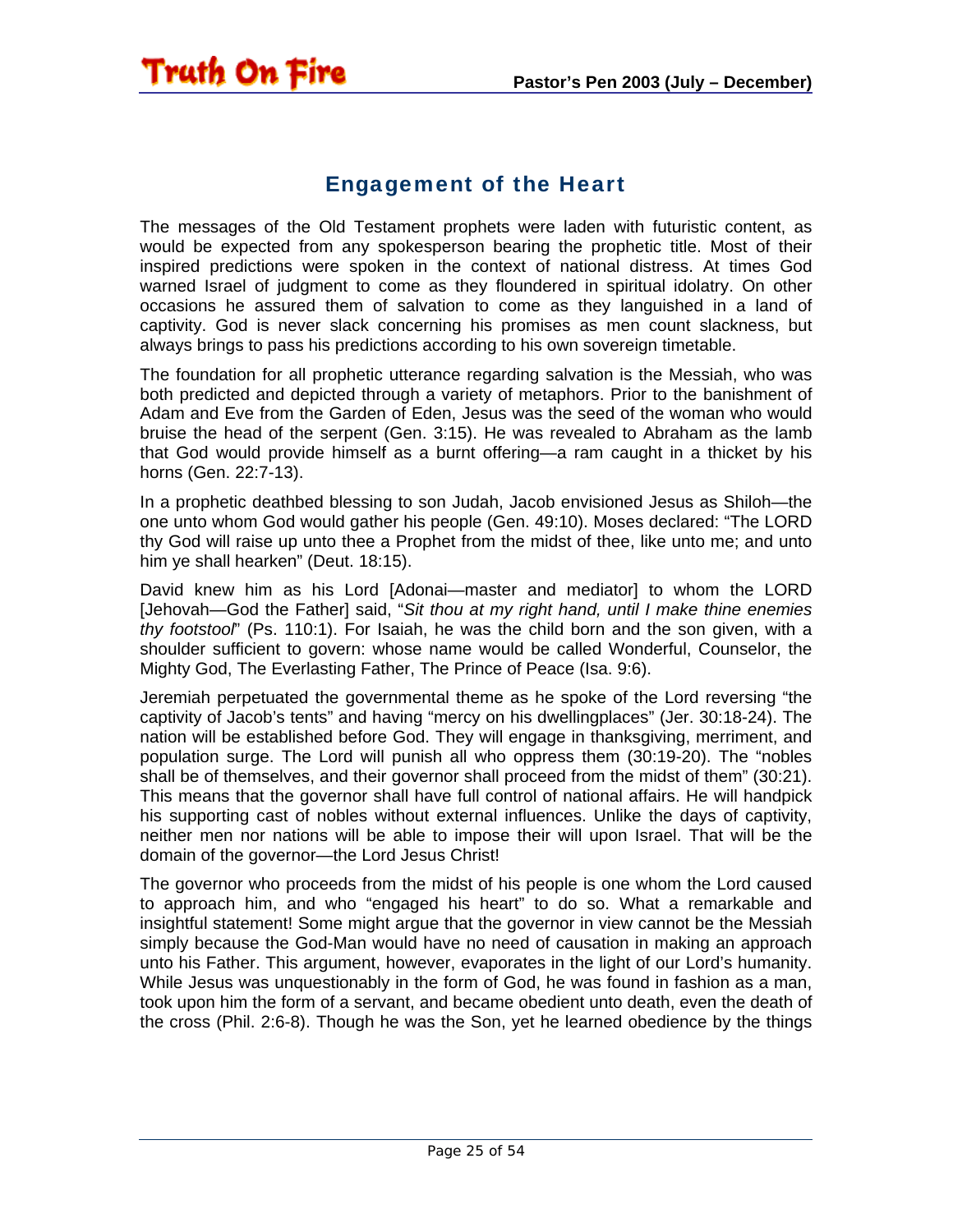

that he suffered (Heb. 5:8). It was therefore necessary for the God-Man to engage his heart. Remarkable!

The insight we gain is that when scripture speaks of God choosing a man, and causing him to approach him, it does not necessarily imply that God must overcome a rebellious or resistant will in the process. David said: "*Blessed is the man whom thou choosest, and causest to approach unto thee, that he may dwell in thy courts*" (Ps. 65:4). David was a man after God's own heart from the days of his youth, and was subsequently chosen by God to be king of Israel. David was no doubt speaking of himself in terms of God choosing and causing, and spoke prophetically concerning the Lord Jesus, which Jeremiah affirmed. In neither case is election or causation a matter of personal salvation, but rather of election to gracious privileges sovereignly bestowed (i.e., kingship) and for services to be rendered! Both David and Jesus—the Greater King—experienced the same divine election and causation in their God-ordained roles as kings and spiritual governors.

What does it mean to engage the heart to approach the Lord? The Hebrew root for "engage" means "to braid" or "to intermix." The idea is that of an intricate relationship—a deep and lasting entanglement with God! The word was also used to describe the act of barter—the exchange of values in a negotiation. Engaging one's heart to approach the Lord means that an individual desires a deep-woven relationship with God (one that will weather the storms that tend to disentangle us) marked by reciprocity (the seeker gets grace and God gets the glory). Prayer is our means of approach! Habitual praying alone can keep our entanglement intact!

Have you and I engaged our hearts to approach the Lord? This much is certain. If engagement of the heart was necessary for Jesus the Governor, how much more is it needful for those who are governed?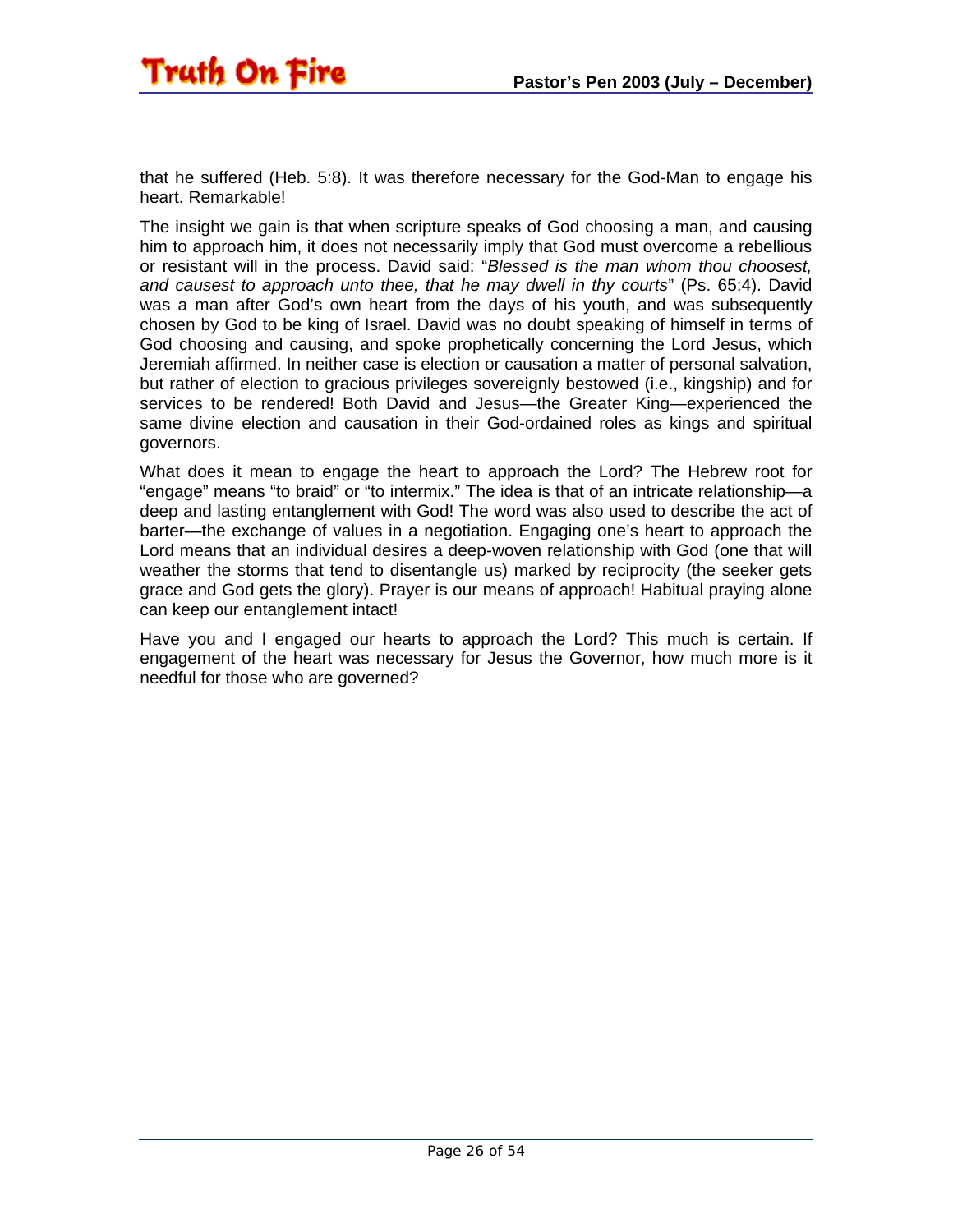<span id="page-26-0"></span>

#### The Forgiven Who Cannot Forgive

How are your feelings toward France these days? Do you buy French fries or Freedom fries? Unless you just dropped in from another planet, you are well aware of the obstacles that French President Jacque Chirac has erected for the United States and other freedom-loving nations in the war against terror. Critics of the French have rightly remarked that one of the primary causes for bewilderment regarding their attitude is the fact that the blood of thousands of American soldiers soaked French soil in the campaign to liberate them from Nazi tyranny. Such a sobering observation gives rise to the following question: "How can a liberated nation harbor such disdain for its liberator and disinterest in the liberation of others?"

That noise you just heard was a chorus of angry Americans shouting, "Yeah, that's exactly right!" I admit it's rather easy to jump on that bandwagon. It is flat out unseemly for the liberated to oppose the liberation of others, or to default in their responsibility to do so when an opportunity to return the favor presents itself. But why stop with the French? How about the child of God who has experienced liberation from the tyranny of Satan through the precious shed blood of the Lord Jesus Christ? Is he or she any less worthy of rebuke for an apathetic or disinterested attitude toward lost sinners? Again, how can those who have been liberated from the devil's power act indifferently toward those who are still enslaved by him?

Let's expand that thought by asking another closely related question: "How is it possible for the forgiven to withhold forgiveness from others who sin against them?" Jesus warned against the dangers of an unforgiving spirit. It has the potential to induce personal misery, render the offending believer ineffective in his or her walk with God, and eventually ruin the life. The tiny seed of unforgiveness can become a tumultuous sea of torment if allowed to sprout and take root in the heart.

On one occasion, Peter approached Jesus with this question: "Lord, how oft shall my brother sin against me, and I forgive him? Till seven times?" (Matt.18:21). Peter was no doubt unprepared for his Lord's response: "Until seventy times seven" (18:22). Peter probably figured that a capacity for forgiveness that extended to the seventh offence was more than adequate, but discovered that, according to Jesus, his vision for granting forgiveness to an offending brother was woefully inadequate. By multiplying by a factor of seventy, Jesus was stripping any and all limitations from one's capacity for forgiveness.

What followed was an illustration of forgiveness that concluded with one of the most profound teachings of Christ (18:23-35). A debtor servant owed a certain king ten thousand talents. Unable to pay the debt, the lord commanded that all his possessions (including him, his wife, and his children) be sold, and that the proceeds be used to pay the debt. As an act of desperation, the soon-to-be-impoverished servant went into worship mode, and pleaded for patience. He struck a compassionate chord in his lord, who responded by forgiving him the entire debt, and leaving his family and possessions in tact.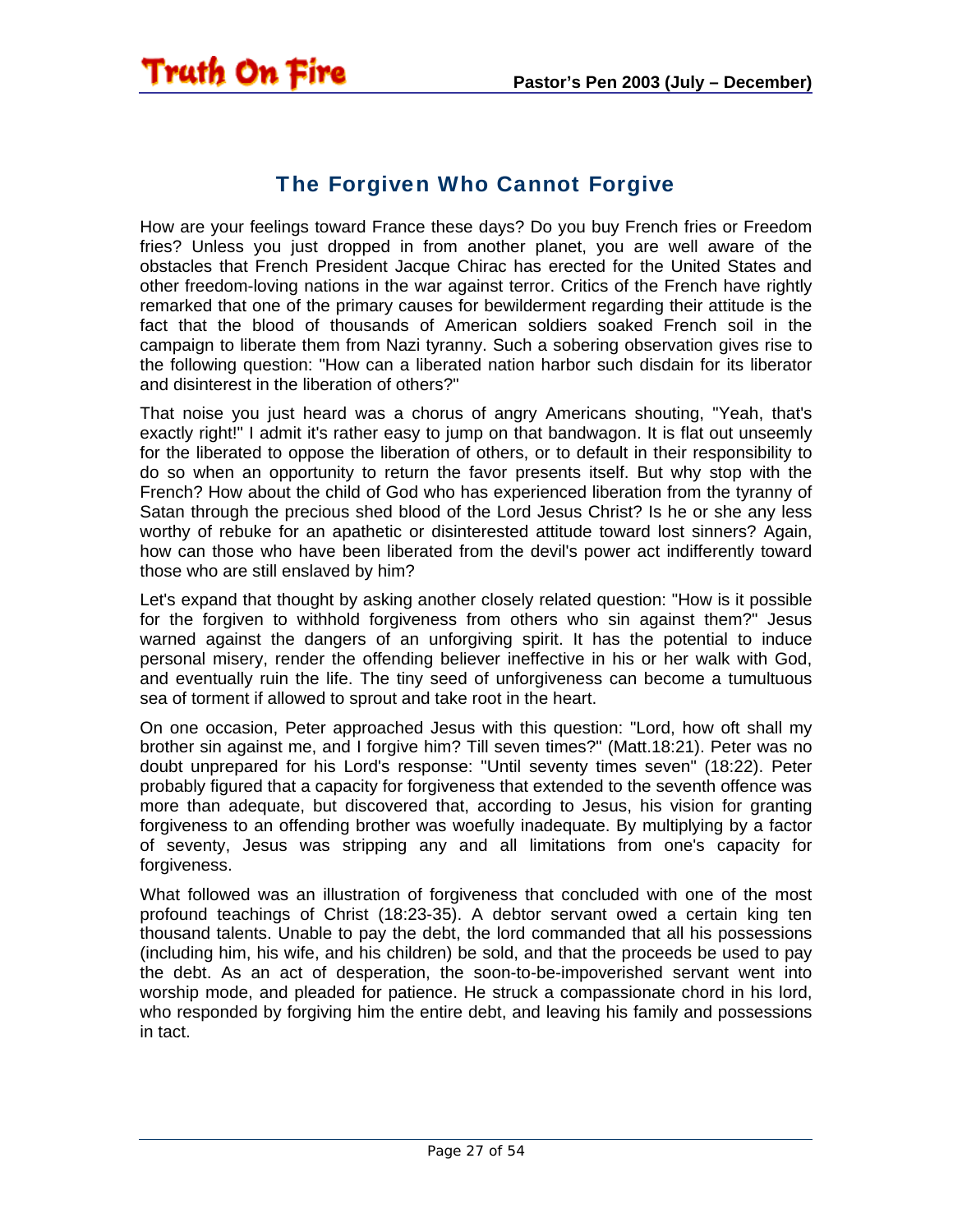At some point thereafter, the forgiven servant found one that owed him one hundred pence, and demanded payment. The debtor likewise pleaded for patience, but the forgiven one refused to grant the same grace that had been afforded him. Well, word of his unseemly behavior got back to the compassionate lord, who called him to account, labeled him a wicked servant with neither compassion nor pity, and in anger delivered him to the tormentors until his debt was paid. Then came this startling conclusion: "So likewise shall my heavenly Father do also unto you, if ye from your hearts forgive not every one his brother their trespasses" (18:35).

Have you ever wondered why some Christians always seem to be under duress, and constantly struggle with relationships? They complain about how everyone is always giving them a hard time, including the spouse, the kids, the boss, the neighbor, a coworker, etc. Oftentimes these same people, when engaged in argument, will pull up thirty-year-old offences as justification for their anger against another. Events that are decades removed from the present are recounted with a freshness of fervor that would make one think they happened yesterday! It seems they are totally incapable of forgiving or forgetting!

The forgiven that cannot forgive live in continual torment. It is flat out unseemly, but is nevertheless a fact of life for many of God's people. An unforgiving spirit is a satanic device. If successful, it puts the believer at a severe disadvantage in spiritual warfare (2 Cor. 2:10-11). The scripture commands us to forbear and forgive one another: if any has a quarrel against any, we should forgive even as Christ forgave us (Col. 3:13). We therefore conclude that the forgiven who withhold forgiveness are no less indictable than the liberated who refuse to deploy their resources for the liberation of others!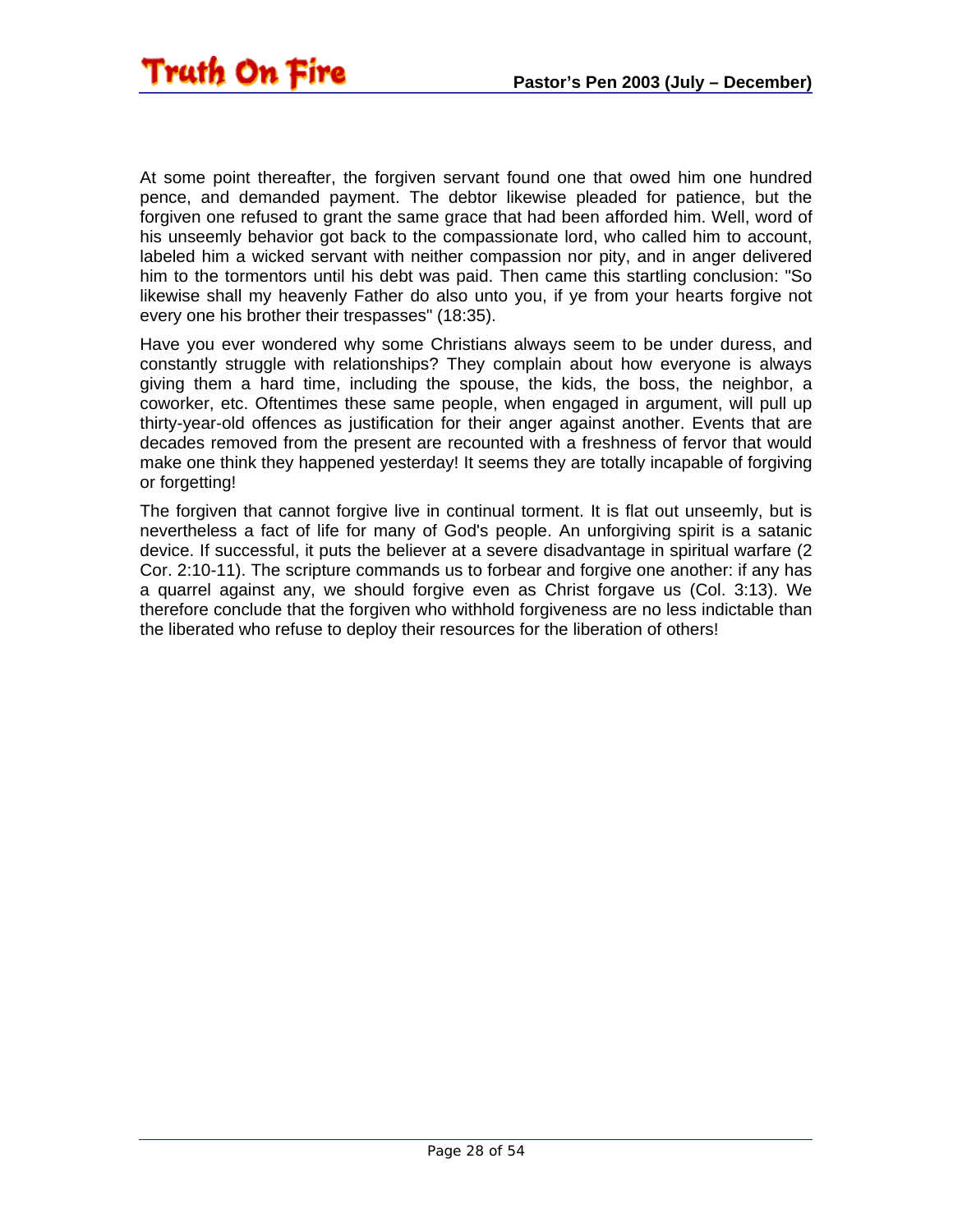<span id="page-28-0"></span>

#### The Showbiz Mentality of Ministry

The church at Corinth was a congregation blessed with an abundance of spiritual gifts. According to Paul, they were "in every thing enriched by him, in all utterance, and in all knowledge" as a manifestation of the grace of God (1 Cor. 1:4-5). But this church had big problems. In modern socio-speak, they were a dysfunctional family. In matters of congregational worship, Paul expressed a great deal of concern over the misuse of spiritual gifts, and provided specific guidelines to govern their God-ordained use. One area of concern was the gift of tongues, for which Paul dedicated a lengthy portion of his first epistle (chapter 14).

A careful reading of that text (within its broad context) reveals that many Corinthian believers had developed a showbiz mentality (i.e., gifts on display) in conducting the business of God. Showbiz may be serious business in New York and Hollywood, but has no business in the church of the Lord Jesus Christ. So Paul begins his prefatorial remarks by advocating a spirit of love (unselfish devotion to Christ and others) that would temper the desire for spiritual gifts (14:1). But he did not stop there! He added that the most desirable gift was prophecy--the God-given ability to articulate spiritual truth in understandable terms.

The prophetical gift operating in a Spirit-filled man tends toward edification, exhortation, and comfort (14:3). In other words, it builds people up by admonishing them to embrace clear courses of action, and encourages them to do so with the very passion of God! Contrariwise, no one but God understands that which is spoken in tongues (supernatural speech in another language) unless a Spirit-filled interpreter is present to render the meaning (14:13, 27). Tongues apart from an interpretive intervention lack the power to edify anyone except the speaker. Therefore prophecy is the greater (and most desirable) of the two gifts (14:4-5).

Later in the chapter, Paul draws the following practical distinction between the two gifts as they operate in a public forum: "If therefore the whole church be come together into one place, and all speak with tongues, and there come in those that are unlearned, or unbelievers, will they not say that ye are mad? But if all prophesy, and there come in one that believeth not, or one unlearned, he is convinced of all, he is judged of all: and thus are the secrets of his heart made manifest; and so falling down on his face he will worship God, and report that God is in you of a truth" (14:23-25). The stated objective of God-anointed prophecy is for truth to become so convincing and salient to an unbeliever that it will evoke a worshipful response that attests to the manifested presence of God! I submit to you that finding this kind of church in America is like finding a needle in a haystack. Is this the prevailing atmosphere in your church?

In a recent opinion piece entitled "Is it in God or Dow we trust?", syndicated columnist Cal Thomas cited excerpts from sociologist Alan Wolfe's book The Transformation of American Religion: How We Actually Live Our Faith. Thomas writes: "Wolfe, a selfdescribed non-believer, reaches some sobering conclusions. After traveling the country observing various denominations and religious services, Wolfe writes: 'Far from living in a world elsewhere, the faithful in the United States are remarkably like everyone else.'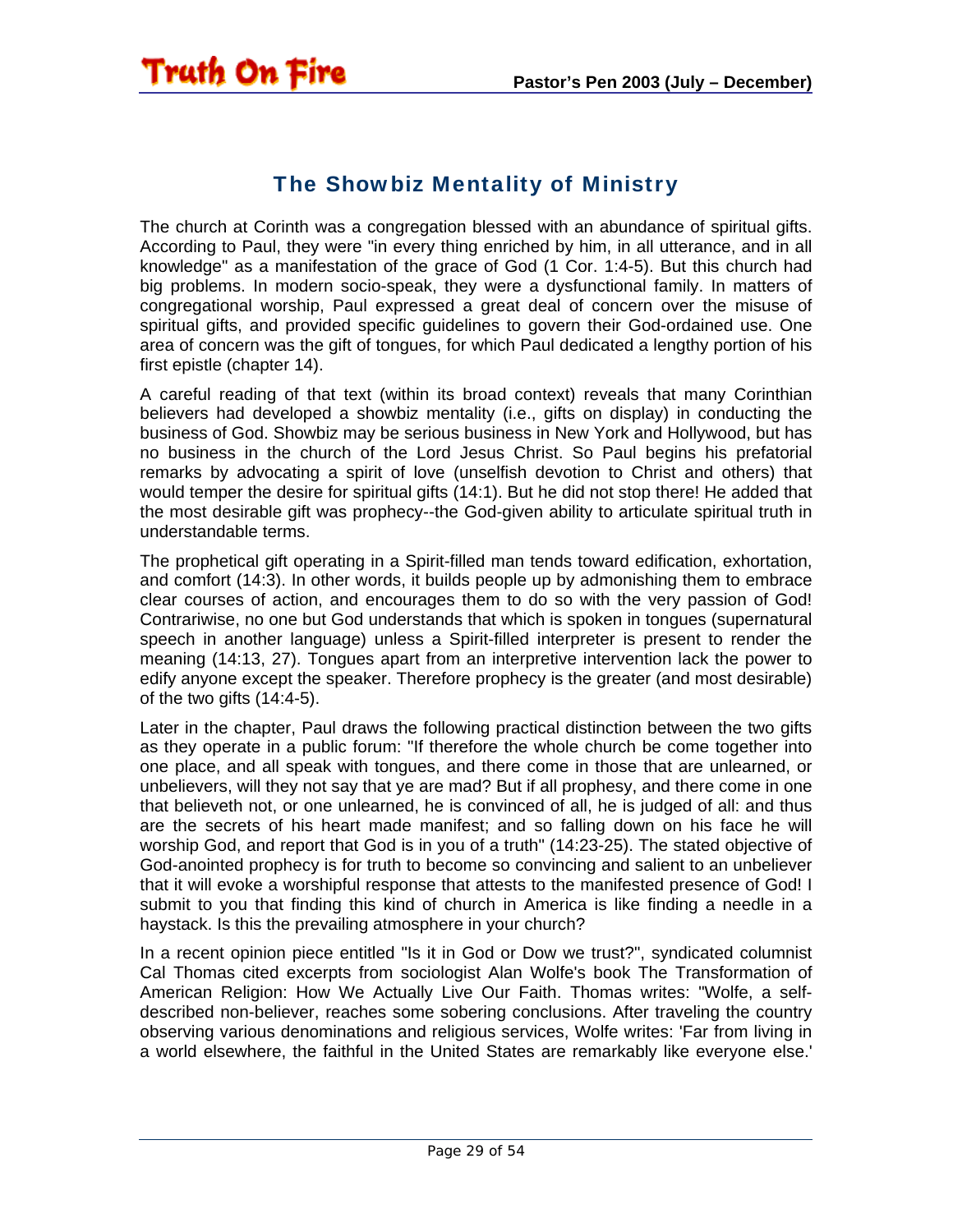

C.S. Lewis called this 'contented worldliness,' which he said is the great enemy of the church. Wolfe says that religion in the United States 'has never existed in practice the way it is supposed to exist in theory' and that in the battle between faith and culture, 'American cultured has triumphed.' Wolfe hands down a stinging indictment of contemporary Christianity: 'Talk of hell, damnation and even sin has been replaced by a nonjudgmental language of understanding and empathy.'"

Thomas further cited an article on Forbes' website written by Luisa Kroll "that provides further evidence of the corruption of the contemporary church." The essay is titled, "Megachurches, Megabusinesses." Thomas writes: "It begins: 'Maybe churches aren't so different from corporations.' Kroll lists big churches that have recording studios, publishing houses, computer graphic design suites, satellite networks, and huge TV budgets. 'Welcome to the megabusiness of megachurches,' writes Kroll, 'where pastors often act as chief executives and use business tactics to grow their congregations.'"

It is painful to consider how "remarkably like everyone else," "aren't so different from corporations," and "business tactics" have come to represent the sentiments of unbelievers toward the church at large rather than "God is in you of a truth." The task of reversing this trend may be painful as well, for it will require a godly sorrow and brokenness before God on the part of many who have taken a showbiz approach toward the work of Christ! If the pain of brokenness, however, can precipitate genuine revival, it will be worth far more than it costs! But who is willing to pay the price?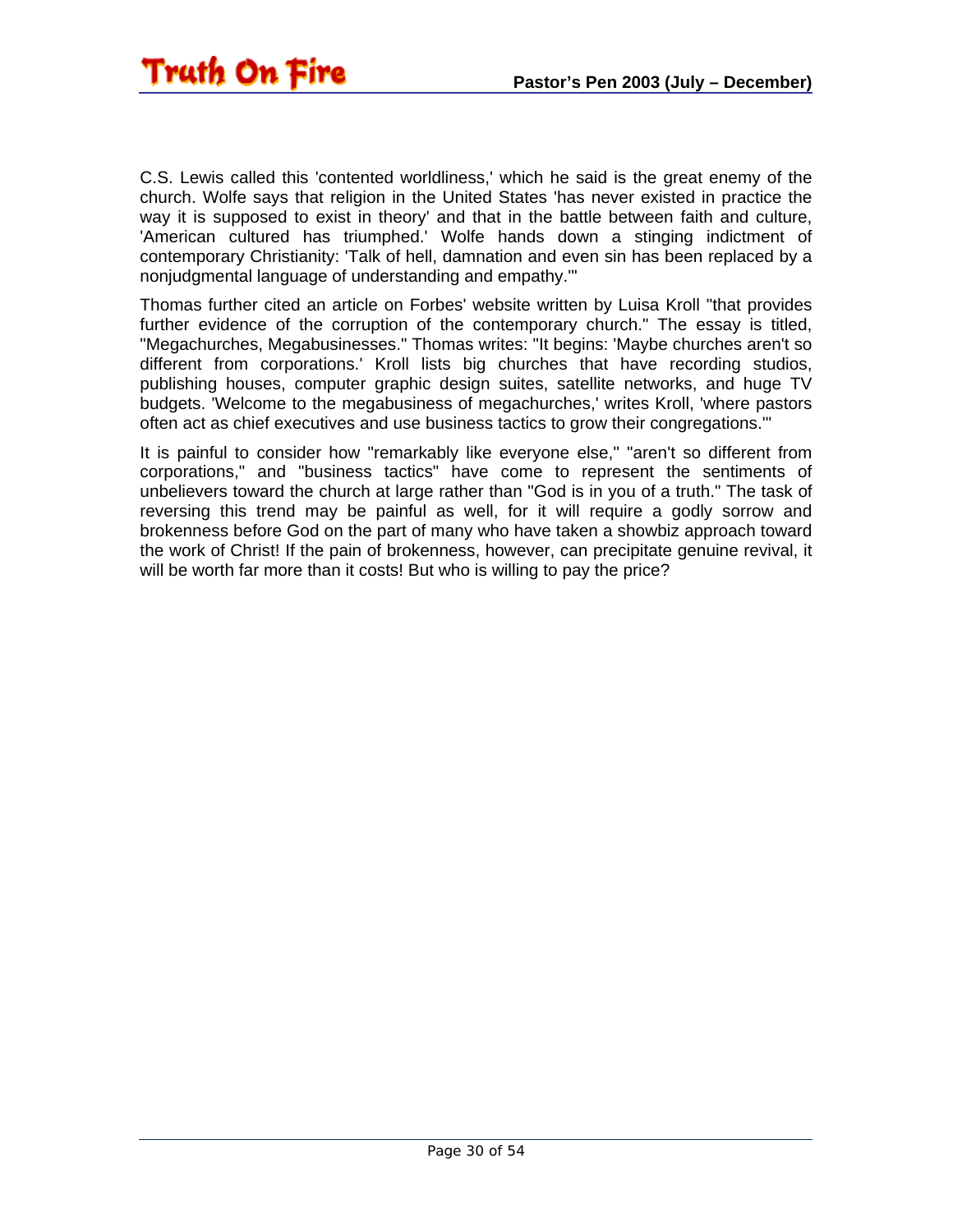#### Alcohol: A Lethal WMD

<span id="page-30-0"></span>Truth On Fire

The search continues for Iraqi weapons of mass destruction (WMDs). We know for certain that Saddam used WMDs to kill thousands of his own people, and have ironclad evidence that the tools for producing them were still in tact at the onset of the war. There are three explanations for why they remain undiscovered. (1) They were transported to sympathetic neighbor nations. (2) They were buried in the desert regions of Iraq. (3) They were destroyed with a view to replenishing them at a later date. The fact is we may never find them.

What about the costs (human and financial) of the Iraqi war? Since March 20, 2003, the death toll for Coalition forces stands at 381. Another 1,789 U.S. soldiers have been wounded. The Pentagon estimates that, by the end of September, the war will have cost \$58 billion. The White House is requesting an additional \$87 billion for troop support and reconstruction. Yes, the costs we have incurred in terms of human casualties and financial resources are indeed disconcerting!

But is America's leadership really serious about finding and destroying WMDs? Are you aware that a certain WMD has been wreaking havoc in America for decades, and continues to destroy human life and foment misery at a rate and cost that eclipses the war in Iraq? That WMD is the alcohol in legalized liquor! According to the National Highway Traffic Safety Administration (NHTSA), an estimated 17,419 people died in the year 2002 in alcohol-related traffic crashes—an average of one every 30 minutes. Eighty percent of these deaths were related to beer consumption. In 2001, more than half a million people were injured in crashes where police reported that alcohol was present an average of one every two minutes.

Statistics from 2001-2002 lead us to project that 3,400 or so Americans have died on our highways since the war began, and 97,200 have been injured—all because of alcohol! In 1998 dollars, the costs of underage drinking alone were estimated at \$58 billion. The cost in 2003 dollars, if we calculated *every* alcohol-related calamity within all age groups, would range in the hundreds of billions! Where's the outrage? Where's Congress?

Perhaps the relevant question is: "Where is the Church?" I am amazed at the number of professing believers that drink alcohol, and justify imbibing beer or wine on occasion by saying, "I never get drunk." But God says, "Wine is a mocker, strong drink is raging: and whosoever is deceived thereby is not wise" (Prov. 20:1). Listen to the prophecy of king Lemuel's mother: "It is not for kings, O Lemuel, it is not for kings to drink wine; nor for princes strong drink: Lest they drink, and forget the law, and pervert the judgment of any of the afflicted. Give strong drink to him that is ready to perish, and wine unto those that be of heavy hearts. Let him drink, and forget his poverty, and remember his misery no more" (Prov. 31:4-7).

Some argue that Jesus made fermented wine at Cana of Galilee, and that Paul told Timothy to drink a little of the same for his ailments (John 2:1-11; 1 Tim. 5:23). But was it fermented wine? Hardly! Hear the prophet Habakkuk: "Woe unto him that giveth his neighbor drink, that puttest thy bottle to him, and makest him drunken also, that thou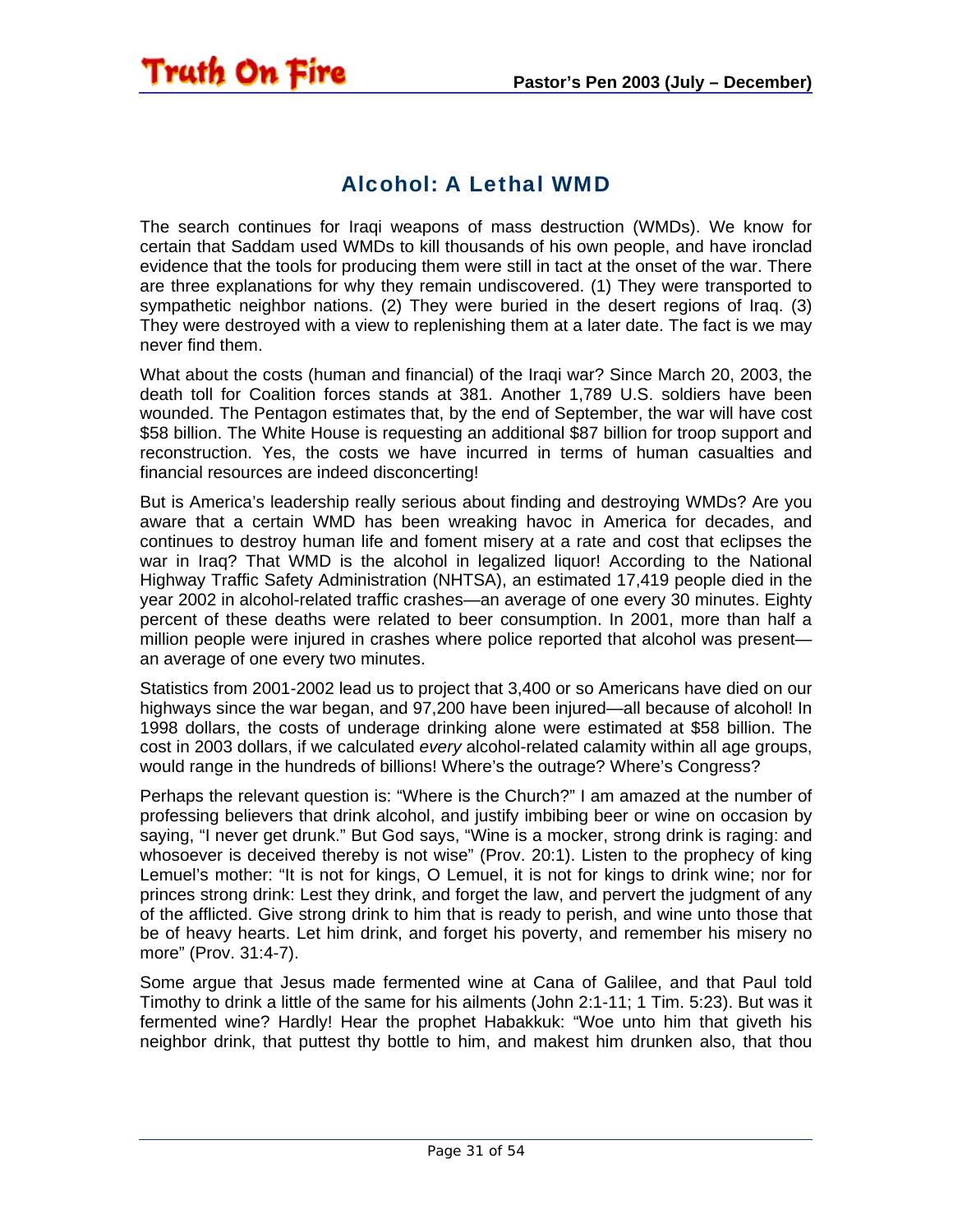

mayest look on their nakedness" (Hab. 2:15). Do you think for one moment that Jesus would give alcoholic wine to those wedding guests, and risk the destruction of the Godhead if just one guest had one too many? Would Paul prescribe alcohol to Timothy, knowing the biblical warnings and potential dangers to the young preacher? Think again!

What then is the mind of God about drinking alcohol? First, it has the potential to destroy men and women. No sane man would keep a rattlesnake in his home, and justify it by saying, "I never get bitten." Secondly, any attempt to justify the use of alcohol is evidence of foolishness and deception. Total abstinence alone precludes the possibility of drunkenness and perverted judgment. Thirdly, one's deathbed (with its miseries) is the one occasion that might justify strong drink. Alcohol is no doubt a lethal WMD, and should be avoided by any believer with the first lick of biblical sense!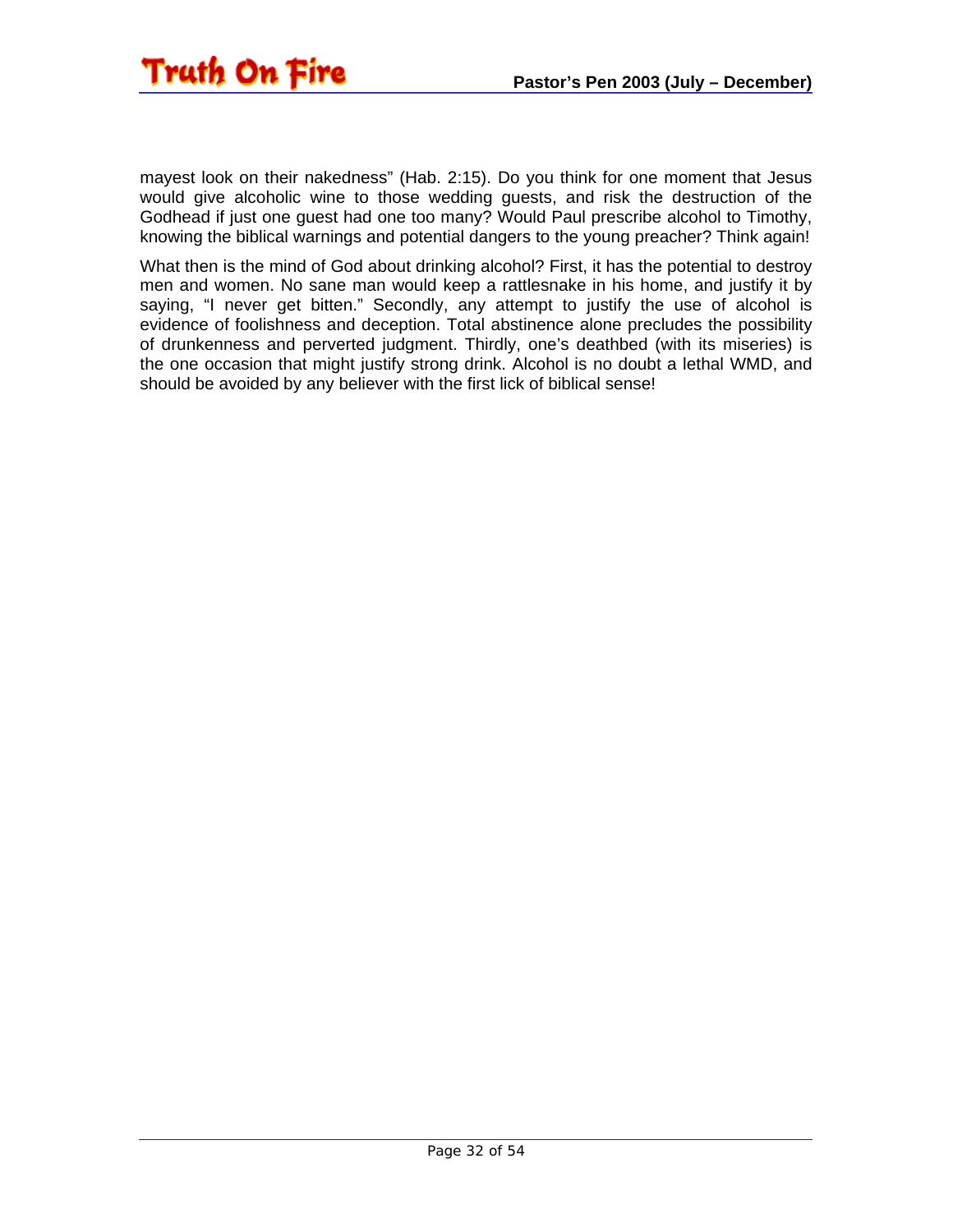<span id="page-32-0"></span>

#### The Need for Quality Demolition

Urban sprawl is a phenomenon that goes hand-in-hand with explosive population growth. It can be likened to a rising river at flood stage, whose intrusive waters extend far beyond their former boundaries. In most cases, urban sprawl is set on an inevitable collision course with its rural surroundings. Developers who buy outlying tracts of land for the purpose of building new communities for residents desiring to distance themselves from the hustle and bustle of the urban center frequently encounter old dilapidated houses and farm buildings that must be torn down to make way for the new. As the entrepreneurial spirit would have it, urban sprawl has given birth to a business that specializes in the business of tearing things down—the demolition expert!

I was reminded of this fact last week while taking a therapeutic walk through my neighborhood. In front of an overgrown lot on a main thoroughfare was a sign that read, "Quality Demolition." Someone is going to build something on that piece of land, and hired a demolition expert to tear down a structure in disrepair before building a new one. It's a common practice these days for subcontractors to put up signs telling passersby who it is that's doing the work. This demolition expert was no exception. Are you thinking what I thought when I first saw the sign? Right! How do build quality into the work of demolition?

As I continued my walk with thought processes triggered, it dawned on me that God himself is in the quality demolition business. Paul wrote these words to the Corinthians: "For though we war in the flesh, we do not war after the flesh: (For the weapons of our warfare are not carnal, but mighty through God to the pulling down of strongholds;) Casting down imaginations, and every high thing that exalteth itself against the knowledge of God, and bringing into captivity every thought to the obedience of Christ" (2 Cor. 10:3-5). The phrases "pulling down" and "casting down" both come from the Greek **kathaireo** (**kata** = down + **haireo** = to demolish). Paul was flat out serious about spiritual warfare, and saw demolition as an integral part!

In these words, Paul was reaffirming his apostolic authority for the benefit of some who reckoned that he was nothing more than one religious man who differed with other religious men on issues of holiness (10:2). Paul was essentially saying: "I am a Godordained warrior, who just happens to have the God-imparted power to pull down (demolish) strongholds and imaginations, if need be, to put your spiritual house in order when I get there!" Paul employed the word once more at the end of the epistle to clarify that the primary purpose of his God-given power was to edification, and not to destruction (13:10). No pastor worth the salt in his bread would prefer demolition to building. But in some cases it is unavoidable. That which sets itself against the knowledge of God must be demolished before new spiritual structures can be built in the hearts of men!

The Lord delivered the following prophetic commission to Jeremiah: "See, I have this day set thee over the nations and over the kingdoms, to root out, and to pull down, and to destroy, and to throw down, to build, and to plant" (Jer. 1:10). Two-thirds of his ministry was to be geared toward tearing things down as a prelude to building and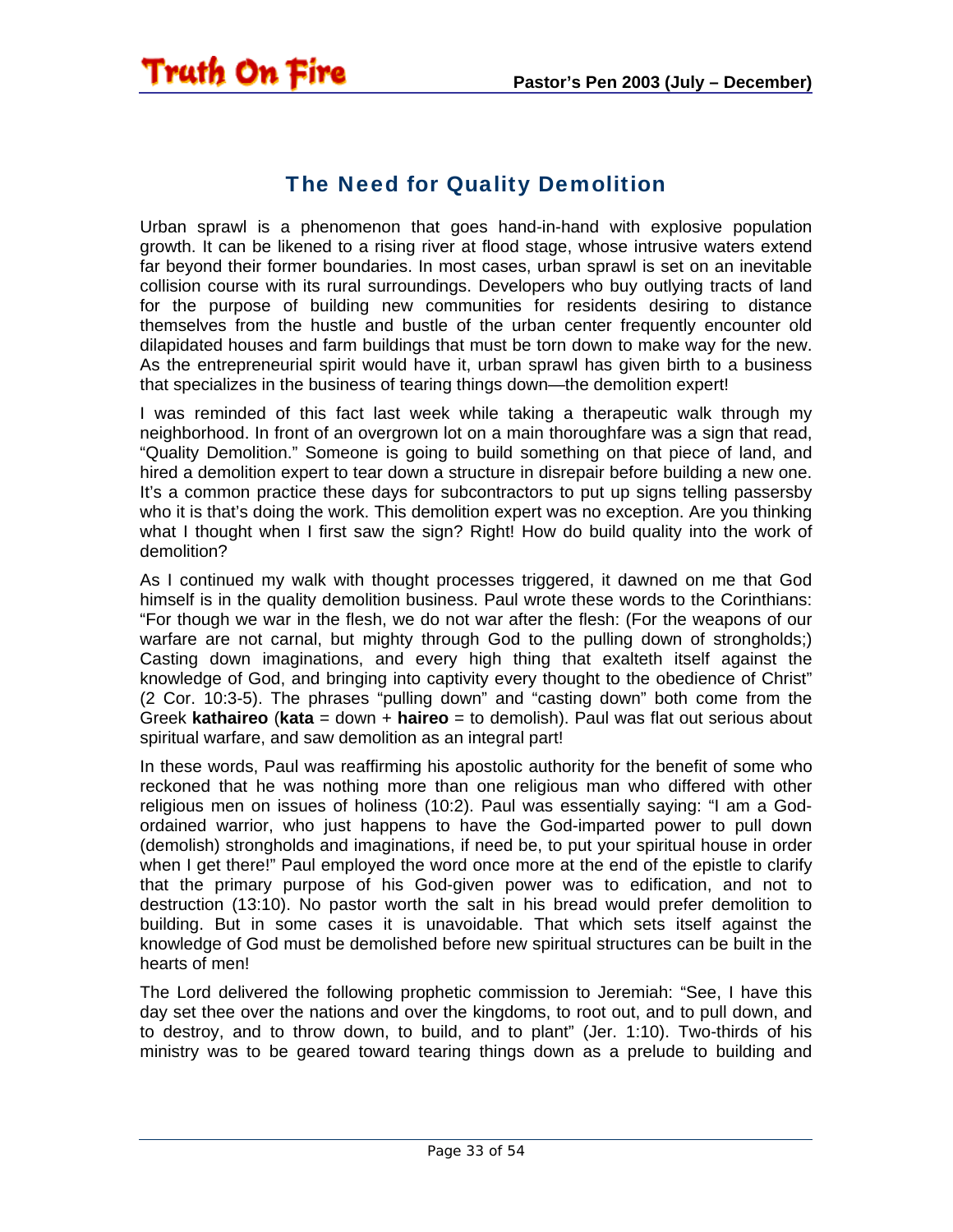

planting. Make no mistake! In matters spiritual pertaining to Israel and its neighbors, Jeremiah was God's demolition expert! Read the pages of his prophecy, and you'll find an unpopular man with a mere handful of friends, who was in no danger whatsoever of suffering from an inflated ego. I am quite certain that Jeremiah would have preferred to focus upon the building and planting aspects of ministry, but God typically does not provide his prophets with a list of pick-and-choose options. Ask John the Baptist!

Now, back to our question. Is it possible to perform quality demolition? Consider these examples. Jesus demolished a legion of demons in the Gadarene maniac, and left him sitting, clothed, and in his right mind. As a result, he testified throughout Decapolis the great things that Jesus had done for him (Mk. 5:1-20). On the road to Damascus, the glorified Christ demolished the ignorance and unbelief in one Saul of Tarsus, and transformed him into the apostle to the Gentiles and the author of thirteen (arguably fourteen) inspired NT books. And what discussion about demolition would be complete without the cross of the Lord Jesus Christ? It was there God the Father laid on him the iniquity of us all (Isa. 53:6), and where he became sin for us who knew no sin, that we might be made the righteousness of God in him (2 Cor. 5:21). Yes, God knows how to demolish sin and its strongholds. And when he does, who can question the impeccable quality of his work?

I suspect that a number of God's people could use some quality demolition these days. The sanctification process (i.e., advancements in holiness as a matter of spiritual sprawl) demands that old things be torn down before new things are established. Dilapidation may appear as wrongful acts, bad attitudes, or untoward lust. In any case, quality demolition performed by the Sprit of God is essential to our spiritual development!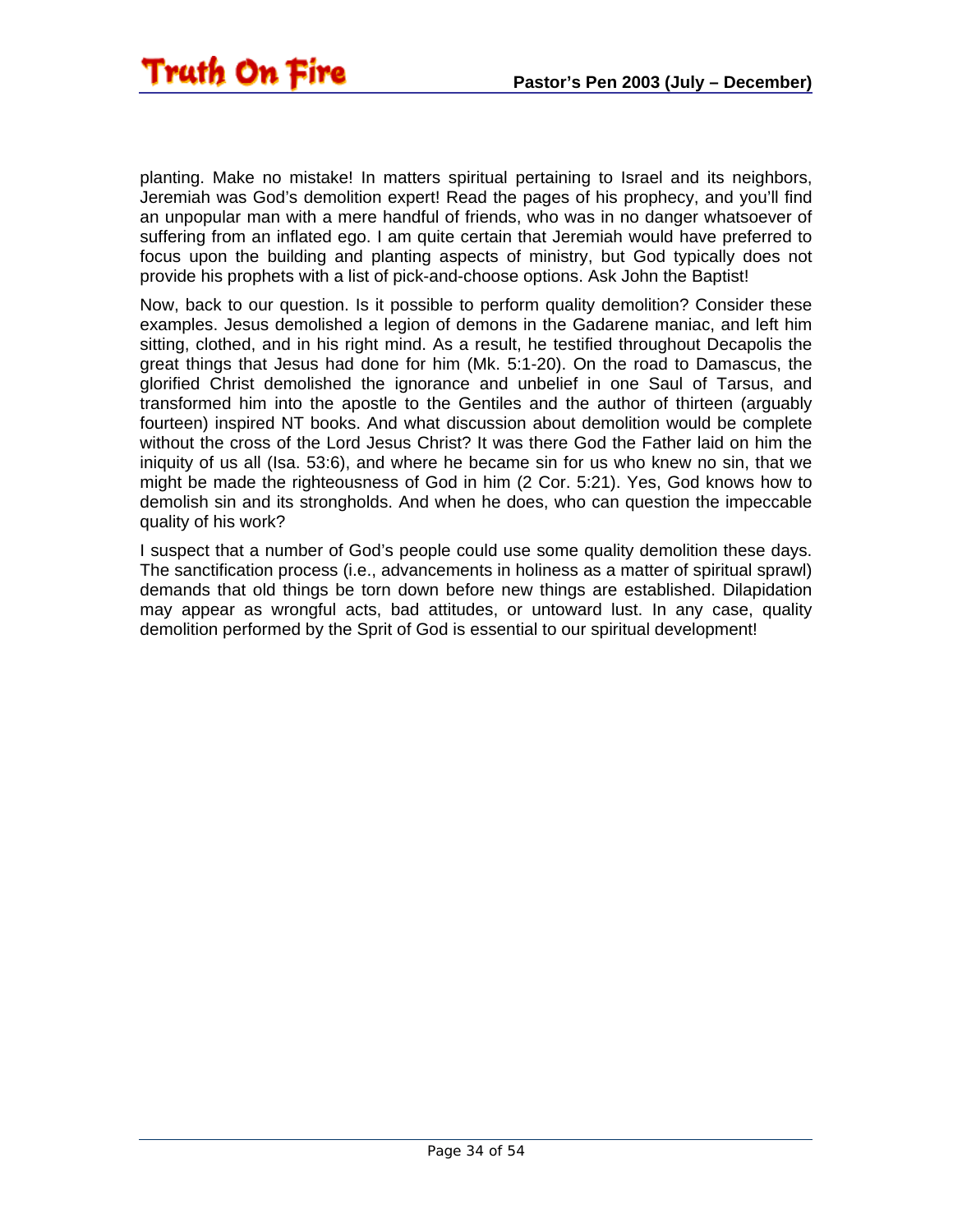<span id="page-34-0"></span>

#### The Separation of God and State

On October 14, 2003, the Supreme Court agreed to hear the Pledge of Allegiance case regarding the recitation of the phrase "under God" in public schools under the jurisdiction of the 9th U.S. Circuit Court of Appeals. Opponents of the pledge argue that coercing school children to recite or even hear the pledge is emotionally detrimental, and violates the first amendment. A ruling is expected by June of 2004.

Christians with their finger on the pulse of our culture realize that the current flap over issues of church and state is nothing more than a pretext on the part of secular humanism for expunging God from governmental affairs. The Florida Times-Union published a letter last week that was typical of the misinformation used by humanists to advance their cause. I was compelled to respond, and have included my response below:

"A recent letter writer weighed in on the 'under God' phraseology in the Pledge of Allegiance by averring that the constitution, not what most Americans believe about the matter, should rule in this controversy. I agree with the sentiment that the constitution is the law of the land, and should therefore turn a deaf ear to majority whims unless majority opinion can be mobilized to amend it by a three-fourths majority of the states. But there are two statements made by the writer with which I take issue.

"The first is the assertion that 'we are not a nation under God, but a nation under the constitution.' Language such as this presupposes that 'under God' and 'under the constitution' are mutually exclusive concepts. But are they? The fallacy in his allegation is a total disregard for the historical context in which our founding fathers crafted the constitution. The Declaration of Independence, set forth by the original thirteen states on July 4, 1776 (eleven years before constitutional ratification), is the Constitution's paternal predecessor. It is rather easy to discern from that document an unmistakable sense of dependence upon God as they undertook to 'dissolve the political bands' that had connected them to England. They argued that 'the Laws of Nature and Nature's God' entitled them to a 'separate and equal station.' The language is brilliant, for it makes God both superior to and author of the laws by which men govern themselves. For the framers, it would have been impossible to be under the constitution without being under the God whose very law gave it legitimacy.

"The second is that 'the constitution also bans theocratic governance.' Nothing could be further from the truth. The framers affirmed the self-evident truth that 'all men are created equal, that they are endowed by their Creator with certain unalienable Rights.' It is abundantly clear that, in the minds of the framers, the sole justification for the Bill of Rights was the God-given endowments to the governed. They further added: 'To secure these rights, Governments are instituted among Men, deriving their just powers from the consent of the governed,' and 'whenever any Form of Government becomes destructive of these ends, it is the Right of the People to alter or to abolish it, and to institute new Government.'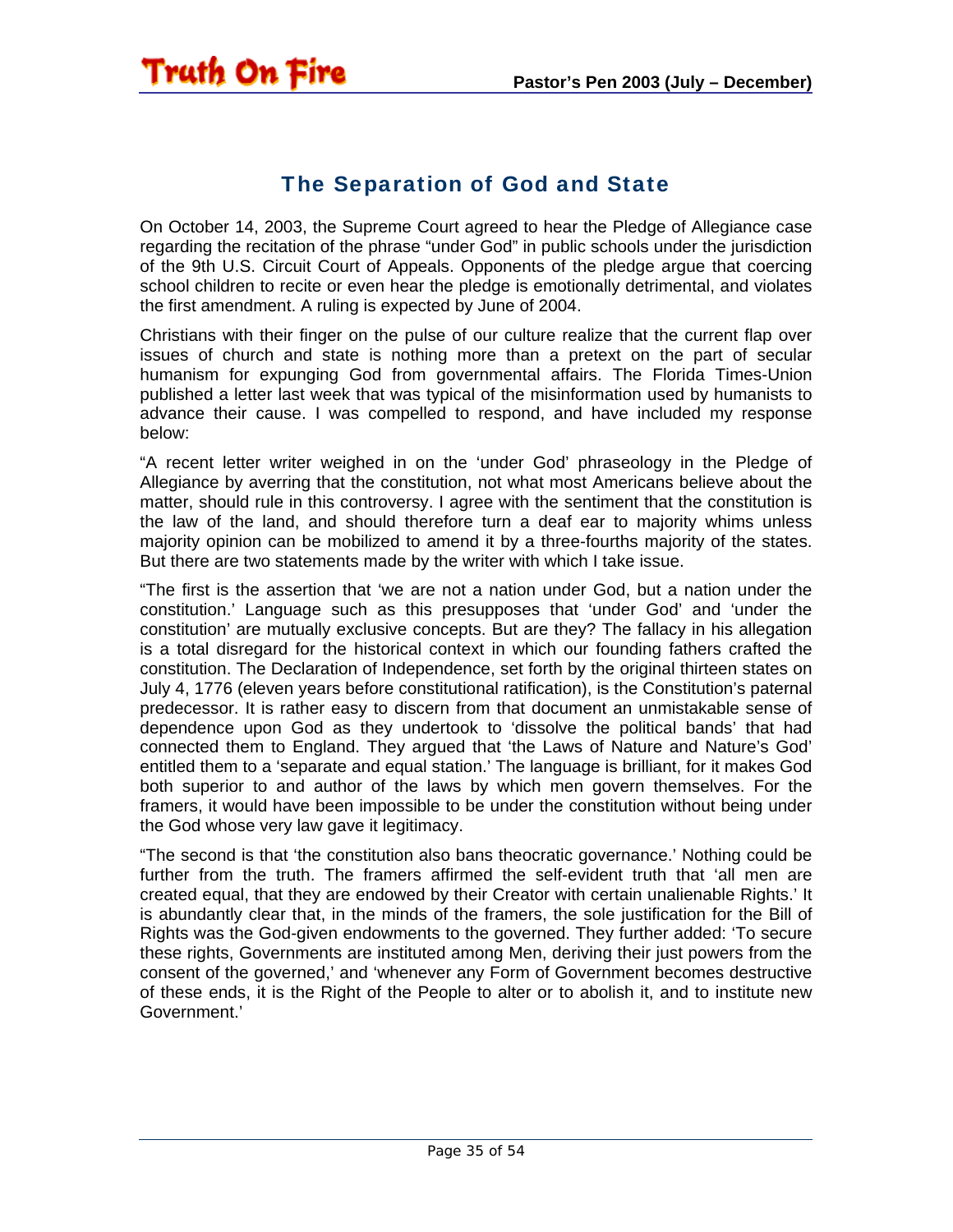"So here is the framers' mindset. The Creator—if not God Almighty, who could it be—is the recognized author of those unalienable rights with which he endows every human soul. Governments exist to secure those God-given rights for the governed. If the government becomes destructive of these ends (which would include the divorcement of God from constitutional law), the God-endowed people have the right to change it, abolish it, or replace it. In other words, the people have a right to be governed by laws that affirm the ultimate governance of God over his creation. If the writer is correct, it's time for a new government!

"A cursory examination of the Declaration of Independence, as the precursor and moral basis of constitutional law, reveals an affirmation of theocratic governance rather than its ban. Both statements of the writer, when considered in the context of constitutional origins, could themselves be deemed unconstitutional! The first amendment does forbid the congress from enacting any law respecting the establishment of a state-sponsored religion. But that's a far cry from the government (and the God-endowed governed) acknowledging God in a public forum for his sovereign and benevolent endowments!"

Brethren, all efforts to disavow theocratic governance (as exemplified above) will ultimately fail. Because we know the word of God, we understand that every current historical movement is on a collision course with a sovereign God (i.e., the Lord Jesus Christ) who will destroy his enemies, and impose his theocratic rule upon this earth. We take great comfort in that certainty, but also find cause for great concern and alarm in this truth: "The wicked shall be turned into hell, and all the nations that forget God" (Psalm 9:17).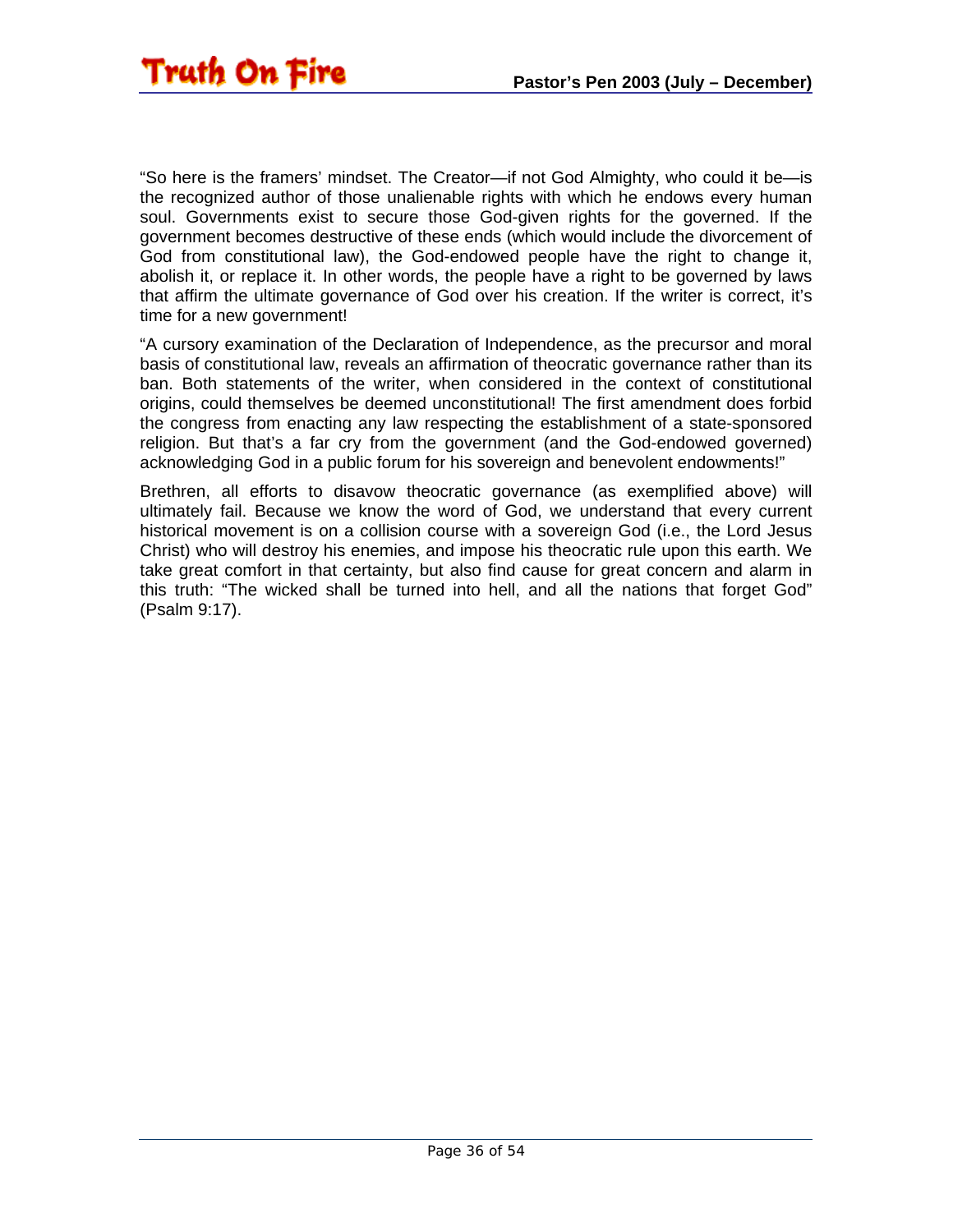#### Nobility without Purity

<span id="page-36-0"></span>**Truth On Fire** 

The United States of America is once again in the business of nation building. In fact, we have a fairly decent track record for doing so. After the Second World War, we rebuilt Japan and Germany, and are now in the process of doing the same for Afghanistan and Iraq. Nation building is an arduous and often frustrating task. Ask Nehemiah!

Ezra and Nehemiah were men of God whose responsibility it was to oversee the rebuilding of a nation that was destroyed by the Babylonians seventy years earlier. Ezra was skilled in the scriptures, and gave himself to the spiritual education of God's people. Nehemiah was a God-gifted administrator who was committed to rebuilding Jerusalem's infrastructure for the glory of God. They worked in tandem to accomplish those goals.

One of the key objectives in nation building is to discover and develop a core of national leaders. As one reads through the chronicles of Nehemiah, it is readily apparent that his greatest challenge (or obstacle) consisted of those whom he referred to as "nobles." That word is found nine times in the book of Nehemiah (KJV), and is translated from two different Hebrew words.

The Hebrew word **chowz**, which signifies that which is *white* or *pure* (from the cleansing or glowing power of fire), is used seven times (2:16; 4:14, 19; 5:7; 6:17; 7:5; 13:17). It derives from **charar**, which means *to glow*, *melt* or *burn*, and is used figuratively to describe that which *shows* or *incites passion*. Nehemiah used this word to distinguish these men by societal rank, but more than mere rank is in view. National leaders—the nobility in the best sense of that word—are expected to exhibit a burning passion for God and personal purity in their leadership roles, and by example incite the same passions in those they lead!

The second Hebrew word used by Nehemiah to describe the national leadership is **addiyr**, meaning *wide* or *large*. In the figurative sense, it means *powerful*. It derives from **adar**, which means *to expand*. It refers to those who have risen to positions of power by expanding themselves personally and influentially. Nehemiah uses this word on two occasions (3:5; 10:29). He is not referring to two different kinds of leaders, but rather to the same leaders from two different perspectives. The ideal leader is one whose passion for God and personal purity is the foundation of his power and influence in society. I believe we are safe in assuming that Nehemiah expected nothing less from the nobles in Israel who had returned from Babylonian captivity. But for Nehemiah the nation builder, there was a disconnect between the expectation and the experience.

When the time finally came for Nehemiah to share with the people what God had put in his heart to do for the city of Jerusalem, he assured them that the hand of God was upon him, and proclaimed, "Come, and let us build up the wall of Jerusalem, that we be no more a reproach." They responded, "Let us rise up and build" (2:17-18). But "their nobles put not their necks to the work of their Lord" (3:5). The problem with these men is still with us today—position without passion!

Nehemiah included the nobles in subsequent admonitions, encouraging them to put fear aside and fight for their brethren, because God himself was fighting for them (4:14, 19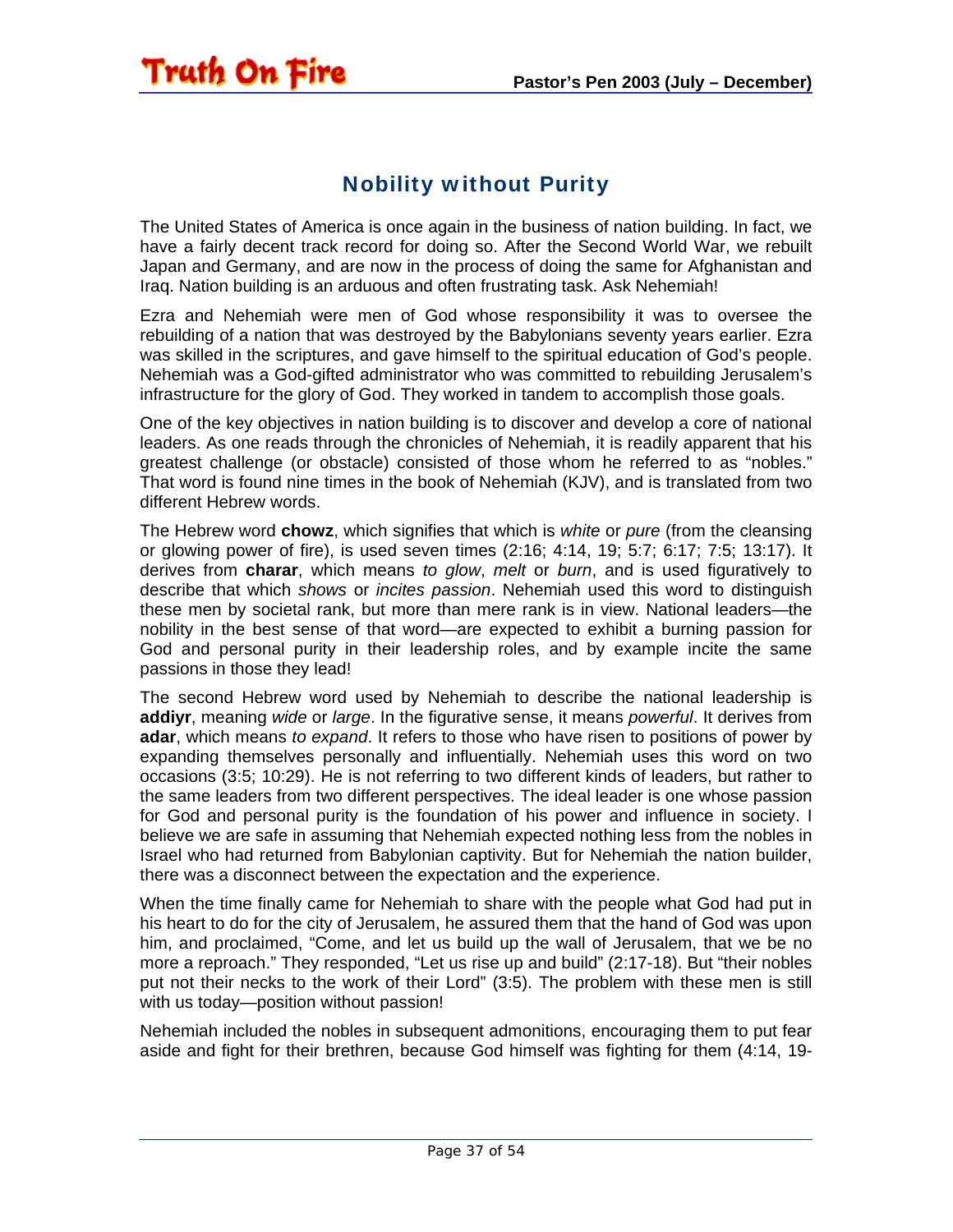20). But the nobles, rather than fighting for their brethren, were exacting usury (excessive taxes) from them for personal gain, and inducing a great deal of discouragement. Nehemiah set a great assembly against them, rebuked them publicly, and convinced them to restore that which had been confiscated by abuse of power. The nobles agreed (no doubt reluctantly) to give the people a tax refund as well as tax relief going forward (5:7-13). My kind of government!

Now that the nobles were no longer able to profit from their confiscatory tax policy, they pioneered business initiatives (creating a virtual farmers' market) that were conducted on the Sabbath day within the city gates. Once again Nehemiah found himself in contention with these men over their profane behavior and total disregard for things sacred. It obviously slipped their minds, but their evil business practices threatened to bring more wrath upon Israel (13:17-18). Alas this problem is also with us today—position without purity!

Brethren, all of us long for nobles within our national leadership who will bring godly passions and personal purity to the positions they hold. God knows America could use a little nation building in this area, and only he knows if that day will ever come. But nobles are needed in two additional areas of our culture that are every bit as critical as our national leadership! Those two areas are our homes and our churches! If these two institutions lack godly passions and personal purity, can we expect anything more from the nation at large?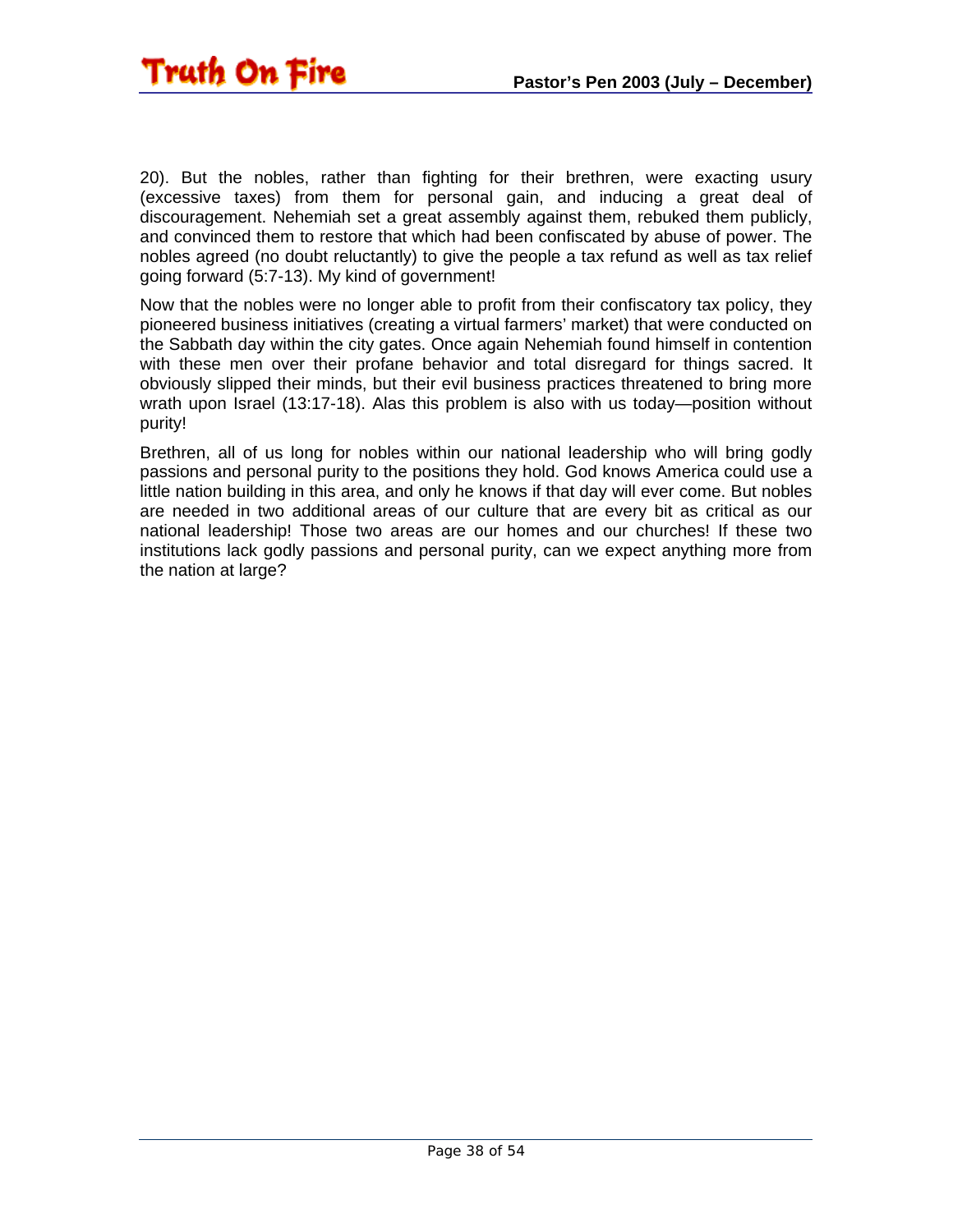

<span id="page-38-0"></span>**Truth On Fire** 

#### A Biblical View of Ignorance

Ignorance is defined as an absence of knowledge. Some have proferred the idea that ignorance is bliss. I will admit there are times when a plea of ignorance can provide a temporary escape from an inconvenience or aggravation. But most of us have discovered through the school of hard knocks that ignorance is seldom a blissful condition. The fact is the potential downside for ignorance far exceeds any advertised upside. Ask any of the millions of unemployed in this nation would it would mean to have a better knowledge, skills, and abilities profile to attach to a resume. Knowledge is not everything, but it beats ignorance a thousand ways!

The Bible looks at ignorance from several perspectives. It is noteworthy that while the word *ignorance* is found thirteen times in the OT scriptures, it is confined to just three chapters that deal with ignorance in the commission of sin (Leviticus 4-5; Numbers 15). The same Hebrew root is used in each instance. It is **shagah**, meaning to stray, to mistake, to transgress, or to reel (because of mental intoxication or enrapturement that results in deception). The biblical concept of ignorance with respect to sin implies that the cognitive processes are short-circuited by lust, causing one to sin inadvertently or without premeditation.

The OT teaching on sin through ignorance sets forth the following truths. 1) Sin committed in ignorance is against of the commandments of the Lord and his holy things—Lev. 4:2, 13, 22, 27; 5:15-17. 2) Anointed priests and rulers are capable of the same ignorant blunders—Lev. 4:3, 22. 3) Individuals and nations that sin through ignorance are nonetheless guilty before God, and bear their iniquity—Lev. 4:13, 22, 27; 5:17. 4) Sin through ignorance is a forgivable offence if the guilty one makes the proper approach to God through blood sacrifice—Lev. 4:20, 26, 35; 5:16, 18; Num. 15:24-29. 5) Transgressors often become aware of sin through ignorance at a later time—Lev. 4:13- 14, 23, 28; 5:17. 6) Presumptuous sin (or willful disobedience with eyes wide open) is the antithesis of sin through ignorance, and incurred the death penalty—Num. 15:30-31. It is no wonder that David prayed, "Keep back thy servant also from presumptuous sins" (Ps.19:13).

The apostle Paul made it his business to eradicate ignorance. He informed the Romans that he had oftentimes purposed to visit them, but was hindered (Rom. 1:13). Ignorance of his intentions might have paved the way for doubts regarding his love for them. He also cited ignorance of God's righteousness as the culprit for the spiritual plight of Israel in rejecting Christ (10:3-4), and warned that ignorance of God's future plans for Israel might lead to Gentile conceit (11:25).

In Corinth, ignorance of spiritual truth depicted in the wilderness wanderings might cause them to lust after the same evil things that brought spiritual calamity to Israel (1 Cor. 10:1-6). Moreover, ignorance of spiritual gifts was creating confusion in their midst (12:1). He expressed concern over their ignorance of the sacrifices he had made on their behalf (2 Cor. 1:8), but disavowed any ignorance of Satan's devices, especially in the area of unforgiveness (2:11). In Thessalonica, ignorance of the nature of physical death for the believer might lead to hopeless sorrow rather than a blessed hope (1 Thess.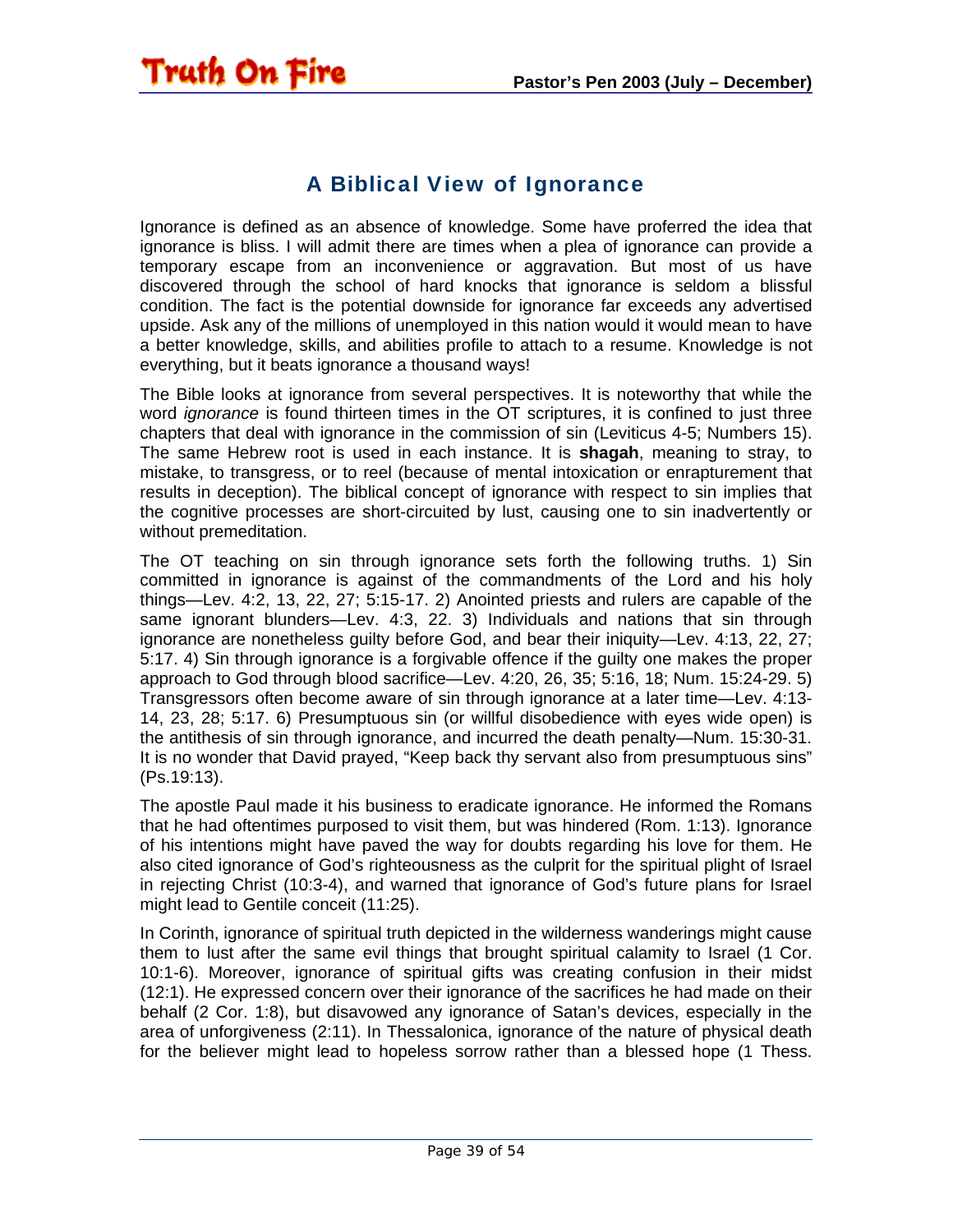4:13). Paul reminded the Ephesians that the Gentiles were alienated from the life of God through spiritual ignorance, which was once true of them (Eph. 4:18). Paul saw ignorance as a perilous condition, but always considered it a curable one, and used himself as the prime example (1 Tim. 1:12-13).

In these last days prior to our Lord's coming, we can expect two distinct phenomena to take place in relation to ignorance. The first is that of secular religion exhibiting willful ignorance of the word of God (2 Pet. 3:5). As in Noah's day, humanity is moving steadily toward its date with destruction. But the self-appointed gurus, who deny the historical veracity of scripture, continue to mock the idea of accountability to Almighty God, and dismiss the need to be prepared to meet him in judgment. The second is the disciples of Christ being called "unlearned and ignorant men" by these same secularists for articulating biblical truth with boldness and passion (Acts 4:13). If living in the presence and power of Jesus elicits an accusation of ignorance from an ungodly world, then we should wear it as a badge of honor as did Peter and John!

Brethren, surely our hands are up in this matter of ignorance! We most readily confess our shortcomings in the knowledge of God and his holy things. While there is no bliss to be found in such ignorance, the situation is never hopeless! Why? Because the Lord Jesus Christ—the high priest of every believer—has an infinite capacity for *compassion on the ignorant, and on them that are out of the way* (Heb. 5:1-2). He is the source of wisdom for our ignorance, forgiveness for our failures, and mercy for our miseries! Amen!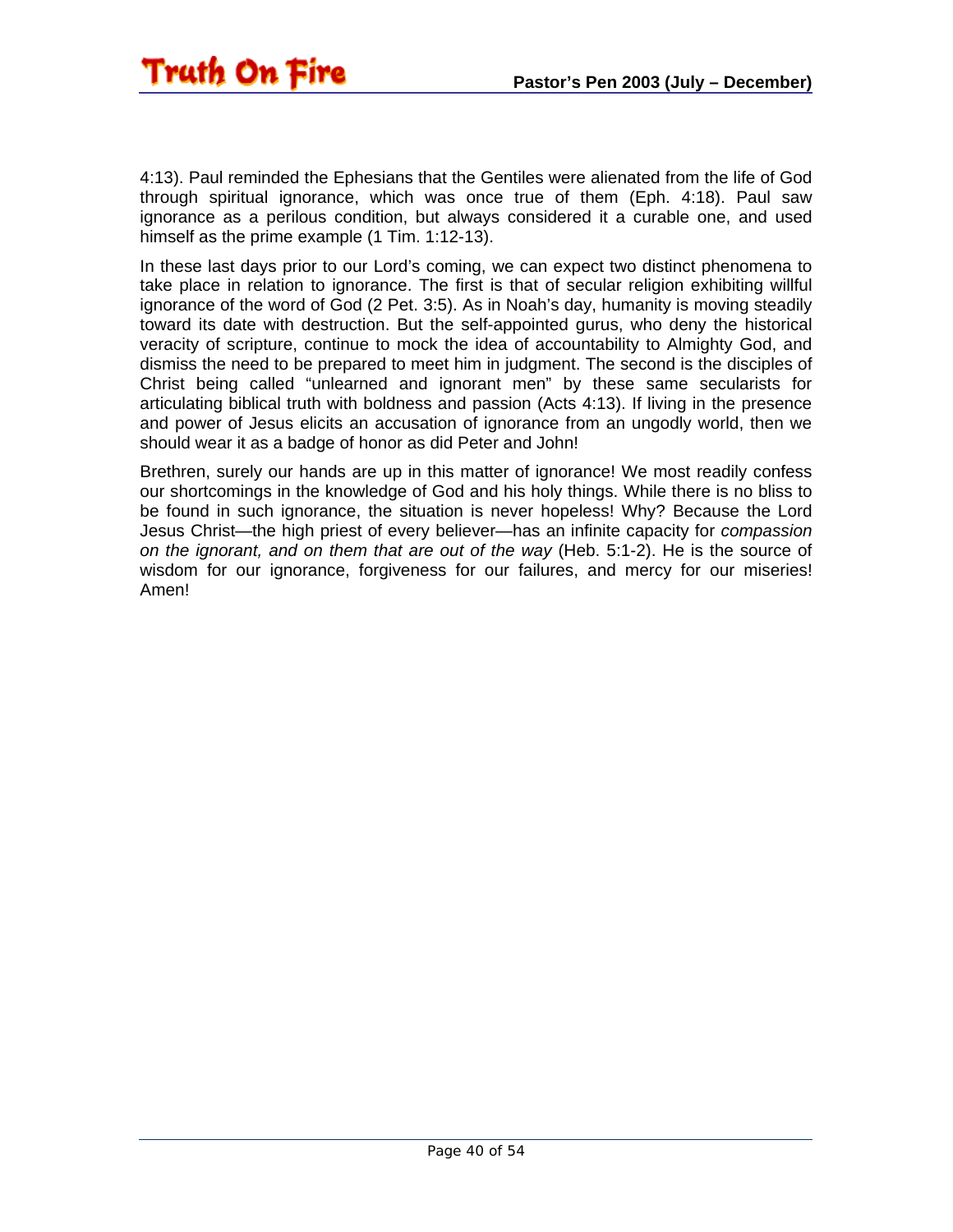#### Is Image Really Everything?

<span id="page-40-0"></span>**Truth On Fire** 

Tennis superstar Andre Agassi, acting as pitchman for a well-known camera maker, used these three words as the hook in his commercial script: "Image is everything!" That affirmation was intended to pack a powerful appeal to a society fixated on appearances. But in the real world, image seldom counts for everything, and in some cases counts for absolutely nothing! In the spiritual realm, however, it can be argued that image was and is a key factor behind the redemptive mission of the Lord Jesus Christ!

The image to which we refer is the image of God that the Creator built into man his creature! As the sixth day of creation moved toward conclusion, God said, "Let us make man in our image, after our likeness: and let them have dominion…So God created man in his own image, in the image of God created he him; male and female created he them" (Gen. 1:26-27). The Hebrew word translated *image* signifies that which has a resemblance to something else—a representative figure. The word *likeness* also speaks of resemblance, but comes from a root meaning *to compare*. That is, if God and man were set side-by-side for comparison, we would see a resemblance so strong as to suggest that the greater was the pattern for the lesser.

The biblical teaching of man being created in the image and likeness of God precludes the idea that man was God's equivalent as a "little god" or that the creature was endowed with deity. The Fall of man into sin and death through disobedience demonstrates that the resemblance of Adam to God did not include a potential culpability for sinful acts. Man became a living soul when God breathed into his nostrils the breath of life, but that's a far cry from possessing a spark of divine life or deity, as is alleged in some theological circles.

The Fall was devastating for Adam and his descendants, plunging them into spiritual death, darkness, and blindness. Moreover, it placed man under a divine curse mandated by the holiness and justice of God. But the Fall did not eradicate the image of God in man. In a context regarding the power of the tongue, James states: "Therewith bless we God, even the Father, and therewith curse we men, which are made after the similitude of God" (Jas. 3:9). The reference to *men* is generic. James is referring to men in general (including women) without regard for spiritual status. Whether we curse saved men or lost, we are cursing one who retains the image with which he was created. Yes, the image is corrupted, and sometimes marred beyond recognition! But the image remains! Paul concurred: "For a man indeed ought not to cover his head, forasmuch as he is the image and glory of God" (1 Cor. 11:7). Any doctrine of depravity that obscures this fact is deficient!

The doctrine of redemption centers upon the entrance of the second Adam—the Lord Jesus Christ—into his created world (1 Cor. 15:45-49). Jesus was "the image of the invisible God" and "the express image of his person" (Col. 1:15; Heb. 1:3). But as Paul pointed out, Jesus was bearing the image of the heavenly, not the earthly. Did he possess a spark of divine life? No! In him dwelled all the fullness of the Godhead bodily (Col. 2:9). Forget the spark! He was the full manifestation of divine life! The glory of his person, if allowed to emanate through his humanity, is unbearable by man! The image of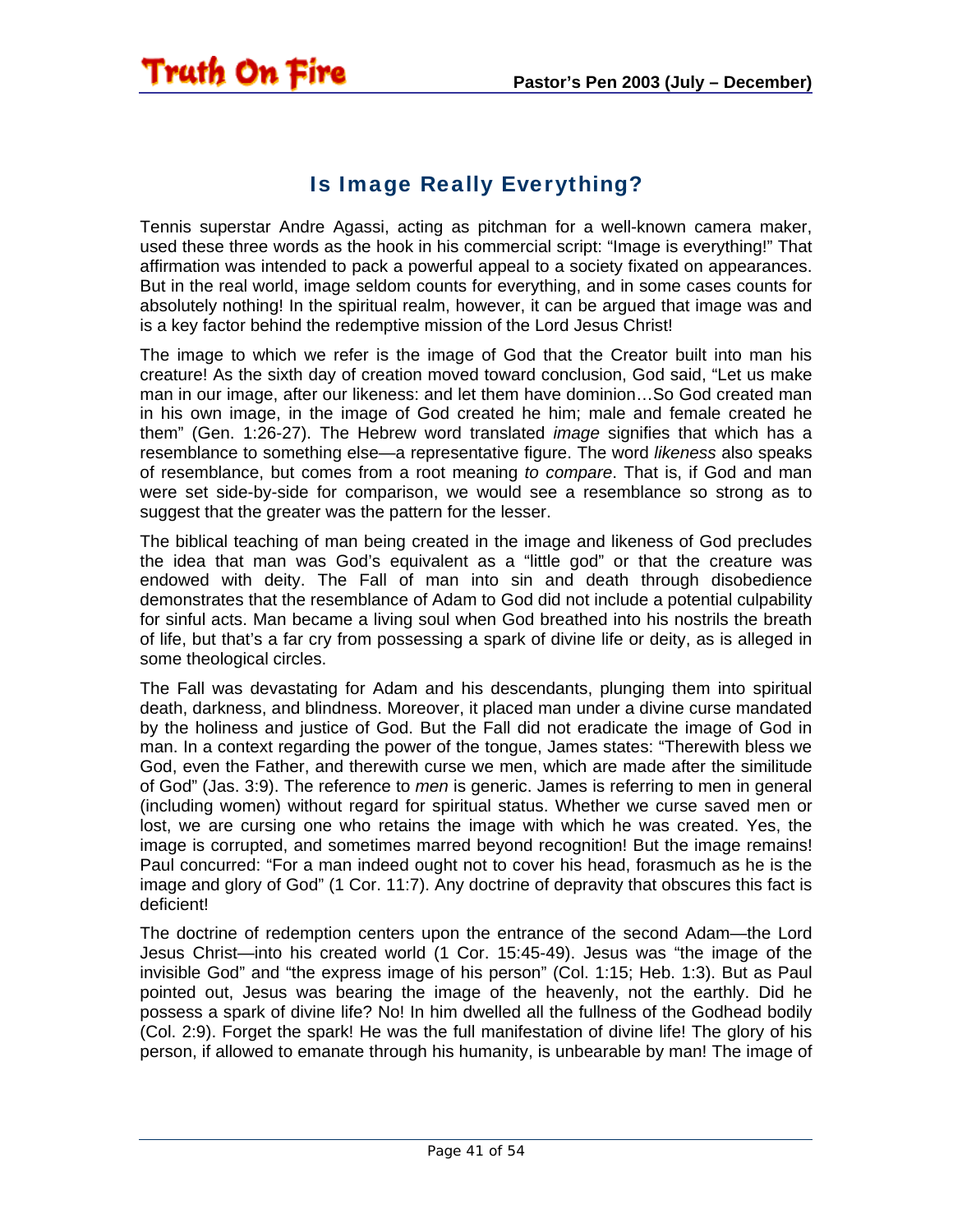the second Adam is impeccable with no potential culpabilities, and therefore qualifies him to be Redeemer and Mediator for his fallen creatures.

The gospel of our salvation is all about image as well. Paul reminded the church at Corinth that the god of this world routinely blinds the minds of unbelievers "lest the light of the glorious gospel of Christ, who is the image of God, should shine unto them" (2 Cor. 4:4). In Paul's mind, the preaching of the gospel included an emphasis upon the divine and sinless image of our sin substitute. The unmistakable inference is that Jesus, the image of the invisible God, died for the sins of every unbeliever that Satan blinds! Else there's no gospel to hide, since the gospel exists *only* for those for whom Christ died! Moreover, life eternal for every believer is assured by the fact that God "did predestinate" his elect to be "conformed to the image of his Son, that he might be the firstborn among many brethren" (Rom. 8:29). As John said: "We shall be like him, for we shall see him as he is" (1 Jn. 3:2). Meanwhile "we all, with open face beholding as in a glass the glory of the Lord, are changed into the same image from glory to glory, even as by the Spirit of the Lord" (2 Cor. 3:18).

We therefore conclude that image plays a key role in things spiritual, including the creation of man, the Fall, the incarnation of Jesus Christ, the cross, the resurrection, the gospel, and our final glorification. Even from the moment we believe until we see Jesus, there is a progressive transformation of that corrupted image from glory to glory that takes place through the ministry of God's Spirit. So, perhaps the hook does apply after all for the child of God. As for our sojourn in the spiritual realm…image is everything!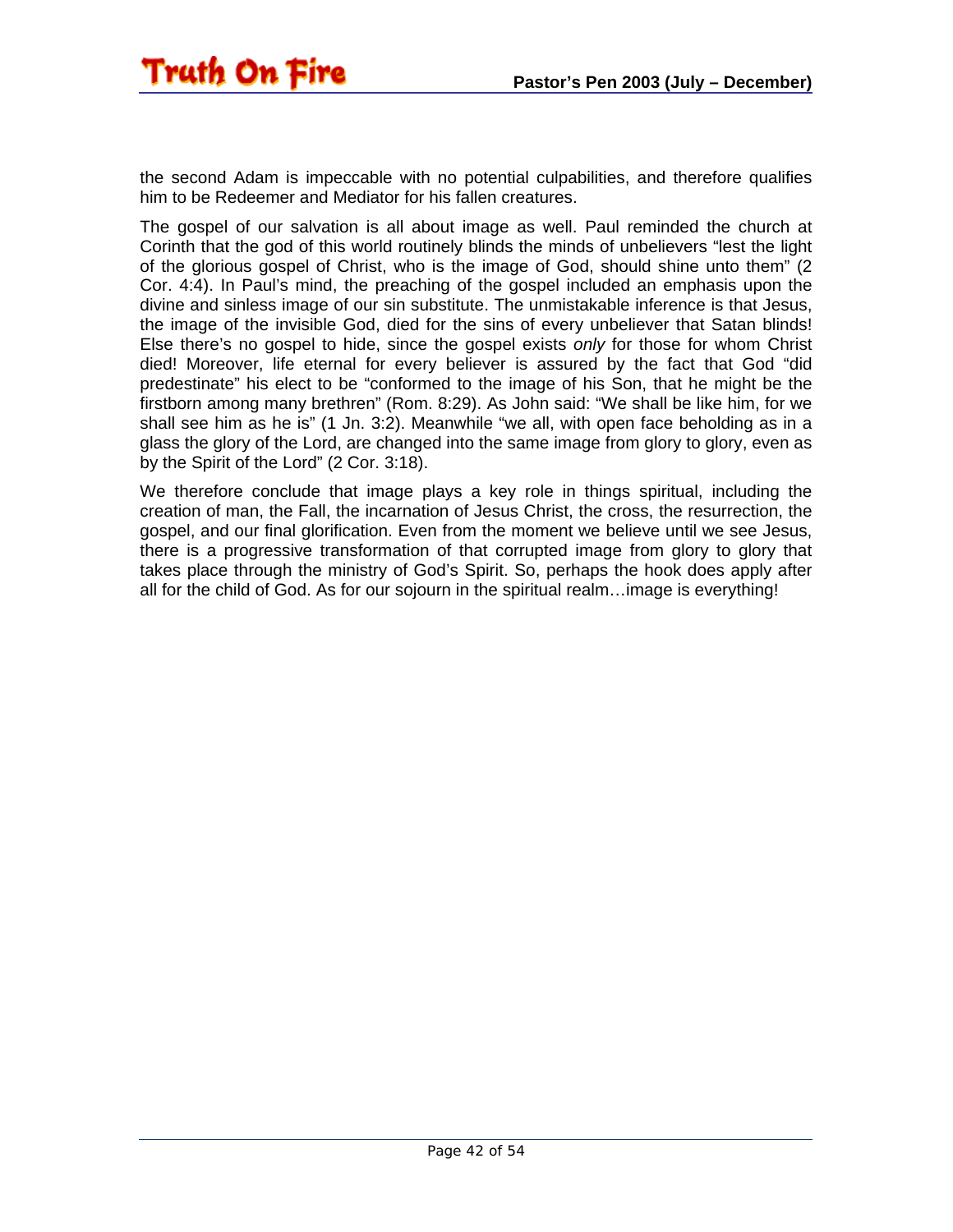#### A Study in Powered Flight

<span id="page-42-0"></span>**Truth On Fire** 

The December 2003 issue of *Popular Mechanics* magazine displays this headline: "100 Years of Powered Flight." The feature article recounts the "aviation milestones" that took mankind into space after Wilbur and Orville Wright successfully flew the first powered aircraft on December 17, 1903, at Kitty Hawk, NC. The cover immediately tweaked my interest due to my experience as a Navy air crewman and plane captain as well as flight line electrician for a major airline. I most readily confess my fascination with highpowered jet aircraft—F-14 Tomcats, F-15 Eagles, F-16 Falcons, F-18 Hornets et al. The Space Shuttle is in a class all by itself! Witnessing the explosive power of these extreme machines as they perform vertical climbs, dog fighting maneuvers, and high-speed passes at the local air show is exhilarating…and almost addicting!

But I'm wondering. If we refer to 100 years of powered flight as its Centennial, what term would we use to describe 6,000 years of powered flight? A Hexmillennial? No, I'm not getting ahead of myself. That's about how long God has been in the business of providing high-powered flight for his servants! God has no need of gas turbines, afterburners, and booster rockets. He simply speaks the word to make powered flight a reality!

Enoch is the first man in scripture of whom it is said that he "walked with God" (Gen. 5:21-24). Enoch had a wholehearted desire to please his Lord, which lead him to order his lifestyle in a manner that was consistent with holiness. By the way, God is still looking for Enoch-like men, women, and young people with whom he can interact daily on an intimate basis. Enoch was the father of Methuselah, whose death brought the waters of the Flood, and the great grandfather of Noah, whose family occupied the Ark of salvation. God "took him" at age 365. The writer of Hebrews tells us he was "translated" (Heb. 11:5). The Greek word means *a change in position*. God transitioned him from the confines of earth into his personal presence, making him the first man to venture into outer space!

The Lord took Elijah the prophet up into heaven by a whirlwind, making him the second man to defy the gravitational forces of earth and avoid the taste of death (2 Kings 2:1- 11). It is clear from the passage that God spoke to Elijah beforehand concerning the method of transportation. But what was the whirlwind's magnitude? I am inclined to believe it more closely resembled a roaring west Texas twister than one of those innocuous whirlwinds that might kick up a little dust and a few leaves in an open field. I like to think that God exceeded Elijah's expectations by sending a chariot and horses of fire in addition to the whirlwind. It was a flight for the ages and a foretaste of things to come!

The Lord Jesus experienced powered flight at his ascension. Like Enoch and Elijah before him, he was "taken up" as if the Father had a firm grip on him. But he also "went up" as if he needed no assistance other than his own sovereign prerogative (Acts 1:9- 11). Unlike Enoch and Elijah, Jesus was taken up *after* he had tasted death vicariously for every man, and was resurrected from the dead victoriously on the third day. As the disciples gazed up into heaven, two men in white apparel proclaimed this blessed hope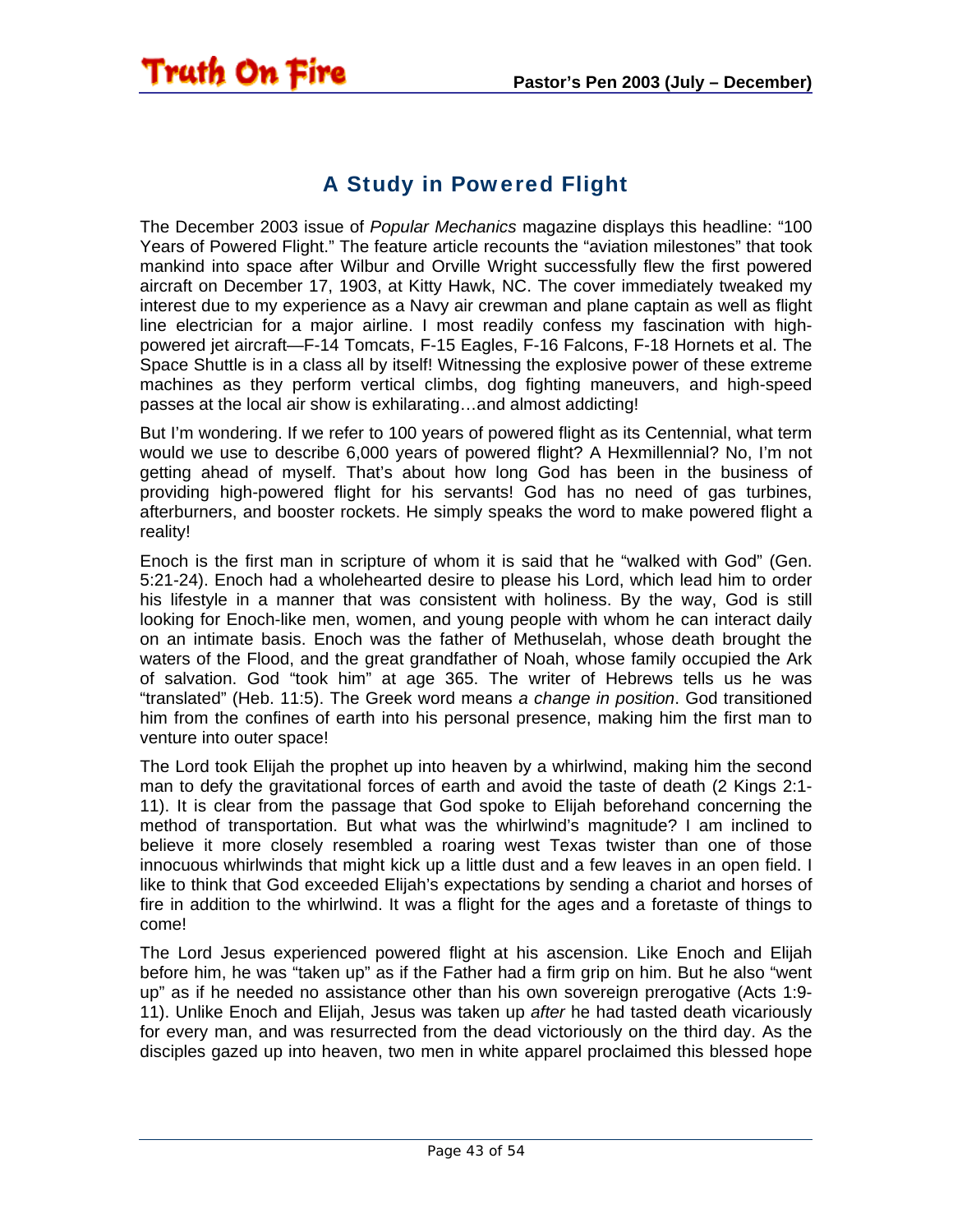

to his followers: "This same Jesus, which is taken up from you into heaven, shall so come in like manner as ye have seen him go into heaven." So, the ascension was just the first leg of a supernatural high-powered flight, the second leg of which will bring him back to this earth to destroy his enemies and establish his kingdom!

In articulating this blessed hope, Paul informed the Thessalonians that "*the Lord himself shall descend from heaven with a shout, with the voice of the archangel, and with the trump of God: and the dead in Christ shall rise first: Then we which are alive and remain shall be caught up together with them in the clouds, to meet the Lord in the air: and so shall we ever be with the Lord*" (1 Thess. 4:16-17). Every believer, whether alive or asleep in Christ, will be "caught up together" to experience with Jesus the second leg of this high-powered flight! We will be in the air under divine power! The Lord Jesus will make the high-powered flight of his people possible with just three words—"Come up hither!"

Brethren, the tradition of powered flight that God began 6,000 years ago with Enoch, continued with Elijah, and epitomized in his Son, the Lord Jesus Christ, will one day be our experience as well! What lasting significance can we find in 100 years of powered flight when we stand to enjoy an eternity of supernatural high-powered flight courtesy of the Author and Finisher of our faith? Now there's something to add to your Thanksgiving list—the high-powered flight that is yet to come!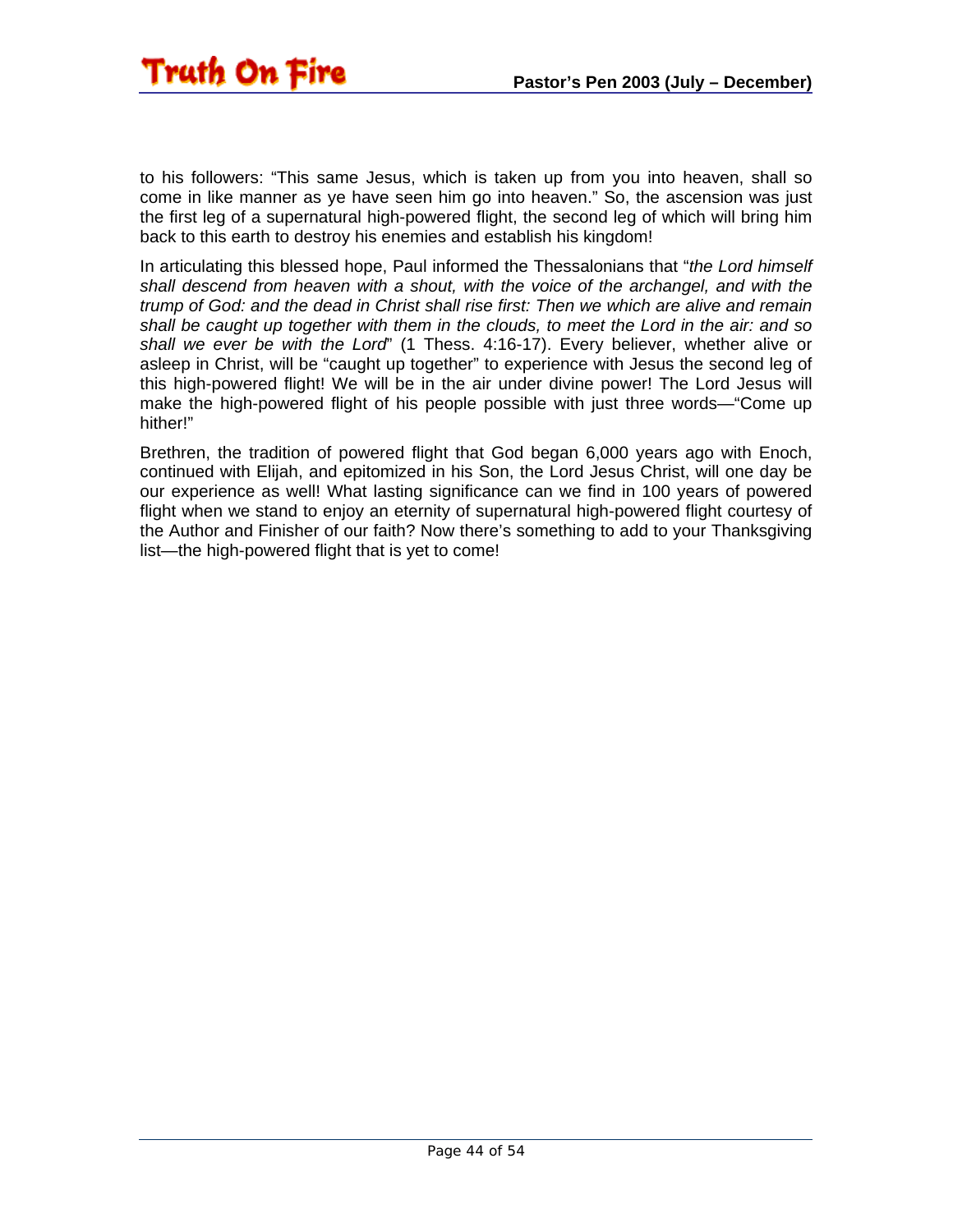#### The Corruption of a Culture

<span id="page-44-0"></span>**Truth On Fire** 

On November 18, 2003 the Massachusetts Supreme Court, in a 4-3 split decision, ruled that denial of marriage to homosexual persons violates the state's constitution. The Court gave the state legislature 180 days to alter its legislation to reflect the court's decision. That ruling, which came just days after Alabama Supreme Court chief justice Roy Moore was banished from the bench for affirming that he would always acknowledge God in judicial proceedings, has ratcheted up the volume of dissent against judicial activism.

Judicial Watch, the public interest group that monitors the judiciary, issued the following statement from its president, Tom Fitton, in response to the Massachusetts Supreme Court ruling:

"This is what the U.S. Supreme Court has wrought. The Massachusetts court decision forcing the people of Massachusetts to recognize homosexual marriages flows directly from this year's Supreme Court Lawrence decision, which granted the right to engage in sodomy fundamental constitutional protections. Now that the Supreme Court has established this right, it was inevitable that another court, as in Massachusetts, would mandate recognition of homosexual marriages.

"Today's Massachusetts ruling, though, is on a collision with the federal Defense of Marriage Act, which protects states from being forced to recognize homosexual marriages permitted by other states. It is likely the U.S. Supreme Court will now have to decide the controversy — whether states and the federal government are constitutionally required to recognize same-sex marriages. Traditional marriage in America is one Supreme Court decision away from destruction" (www.judicialwatch.org).

President George W. Bush has vowed to "do what is legally necessary to defend the sanctity of marriage." But that statement makes two tenuous assumptions. First, it assumes that defending its sanctity is equivalent to preserving it. Secondly, it assumes that the legal system can dictate the course of culture. The facts argue against both assumptions. George Will observes: "More than 40 percent of America's first marriages end in divorce. Cohabitation by unmarried heterosexual couples has risen rapidly from 523,000 in 1970 to 4.9 million today. Procreation outside of marriage, although the seedbed of millions of individual tragedies and myriad social pathologies, has lost mush of its stigma now that 30 percent of births — including about 60 percent of births to women younger than 25 — occur to unmarried mothers." The statistical reality regarding the sanctity of marriage in America tells us that Humpty Dumpty has incurred a great fall! But is it safe to assume that laws can do what the culture has undone? Absolutely not!

The antidote for a corrupted culture is truth! The dominant culture in America bears a strong resemblance to that which dominated Israel in the days of the Judges. When Samuel came on the scene, the word of the Lord was precious [rare], and there was no open vision (1 Sam.3:1). That is, the nation lacked sufficient revelatory channels through which God's truth could go forth with power and authority! Joshua and his spiritual cohorts served that purpose admirably, but that generation passed from the scene, and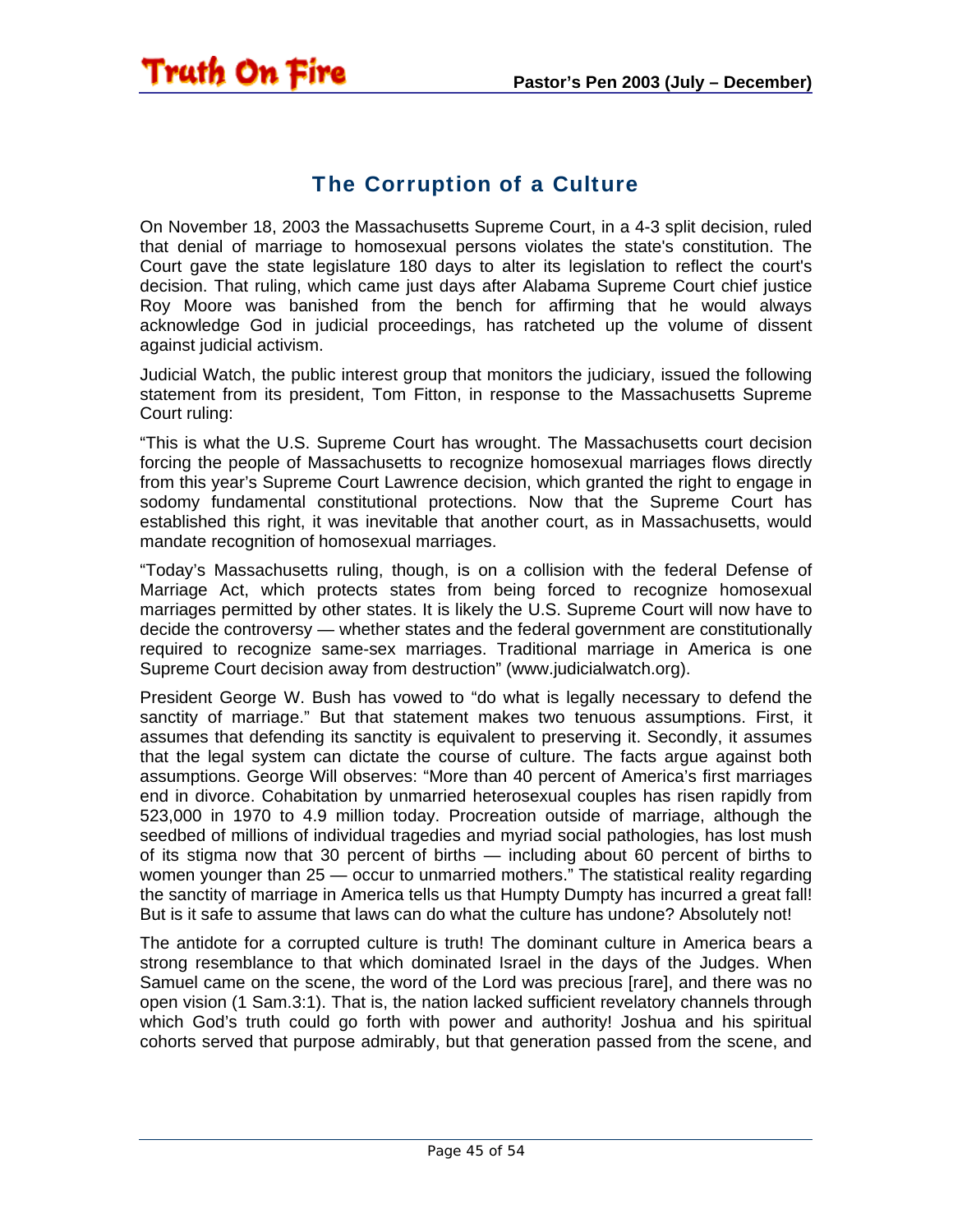"there arose another generation after them, that knew not the Lord, nor yet the works which he had done for Israel" (Judges 2:10). The result was a nation where "every man did that which was right in his own eyes" (21:25).

Hophni and Phinehas, the sons of Eli, were serving as the priests of the Lord in Shiloh (1 Sam.1:3). Together they embodied both religious and political authority. But neither knew the Lord, and therefore abuse of office and moral perversion marked their tenure (2:12-22). Now there is some merit in holding these wicked men (at least in part) responsible for the cultural corruption that existed in Israel. But it is likewise true that these men were the reflection of a culture that, for all intents and purposes, had become a God vacuum! It is a vicious cycle! Godless generations produce the godless men that lead them, who in turn tend to perpetuate and perpetrate that same godless spirit upon their generation. The Lord reversed the cycle of corruption in Israel by installing a sanctified leader rather than enacting a new law! Samuel laid the groundwork for David, whom God used to bring his truth once again to center stage as the antidote for national corruption!

Brethren, I have no problem with the enactment of laws that affirm what is right in the sight of God. No government should ever sanction sin. But legal acts that preclude the sanction of sin are as powerless to purify a corrupted culture as the men and horses that worked in vain to restore Humpty Dumpty. The only solution available to America at this hour is the truth of the Living God — proclaimed unapologetically in power from our pulpits and lived out unashamedly in the lives of those who claim to know him!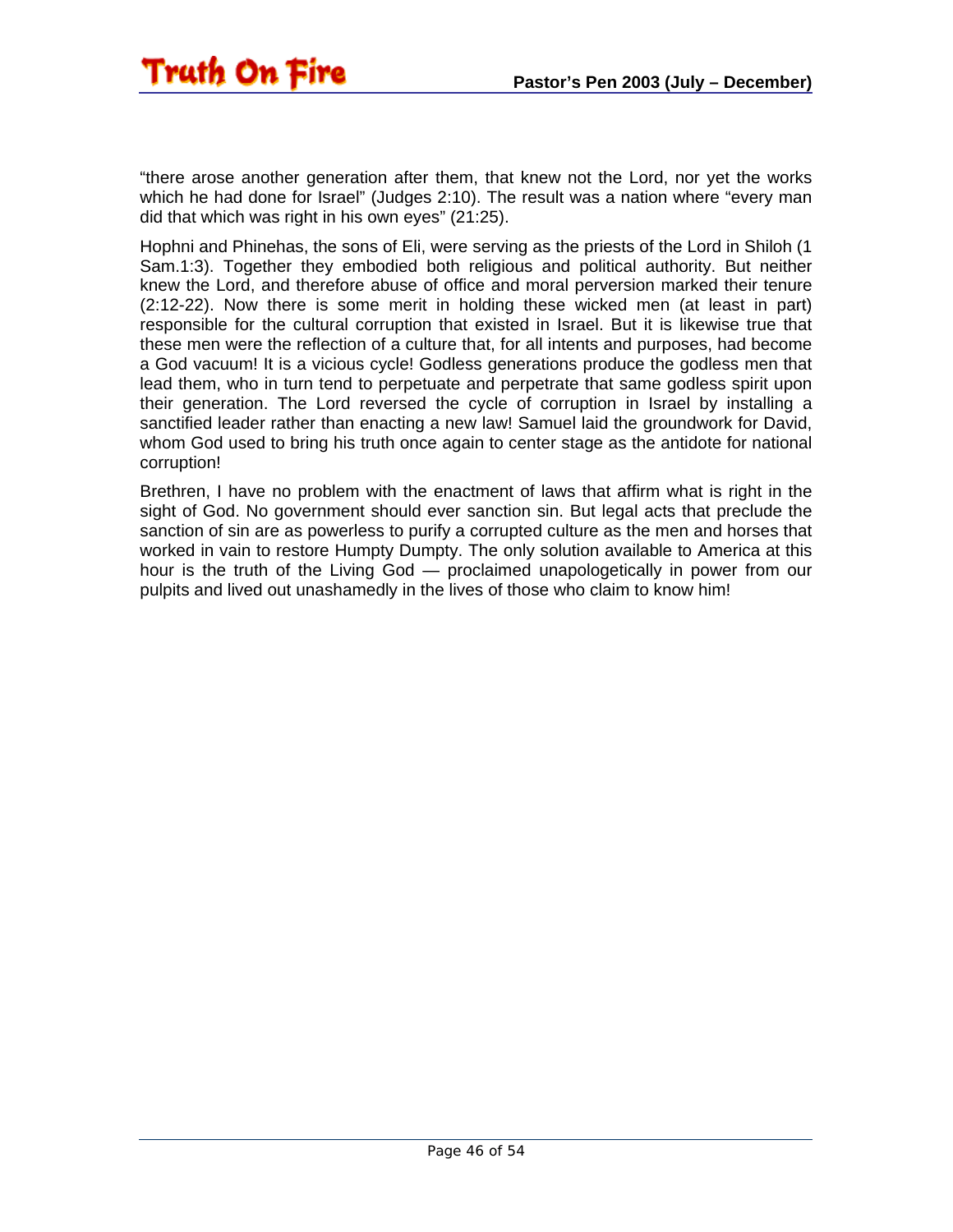

<span id="page-46-0"></span>Truth On Fire

Robert Leighton (1611–84) was one of the great Puritan preachers, but seldom accounts for a blip on the modern-day radar screen. At age thirty (1641), he became a Presbyterian minister. During the next twelve years, he established his reputation as a gifted Scottish preacher, and in 1653 was made both principal and professor of divinity at the University of Edinburgh. He became bishop of Dunblane in 1661, and archbishop of Glasgow in 1669.

The historical context in which he ministered was marked by a bitter battle between the Episcopalians and Presbyterians for control of the Church of Scotland. Leighton appears to have been non-partisan in the struggle, being torn between his loyalties to the Episcopals (his position) and the Presbyterians (his doctrine). The Columbia Encyclopedia, Sixth Edition states: "Leighton's attempts to find a basis for union between Presbyterianism and episcopacy led to accusations of treason by the Covenanters and to lukewarm feelings on the part of the Episcopal party." Leighton was apparently a peacemaker at heart! Any modern-day believer who takes a biblical position between the philosophical extremes of Calvinism and Arminianism is likely to endure the same accusations and lukewarm feelings!

The Cambridge History of English and American History concurs: "By the simple beauty of his life, he gave visible expression to the idea of true tolerance, which no one in all the seventeenth century more sincerely advocated and more fully exemplified. He was, at the same time, one of the great preachers of his day. His style is simple and dignified, abounding in aphorism rather than in epigram, powerful yet not rhetorical: its excellence is the reflection of the spirit within" (http://www.bartleby.com/218/1207.html). Tolerance is a much-needed commodity in today's theological war zones. Leighton possessed it in spades, and the Church of Scotland was the richer for his gracious spirit! O for the emergence of a few more Leighton's in our day!

In 1674, Leighton retired to private life. His collected writings, including many of his sermons, appeared in several editions after his death. A handful of excerpts are provided below. Enjoy!

- "Adversity is the diamond dust with which Heaven polishes its jewels."
- "This [covetousness] is the greatest foolishness and disease especially of old age, that the less way a man has to go, he makes the greater provision for it. When the hands are stiff, and fit for no other labour, they are fitted and composed for scraping together."
- "How can you affright him [the believer in Christ]? Bring him word his estate is ruined; 'Yet my inheritance is safe,' says he. Your wife, or child, or dear friend is dead; 'Yet my Father lives.' You yourself must die; 'Well, then, I go home to my Father, and to my inheritance.'"
- "The carnal mind sees God in nothing, not even in spiritual things. The spiritual mind sees Him in everything, even in natural things."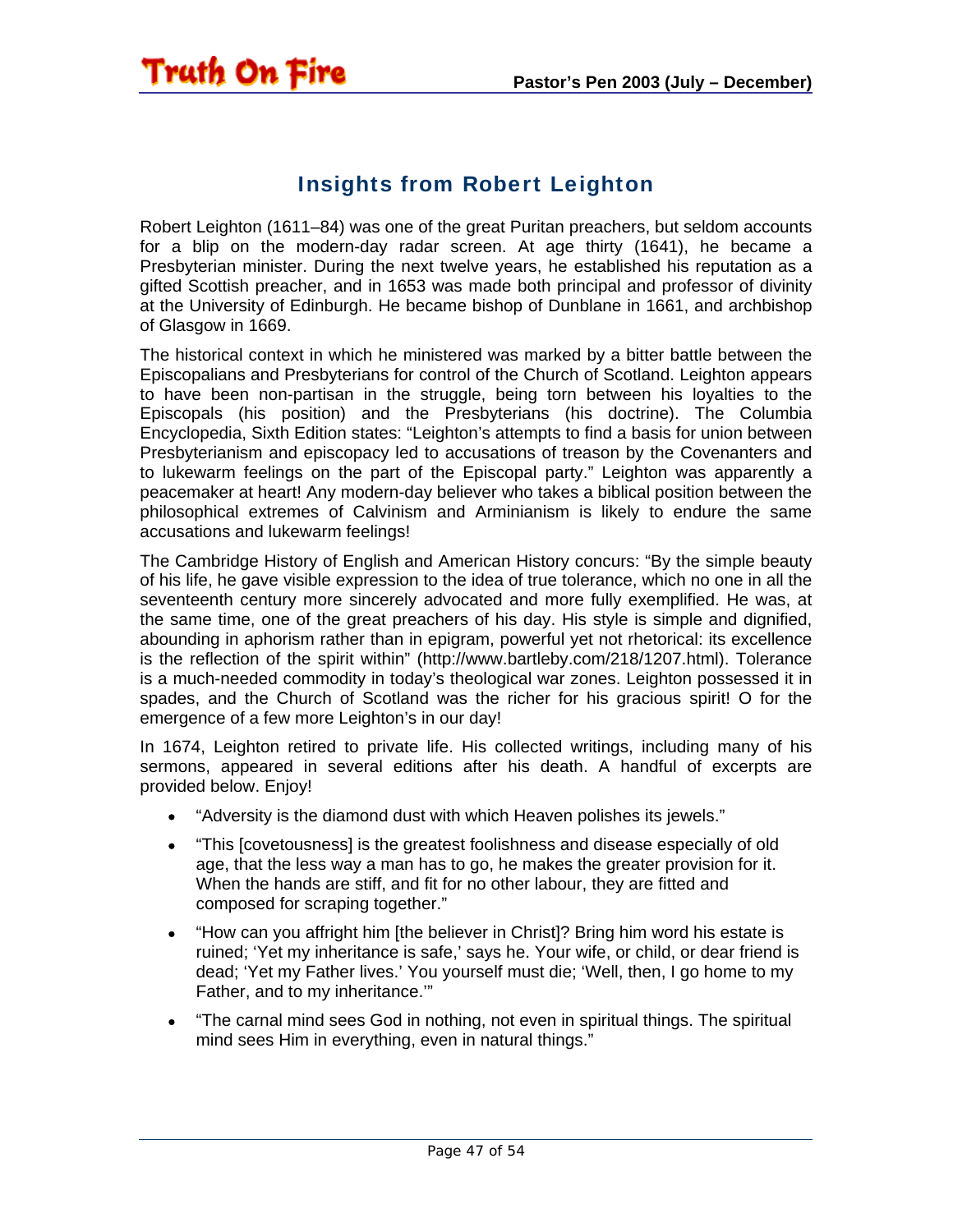• "God's choice acquaintances are humble men."

Truth On Fire

- "Men compare themselves with men, and readily with the worst, and flatter themselves with that comparative betterness. This is not the way to see spots, to look into the muddy streams of profane men's lives; but look into the clear fountain of the Word, and there we may both discern and wash them; and consider the infinite holiness of God, and this will humble us to the dust."
- "The Christian and the carnal man are most wonderful to each other. The one wonders to see the other walk so strictly, and deny himself to those carnal liberties that the most take…And the Christian thinks it strange that men should be so bewitched, and still remain children in the vanity of their turmoil, wearying and humoring themselves from morning to night, running after stories and fancies, and ever busy doing nothing; wonders that the delights of earth and sin can so long entertain and please men, and persuade them to give Jesus Christ so many refusals—to turn from their life and happiness, and choose to be miserable, yea, and take much pains to make themselves miserable."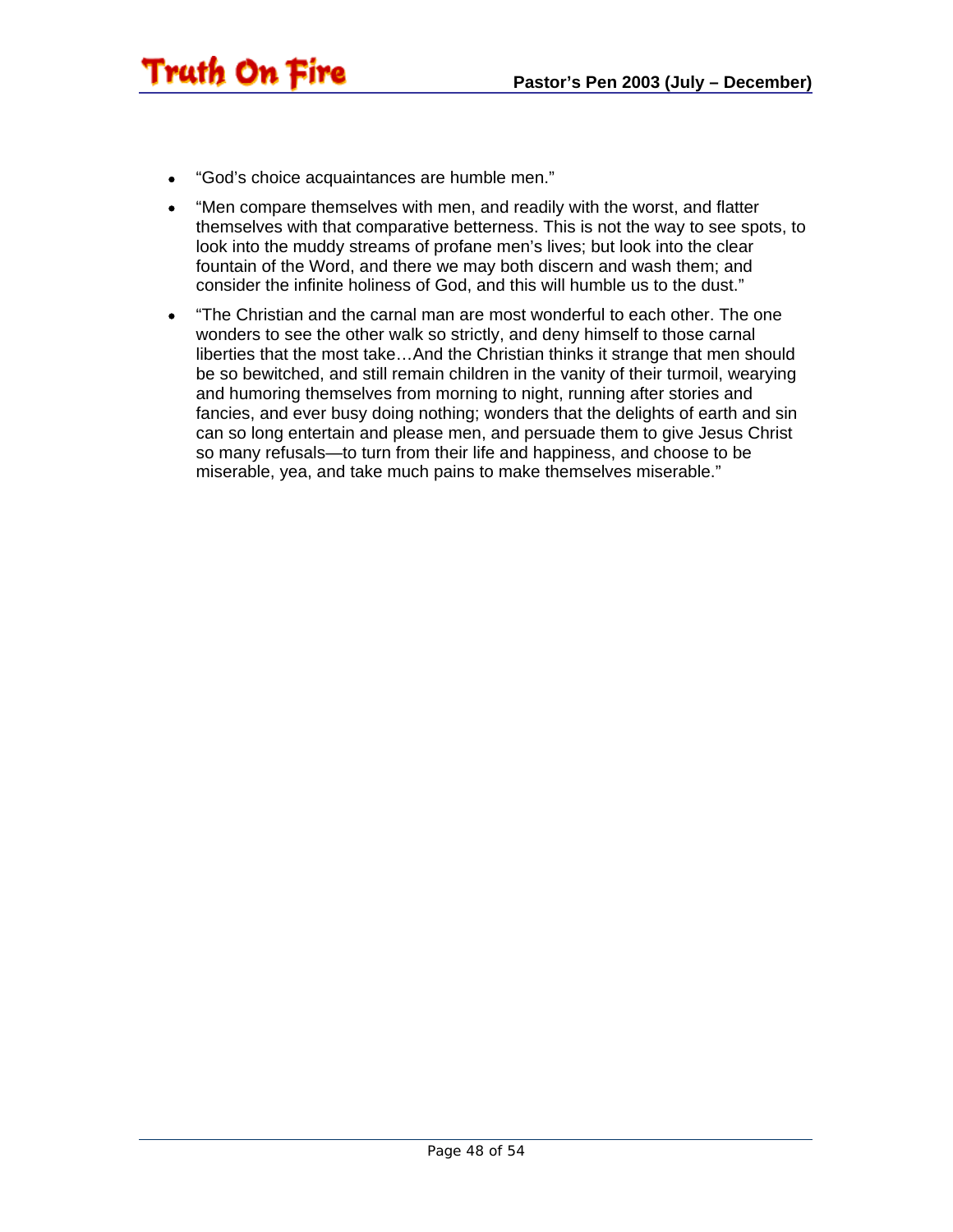#### Actionable Intelligence

<span id="page-48-0"></span>Truth On Fire

Actionable intelligence—two words that war-savvy spokespersons are now using to describe the information that launched the latest search for and capture of Saddam Hussein. Actionable intelligence is crucial data (in this case, tips gathered from local Iraqis sympathetic to Coalition forces) upon which action is taken to achieve a goal. In Saddam's case, the goal of apprehension was achieved. The Butcher of Baghdad is now in custody, and on a collision course with a war tribunal for his atrocities against mankind.

On the other hand, it is a lack of actionable intelligence that accounts for the still-at-large status of Osama bin Laden. Moreover, our national security agencies might have thwarted the terrorist attacks of September 11, 2001 if they had had actionable intelligence concerning the plan to hijack fuel-laden commercial airliners, and crash them into high-profile targets. So we see that actionable intelligence, while extremely valuable, is not always available. But such is not the case in the spiritual realm.

Is not the Lord our God a boundless repository of actionable intelligence? If omniscience means anything, it signifies that there is not one iota or speck of intelligence that exists beyond the realm of divine awareness. The wonder of wonders is that God has chosen to make known to mankind a plethora of intelligence about himself and his gracious acts of intervention into world affairs—past, present, and future. The "crucial data" of which we speak is the revelation that is God's inspired, infallible, and inerrant Word. It's safe to say that the intelligence contained therein is eminently actionable!

The scriptures reveal that God frequently takes courses of action based on his intelligence. The Lord God walked through Eden in the cool of the day searching for the two members of fallen humanity—Adam and Eve—based on his knowledge of their joint disobedience. The promise of a Redeemer—the seed of the woman who would bruise the head of the serpent—was made based on actionable intelligence; that is, the Lamb that was slain from the foundation of the world (Gen. 3:8-15; Rev. 13:8). The sacrifices that God instituted on behalf of fallen man as a means of approach to him by faith were nothing less than actionable intelligence. Abel took the proper action, and found acceptance with God. Cain rejected that intelligence, operated on his own terms, and found himself rejected by the God who had graciously provided it.

How did Noah go about building the Ark of salvation for his family? Actionable intelligence! The same may be said of Moses building the Tabernacle. By the way, the Ten Commandments that God chiseled in tablets of stone with his omnipotent finger comprised a body of actionable intelligence for the Israelites, and to the world at large by dissemination. Israel obeyed them to its benefit, and rejected them to its detriment. I am persuaded that the recent removal of the Ten Commandments from the Alabama state courthouse as well as the pervasive substitution of "Holiday" for "Christmas" in many of the season's festivities are signs that America is going the way of Cain in rejecting the actionable intelligence that a gracious God vouchsafed to her by providence. It is impossible to adopt Cain's outlook without incurring Cain's outcome!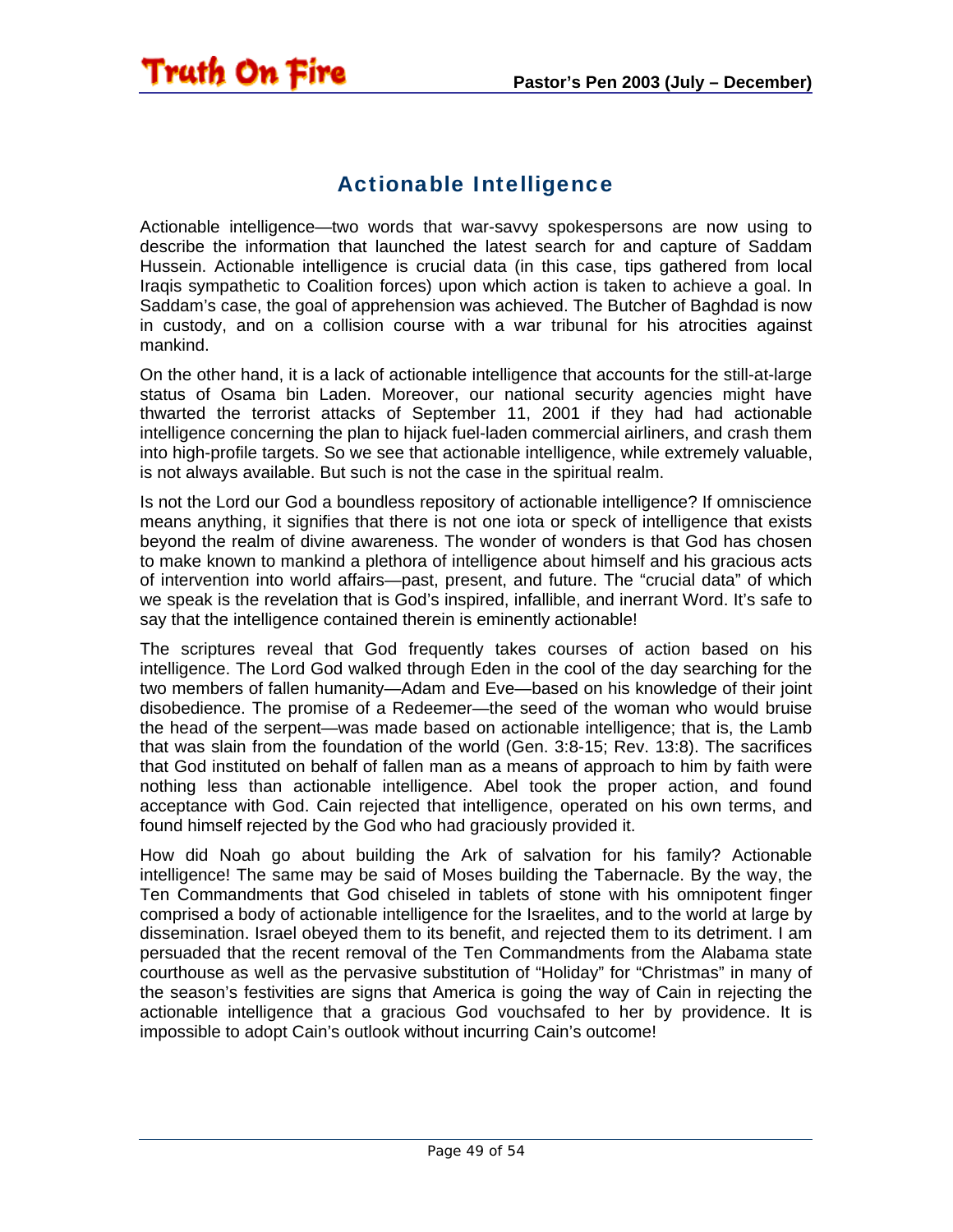The Lord Jesus conducted a successful evangelistic encounter with a Samaritan woman at Jacob's well due to actionable intelligence (Jn. 4:1-30). In her eyes, Jesus was no more than a non-prejudicial Jewish man with a few enigmatic lines until he uttered these words: "Thou hast well said, I have no husband: For thou hast had five husbands; and he whom thou now hast is not thy husband: in that saidst thou truly" (4:17-18). He knew her completely, and articulated it. She perceived immediately that he was a prophet (4:19), and mere moments later realized that she was in the present of Messiah (4:26). Now *she* was armed with actionable intelligence, which drove her to leave her waterpot, race back into the city, and say to the men: "Come, see a man, which told me all things that ever I did: is not this the Christ?" (4:29). They came as requested, and many were saved! The episode teaches us that the gospel of Jesus Christ is not only actionable intelligence for a spiritually thirsty world, but can produce a cascading or domino effect in those who are affected by it.

What would have been your opinion of our military in Iraq if they had been in possession of this actionable intelligence, and then failed to act upon it? To state it mildly, they would have been accused and guilty of abysmal if not treasonous neglect! As believers who are engaged in spiritual combat, you and I are awash with actionable intelligence where the truth of Christ is concerned. Are we taking appropriate actions based on that intelligence? This much is certain! The spiritual future and well being of America is absolutely and totally dependent upon the actions taken by the people of God in response to the actionable intelligence he has provided for us in the scriptures.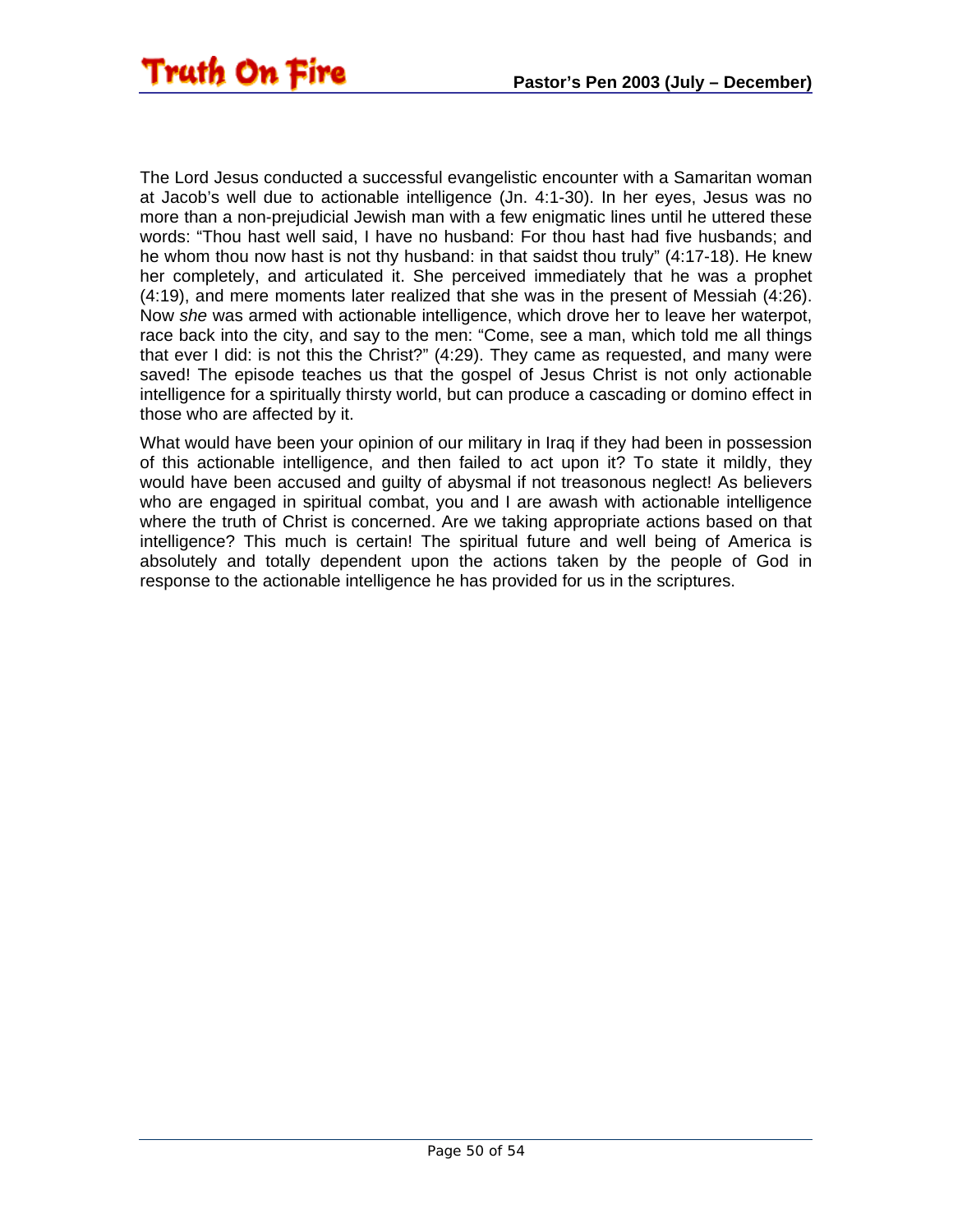#### The Chief of Sinners

<span id="page-50-0"></span>**Truth On Fire** 

Does Paul's claim to be the chief of sinners still stand? The Saddam and Osama dramas currently playing themselves out on the world stage (plus the myriad of wicked men that preceded the diabolic duo since Paul made that claim) would seem to render obsolete any such designation for the apostle (1 Tim. 1:13-15). After all, to be the chief of sinners is to be top-ranked in that category—the worst of the worst! So, if the world of sinners had a Vile Championship Series (VCS), Paul would be in the title game every year—and win! Yes, there would be some close games, but the outcome would always be a "W" for the former Saul of Tarsus.

Paul prefaced his claim to chiefdom by declaring that Christ Jesus came into the world to save sinners. His claim was a crescendo of sorts. Jesus went fishing…and caught the biggest fish! These words were no doubt meant to encourage pastor Timothy in his evangelistic efforts. The reasoning: If Jesus came to save sinners, and has already netted the chief among them, then no sinner is unsaveable…Saddam and Osama included! If all sinners are saveable, it follows that Jesus died for all, for no sinner is saveable if God made no atonement for that individual through the death of his Son, the Lord Jesus Christ. Let's connect the dots.

After man's fall, God made coats of skins to clothe Adam and Eve prior to expelling them from the Garden of Eden (Gen. 3:21). Adam and Eve were a microcosm embodying the whole world at that time! In making a provision for sin through the death of a substitute, God was figuratively and prophetically making atonement through the death of Christ for the ten billion or so men and women that would proceed from Adam's loins. Therefore Isaiah affirmed: "The Lord hath laid on him the iniquity of us all (Isa. 53:6). The words "us" and "all" refer to all who have gone astray, to every one who has turned to his or her own way. If we allow these words to have their obvious meaning, Isaiah envisioned every single member of the fallen human race!

John the Baptist concurred, for when he saw Jesus coming unto him, he cried: "Behold the Lamb of God, which taketh away the sin of the world (Jn. 1:29). Jesus affirmed the same to Nicodemus: "And as Moses lifted up the serpent in the wilderness, even so must the Son of man be lifted up: That whosoever believeth in him should not perish, but have everlasting life (3:14-15). God provided the brass serpent as an object of faith and a means of healing for those who were snake-bitten (Num. 21:4-9). God made provision for all who were perishing, but many for whom God made provision died for lack of looking in faith upon that provision. So, when Jesus continued with, "For God so loved the world", and drew a distinct parallel between snake-bitten Israelites and sin-bitten humanity, he clearly defined the "world" as the sum total of those who were perishing as a result of sin. In others words, if you are a sinner, you are loved by God, who himself became the provision for your sin. All that stands between you and life eternal is a look of faith towards the One who loved you and gave himself for you! Beware of any man who brings his theological wrecking ball to the "world" of John 3:16, and dishonors Christ by excluding even one of the perishing that he included!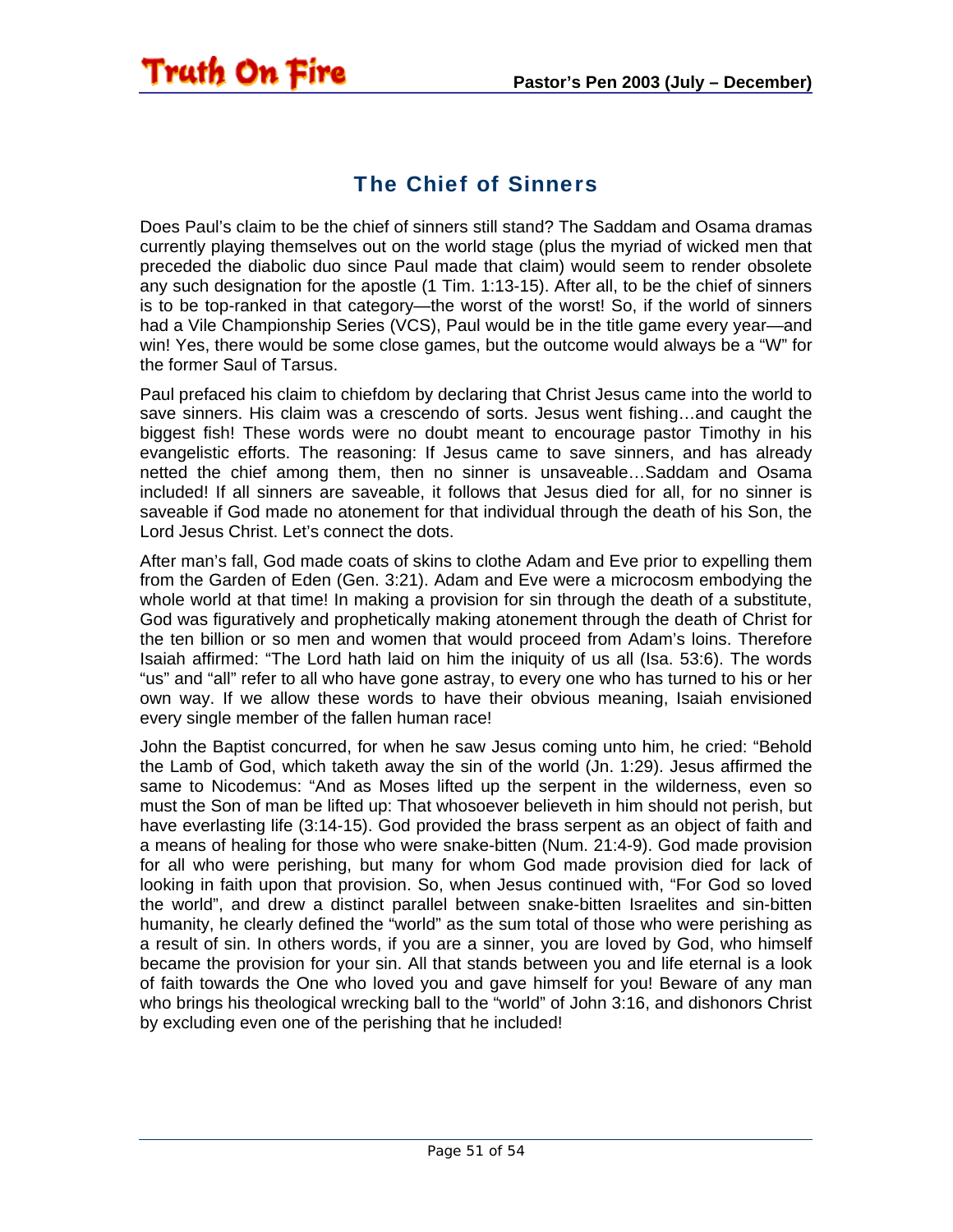Paul was in that "world" of perishing, sin-bitten sinners for whom Christ died. He stated that Christ died for those who were sinners, without strength, and ungodly (Rom. 5:6-8). He reasoned that the death of Christ for all proved that all were spiritually dead (2 Cor. 5:14-15). Therefore Christ died for all who were spiritually dead. If Christ did not die for all men, those for whom Christ did not die were not spiritually dead. Neither were they sinners, nor ungodly, nor without strength, nor gone astray, nor turned to their own way, nor perishing. Jesus said he came to seek and to save that which was lost (Lk. 19:10). If there were some for whom Christ did not die, then they were not lost. Since all mean died spiritually and were lost in the fall, it follows that Jesus died for every man without distinction or exception. Have we connected enough dots?

In the same epistle to Timothy, Paul declared: "We trust in the living God, who is the Saviour of all men, especially of those that believe (1 Tim. 4:10). "All men" represents the same "sinners" that Christ came into the world to save! In his death on the cross, Jesus represented sinners—all of them—and ordained that faith would be the delimiting factor in those who are saved and those who are lost! Adam knew this to be true, as did Moses, Isaiah, John the Baptist, Jesus, the apostle Paul, and John the beloved, who declared that Jesus was "the propitiation for our sins" and "for the sins of the whole world" (1 Jn. 2:2). I marvel that some men make it their business to gainsay this biblical truth, and gut the gospel in the process!

Paul was indeed the chief of sinners, but why? My sense is it was the extraordinary degree of light that he rejected and trampled over in executing his atrocities against the church, and against Christ himself. In spite of their wicked and ungodly acts, neither Saddam, nor Osama, nor any of their ilk down through the centuries have sinned in the manner and to the extent that Paul did. Yet there was an unfathomable depth, breadth, and height in the mercy of God provided by Christ in his death for every sinner that eclipsed and by faith erased the sins of their chief! O what a Saviour, and what a Christmas message for a lost and dying world!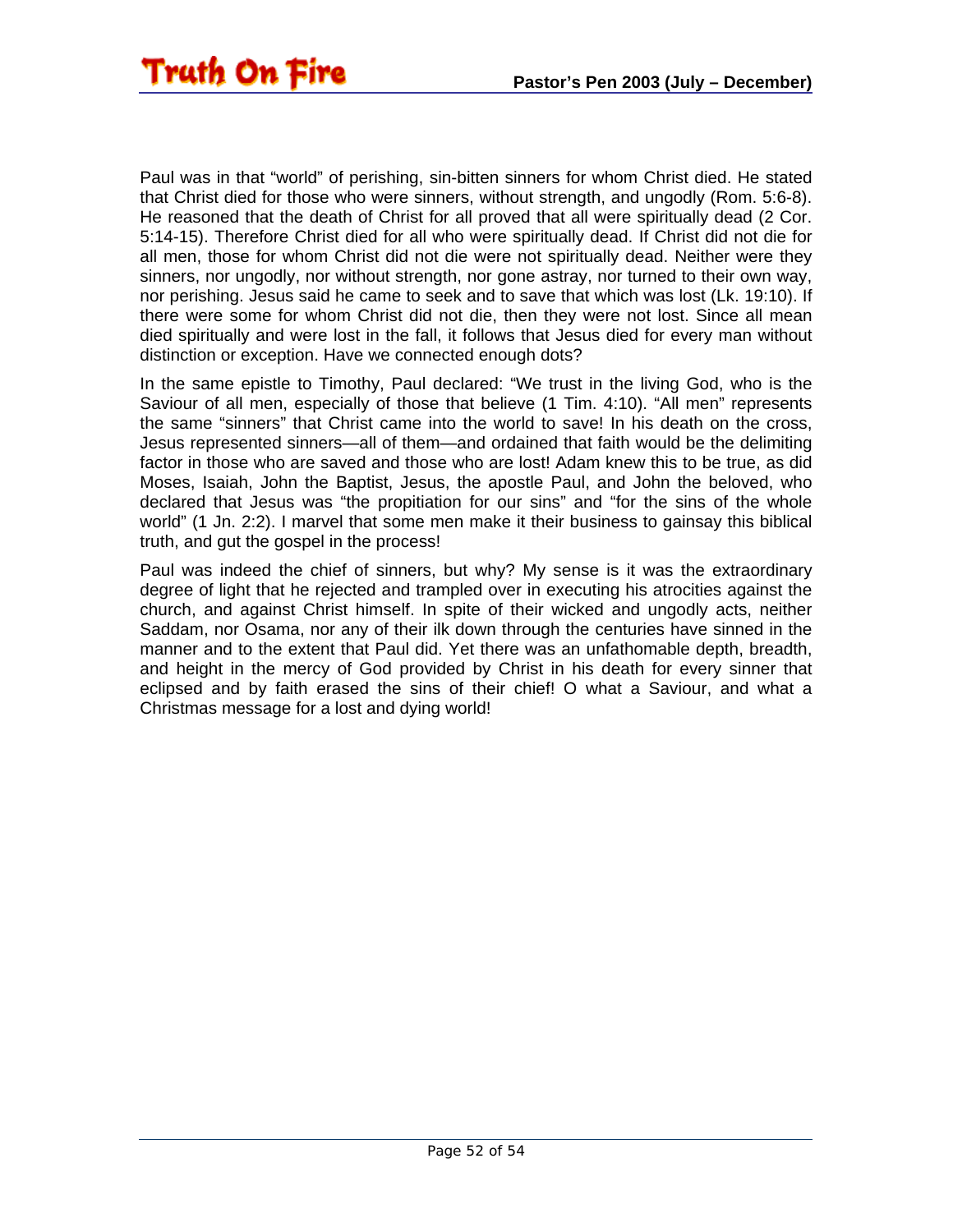<span id="page-52-0"></span>

#### The Case for Christian Ambition

Ambition—an eager or strong desire to achieve something. It's a trait commonly associated with those who are climbing the corporate ladder of success! Its presence in an adolescent is praiseworthy, and its absence a cause for concern. People who have it tend to make measurable progress in life. Those who lack it seem to do little more in life than tread water or spin their wheels. In short, ambition is considered to be a sign of good mental health and a key determinant of success.

The same may be said of spiritual ambition. In fact, the apostle Paul by inspiration unequivocally declared his own set of spiritual ambitions in his letter to the Philippians (Phil. 3:3-21). He began with a vote of "no confidence" in those achievements he had wrought as an ambitious Pharisee—a Hebrew of the Hebrews. He had undergone a total transformation of mindset. He shifted the former "gains" of his religious quest to the "loss" column, having replaced them with "the excellency of the knowledge of Christ Jesus" his Lord. Paul came to encapsulate his spiritual ambition in these five words: "That I may win Christ." So all who ventured to ask him about his willingness to be "troubled, perplexed, persecuted, cast down, and delivered unto death" (2 Cor. 4:8-11) in his course of ministry might expect to hear that five-word rejoinder.

All of this gives fresh meaning to the idea of ambition, does it not? Consider the next five words: "And be found in him." To "be found" implied that someone was looking for him with a view to finding him in a particular state. That someone was Christ! The same may be said of us as believers. For what was his Lord looking? For a righteousness—not his own, which is of the law (external conformity to a rigorous set of rules and regulations) which is of God by faith (internal dependency upon Christ that unleashes spiritual power to perform righteous acts in his strength as opposed to our own).

Paul went on to restate his spiritual ambition with another five-word phrase: "That I may know him"! It is one thing to know Christ in precept, but quite another to experience him in fullness of power! The power God displayed in the resurrection of Christ is the same power available by faith to every believer for doing righteous acts. Paul previously described this principle as working out your own salvation with fear and trembling with the result that God would be working in you both to will and to do of his good pleasure (2:12-14). The fact is God is not working in us to will and do of his good pleasure if we are not trusting him in the process of working out our salvation. Paul suggested that "murmurings and disputings" were in the works at Philippi. But both are incompatible with faith, and neither constitutes God's will and good pleasure.

Paul's crowning ambition was to achieve (to the extent possible) in this life what he knew could only be achieved by his own personal resurrection from the dead—the moment at which his vile body (and ours as well) would be fashioned like unto Christ's glorious body (3:11, 21). Sinless perfection is an impossibility in this life. It is, however, a praiseworthy pursuit! We should seek to apprehend it because is exactly that for which Christ has apprehended us (3:12). Paul had impeccable character and an unblemished track record, but disavowed the apprehension of perfection. Yet he was single-minded in his pursuit of it. By forgetting the past with its achievements and failures, and reaching forth